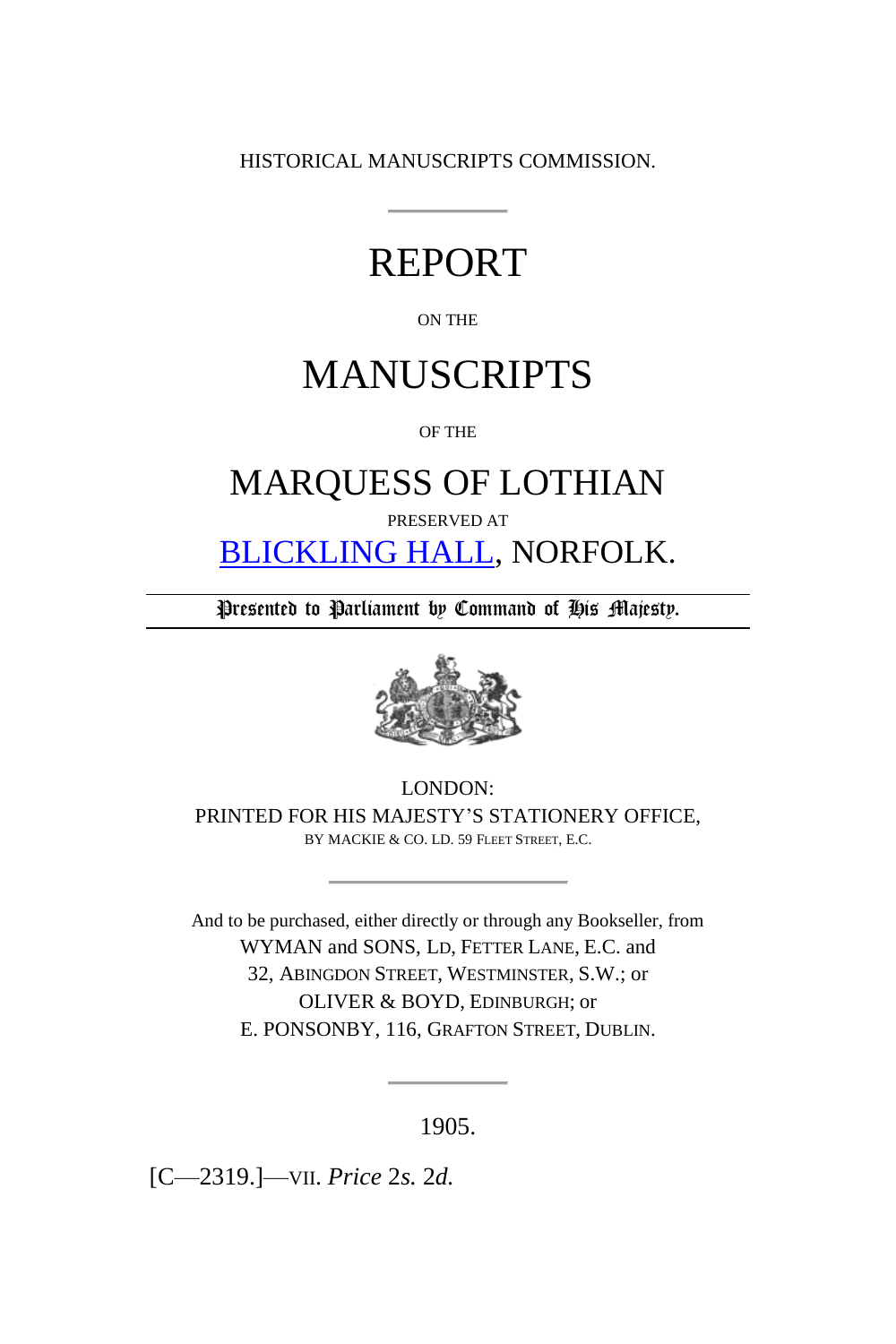# **Contents**

[INTRODUCTION...........................................](#page-2-0) 3

## [MANUSCRIPTS OF THE MARQUESS OF](#page-21-0)  [LOTHIAN, AT BLICKLING HALL,](#page-21-0)  [NORFOLK....................................................](#page-21-0) 22

[SECTION III.................................................30](#page-29-0)

[BUCKINGHAMSHIRE](#page-29-1) PAPERS. PART I.—1740-1758. SIR THOMAS DRURY'S CORRESPONDENCE[.....................](#page-29-1) 30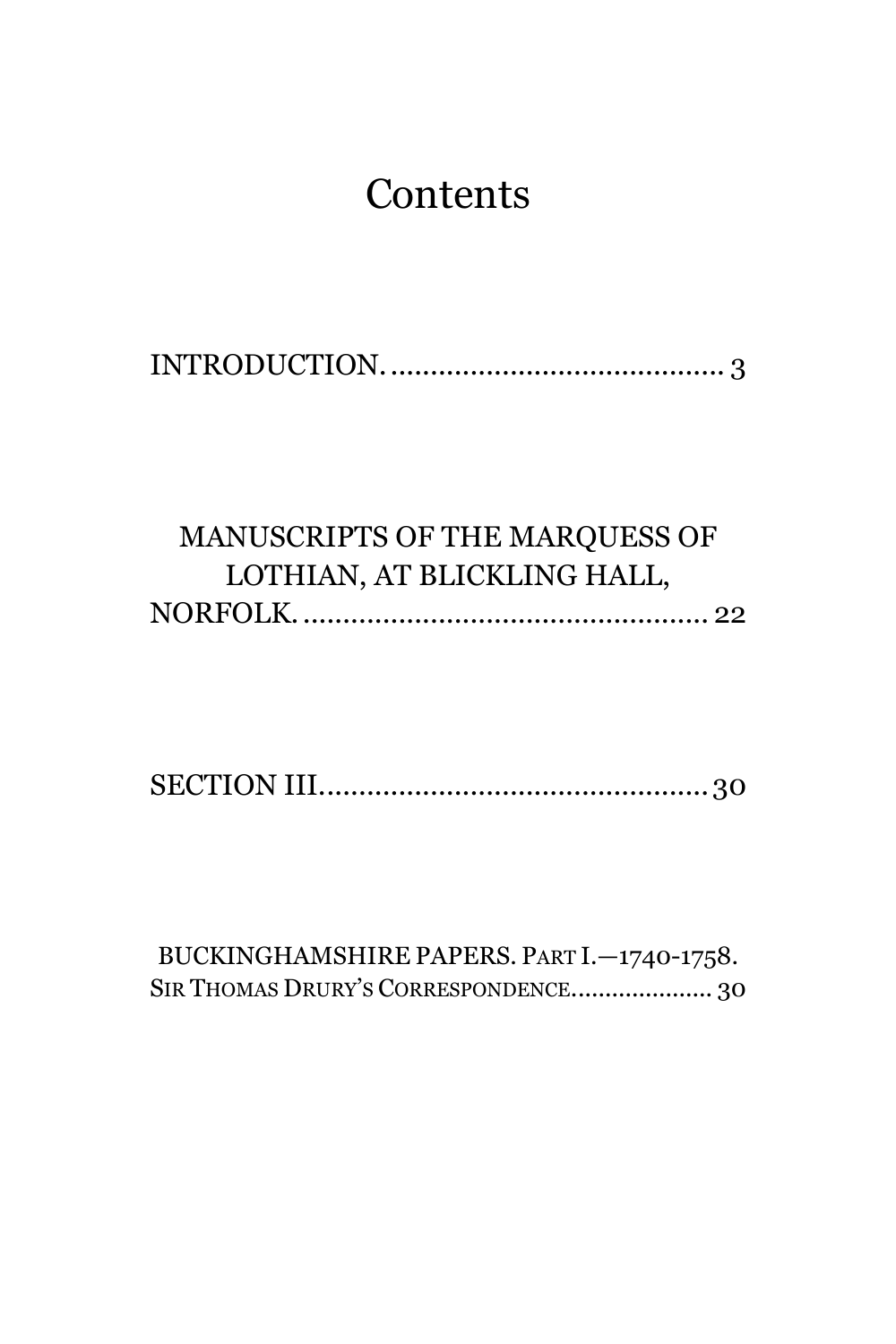### INTRODUCTION.

<span id="page-2-0"></span>THE Manuscripts at Blickling Hall, Norfolk, passed with that property to the Lothian family through the marriage of Lord Ancram (afterwards sixth Marquess) with Lady Henrietta Hobart, daughter of John, 2nd Earl of Buckinghamshire.

The present publication is due to the initiative and active personal interest of the late Constance Marchioness of Lothian, who a few years before her death permitted Mr. D'Arcy Collyer to examine and arrange the numerous charters and papers in her possession at Blickling, which had not been accessible to the Inspector on behalf of the Commissioners on his visit in 1869. These on examination arranged themselves under the three heads which follow:—

- 1. Ancient deeds and documents.
- 2. Hobart papers, documents belonging to the period commencing with the first connexion of the Hobart family with the property.
- 3. Buckinghamshire papers, belonging to the time of John Hobart, second Earl of Buckinghamshire.

The last section comprises part of a large collection of diplomatic correspondence and memoranda collected and endorsed by Lord Buckinghamshire himself, which was discovered by Constance Marchioness of Lothian in a cabinet, enclosed in antique cardboard boxes of foreign make, in which they had probably rested undisturbed for just over a century. An instalment of these papers has already been published by the Royal Historical Society in 1900 and 1902 (3rd series, Vols. 2 and 3), together with the text of the official despatches from St. Petersburg, noticed,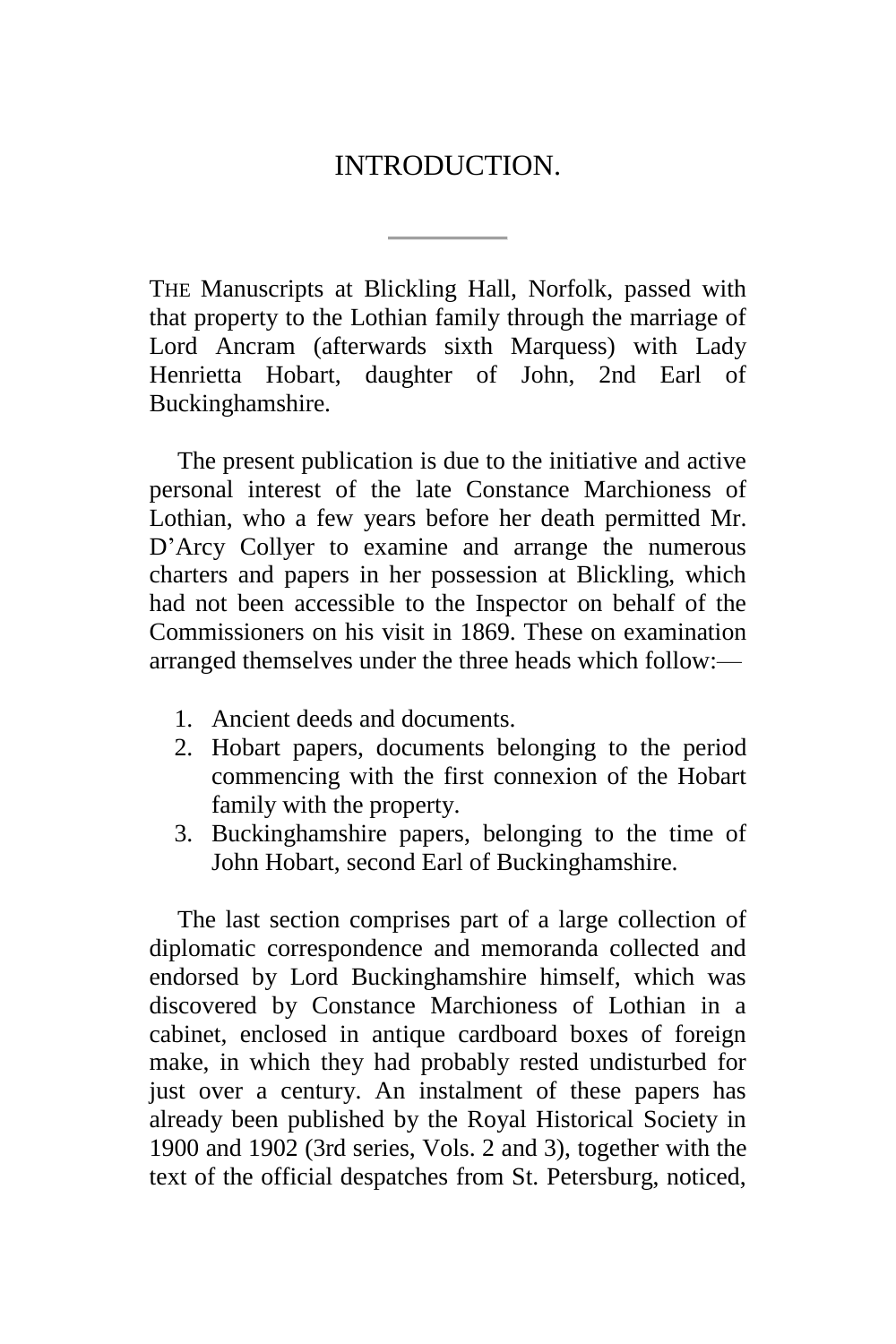but not set out, in the Commissioners' first Report above mentioned.

The first two sections of the present Report contain gleanings from the Muniment Room, a remote turret room where the papers had been either stored in boxes which had made many a journey in the London "stage," or had been piled in miscellaneous heaps of rolls, charters and correspondence, relating to persons whose relative significance had long since been forgotten, and to estates long parted with. These are now arranged in nine large tin boxes and docketed. Not till the documents had been cleaned and sorted was it possible out of this mass to evolve order or coherence. There then revealed itself, however, a singular and unexpected element of continuity in the presence, among the earlier muniments, of charters and rolls belonging to the foundations of Langley and Horsham St. Faith, two religious houses founded by the family of Fitz Robert (Cheyney), the first lay tenants of Blickling after the Conquest. This family held their manor in Blickling by grant or exchange from the Bishop of Norwich, whose predecessors had received it from the Conqueror in succession to Harold. The St. Faith's documents comprise court rolls going back to 49 Hen. III., and a number of charters of endowment; and the coincidence by which the muniments reverted after the dissolution of the monasteries to the home of their origin, if fortuitous, is remarkable. By a like coincidence, a charter of Bishop Eborard (p. 39) is among the documents, the Bishop who is recorded as having attempted in the beginning of the 12th century to recover the Cheyneys' manor to the see, on the ground of some condition in the grant. It was the destiny, however, of the two divisions of the manor into which the grant to John Fitz Robert had divided it, to become at last reunited in the hands of the lay holders, and the site of the Dagworth Manor House (where Blickling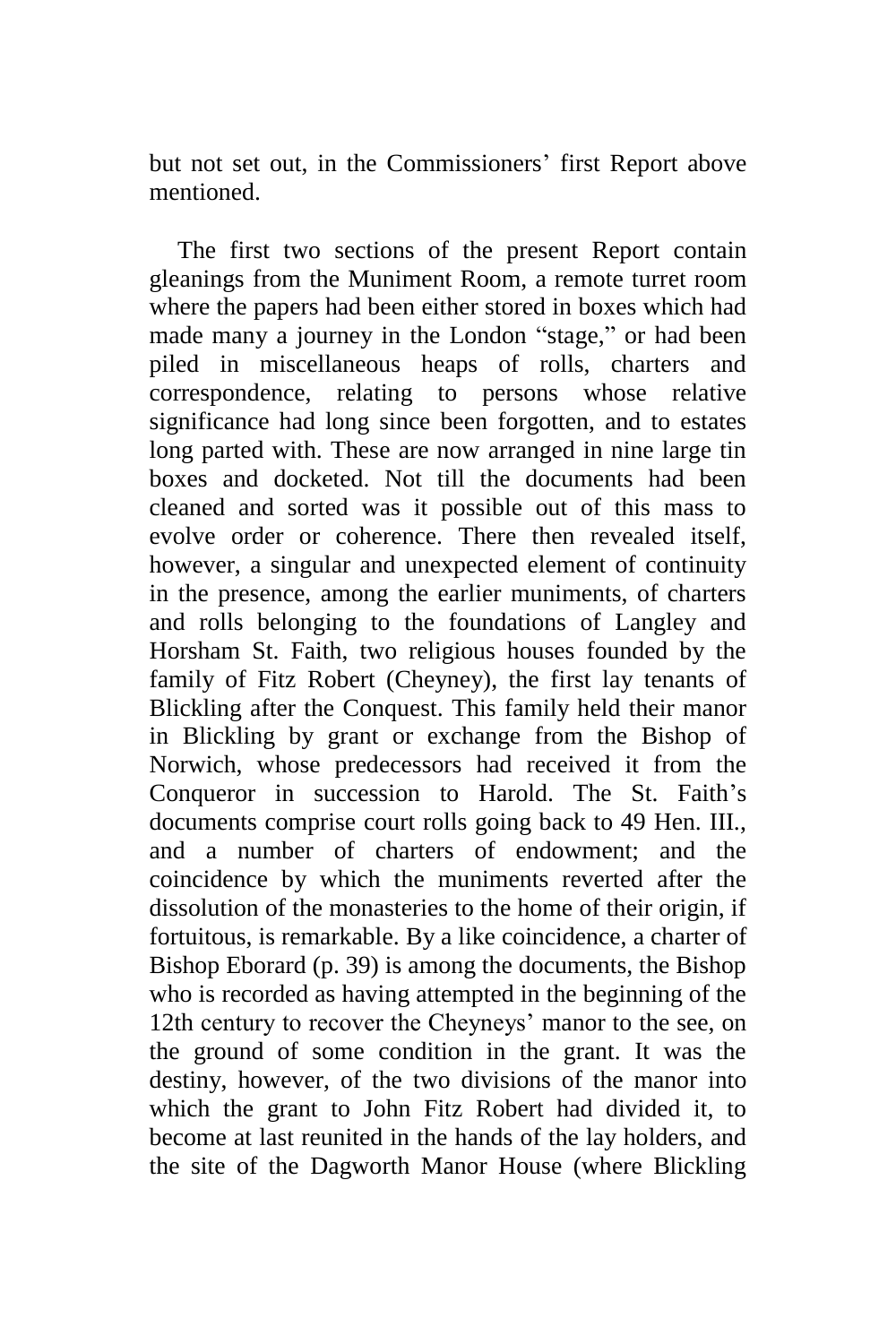Hall now stands) superseded that of the older structure (occupied by Harold) of which the traces are still discernible on the river's edge, north of the Park.

So large a collection of papers, of course, contains many matters of interest to the local antiquarian. The extract (at p. 61) of the Langley rental, which is only a minute specimen of the elaborate code of task work (filling many pages) detailed for a long list of tenants, calls to mind how old is the never ceasing dispute between master and men in a wet harvest; the 24 days' work must not be hurried over to the detriment of the crops, *mediante equitate et justitia ne nimis cito accipiantur.*

The records of Hevingham, once a favourite lodge of the Bishops of Norwich (whither, too, Edward I. came in his progress in 1277), supply a specimen of a manorial extent (p. 83) which exemplifies the great multiplicity of ownership which widely obtained from earliest times and the extremely artificial character of the subinfeudation.

It is noticeable that Bishop Askew, minister to De la Pole\* (Earl of Suffolk) in the reign of Henry VI., emerged from the position of parish priest in this obscure village (p. 43).

Social life is illustrated by the covenant (of cosenage) of Humphrey Bourgchier (p. 65), and the letter of William Trussel on the education of a ward (p. 75). The letter appears to be a 15th century copy. The Trussels were connected with Weybourne, where the De Veres too left their name. A will of John Thetford of 1565 (p. 44), gives

<sup>\*</sup> The De la Poles are chiefly remembered (looally) as the builders of the beautiful churches at Sall and Cawston.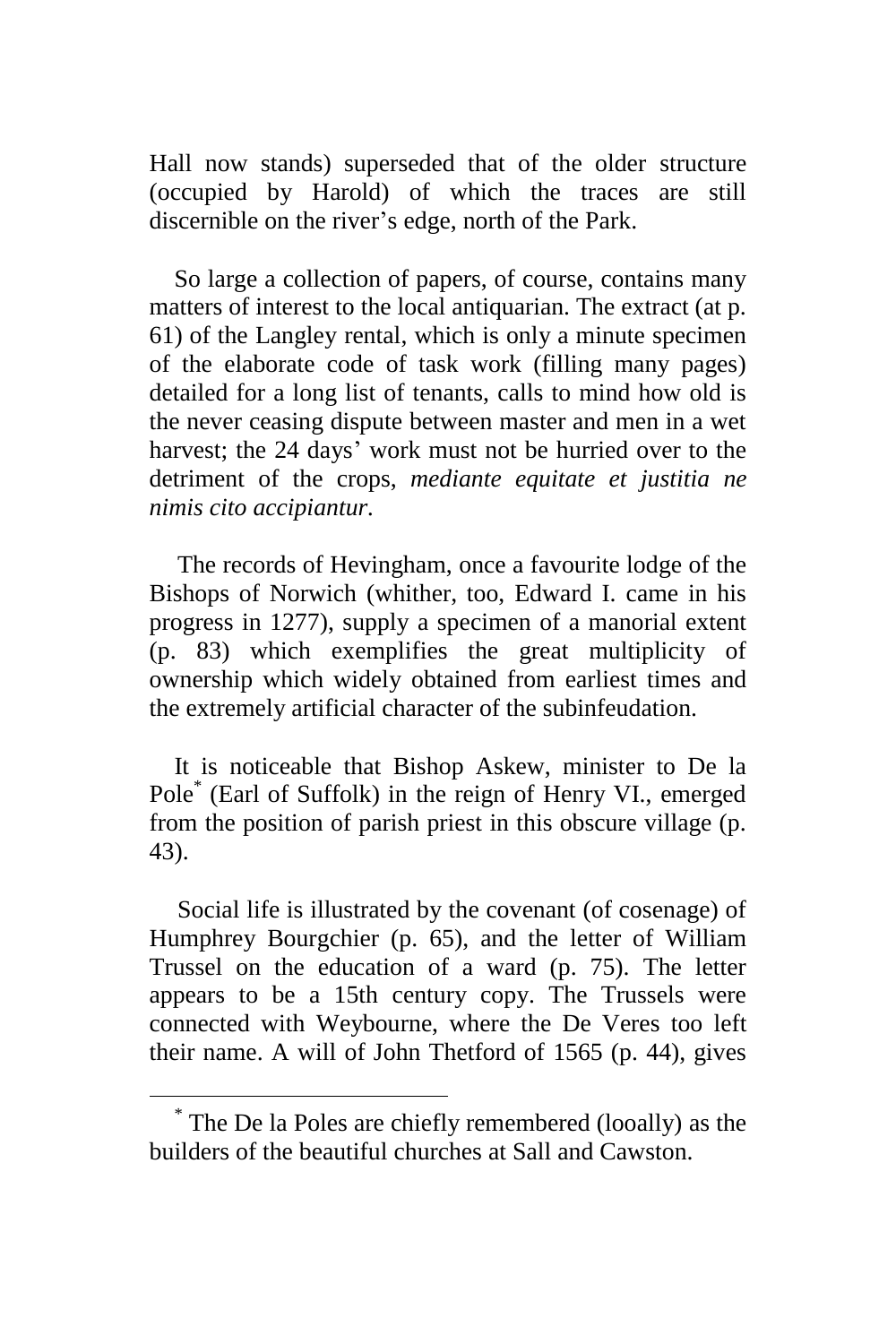bequests of his "sylver salte," his "bow and quiver of arrows."

Of wider and more national significance may be noticed *e.g.* the original (duplicate) in good preservation of the subsidy roll for the county of Norfolk made on the occasion of the knighthood of the Black Prince; the names of wellknown members of the royal party of Henry III. in a few charters; that of Joan Countess of Hertford (daughter of Edward I.), whose title is handed down into Richard the Second's time in connexion with Saxthorpe (p. 46); and (in the case of the Blickling records) a trace here and there of the distinguished statesmen and warriors who found here relaxation from the toils of peace and war. Blickling seems early to have been a favourite place for sport, and it is appropriate to find John Engaine\* in 1307 promulgating for Blickling the very scientifically drawn custumary which appears here (on pp. 22-24). Poaching was rife in the 14th century (pp. 25-28), and later Sir John Fastolf's bailiff seems to have had before his eyes the possible complaints of overpreservation of game from the "Hommages of the Lordschepes" (p. 57). Devolving always among collaterals and following several ramifications of the Cheyney family,† the manor fell to several distinguished owners. Margaret

<sup>\*</sup> This warrior seems to have been official or hereditary master of the Pytcheley hunt. The lands which he held at Pightesley in the county of Northampton were held by the service of "finding at his own expense certain dogs for the destruction of wolves, foxes, martins and other vermin, within the counties of Northampton, Rutland, Oxford, Bucks, Essex and Huntingdon."

<sup>†</sup> De Cressi, Fitz Roger, Engaine and Dagworth are all descendants of the Cheyneys in the female line.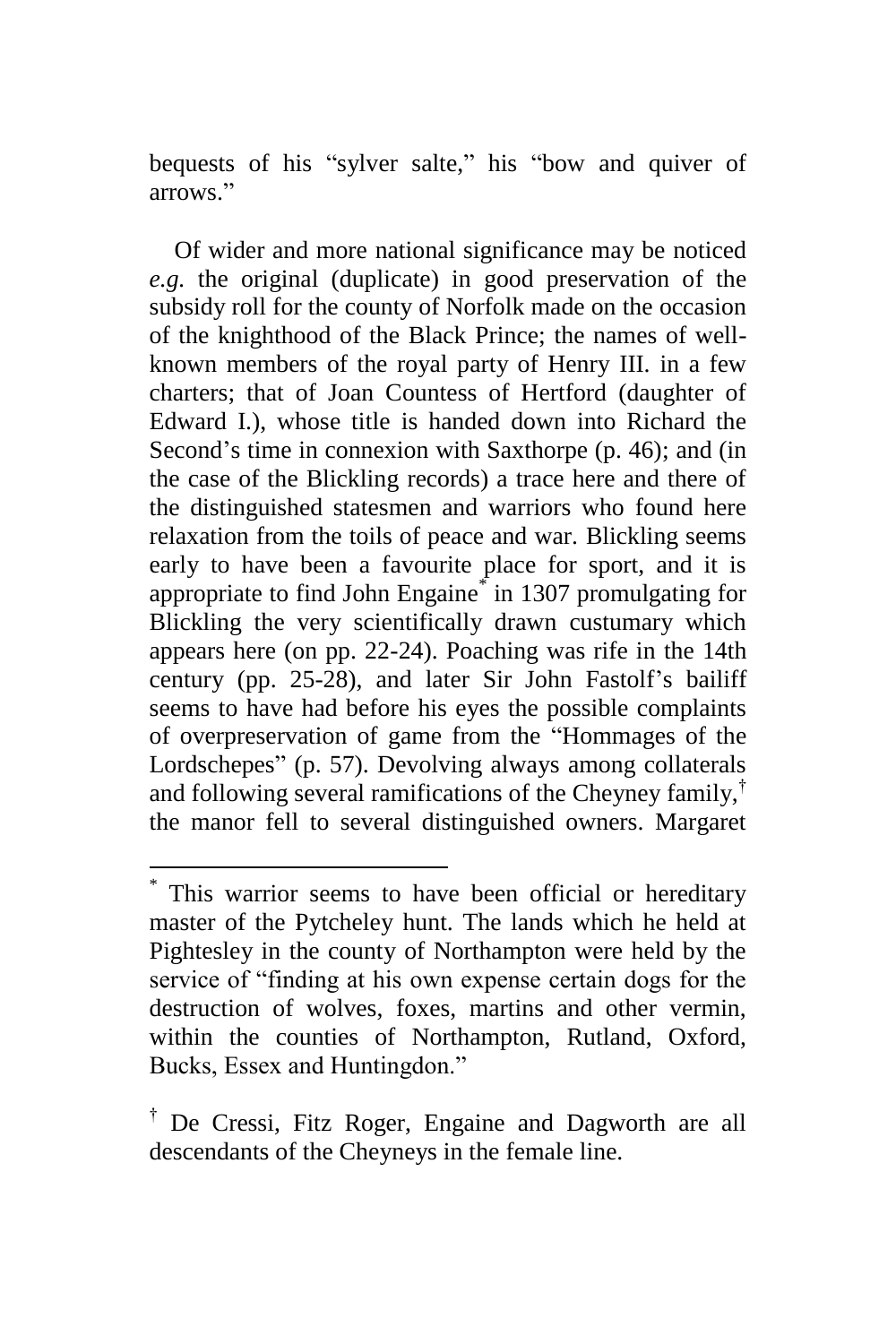Cheyney, Aileen le Mareschal, Dagworth (who commanded in Aquitaine and suffered imprisonment at the hands of the Barons), Holveston, Sir Thomas Erpingham, of Agincourt and Shaksperian fame, Sir John Fastolf, the Boleyns and Sir Edward Clere, are among the noble owners whose names appear in these charters, but in none of the documents prior to the sale by Clere to the Hobarts can the personal share of the house in public life be definitely traced.

Sir Henry Hobart, Knight and Baronet, Chief Justice of the Common Pleas, *temp.* James I., bought the Blickling estates from Sir Edward Clere, the representative of the Boleyns in the female line, and on the site of the Dagworth manor house built the mansion which remains so impressive and beautiful an example of the architecture of his time. Sir Henry Hobart's public character is best known from the sketch by Judge Jenkins comparing him with his great contemporary, Coke:— "Two lights of the law, ... the monument of whose genius and labour shall flourish so long as our most just and sacred laws, the splendour, majesty and fame of England shall endure. In Hobart were many noble things, an excellent eloquence, the éclat of ancestry, the most engaging sweetness animated with a singular gravity." Sir Henry's handwriting in several holograph leases attests the diligence and accuracy with which his private affairs were conducted. His son Sir John, who married, first, Philippa, daughter of Robert Sydney, dying without an heir male, left as his widow a second wife, Lady Frances. This lady, who was the daughter of the Earl of Bridgewater and sister of Lady Alice Egerton (the "Lady" of Milton's *Comus),* lived to old age in Chapel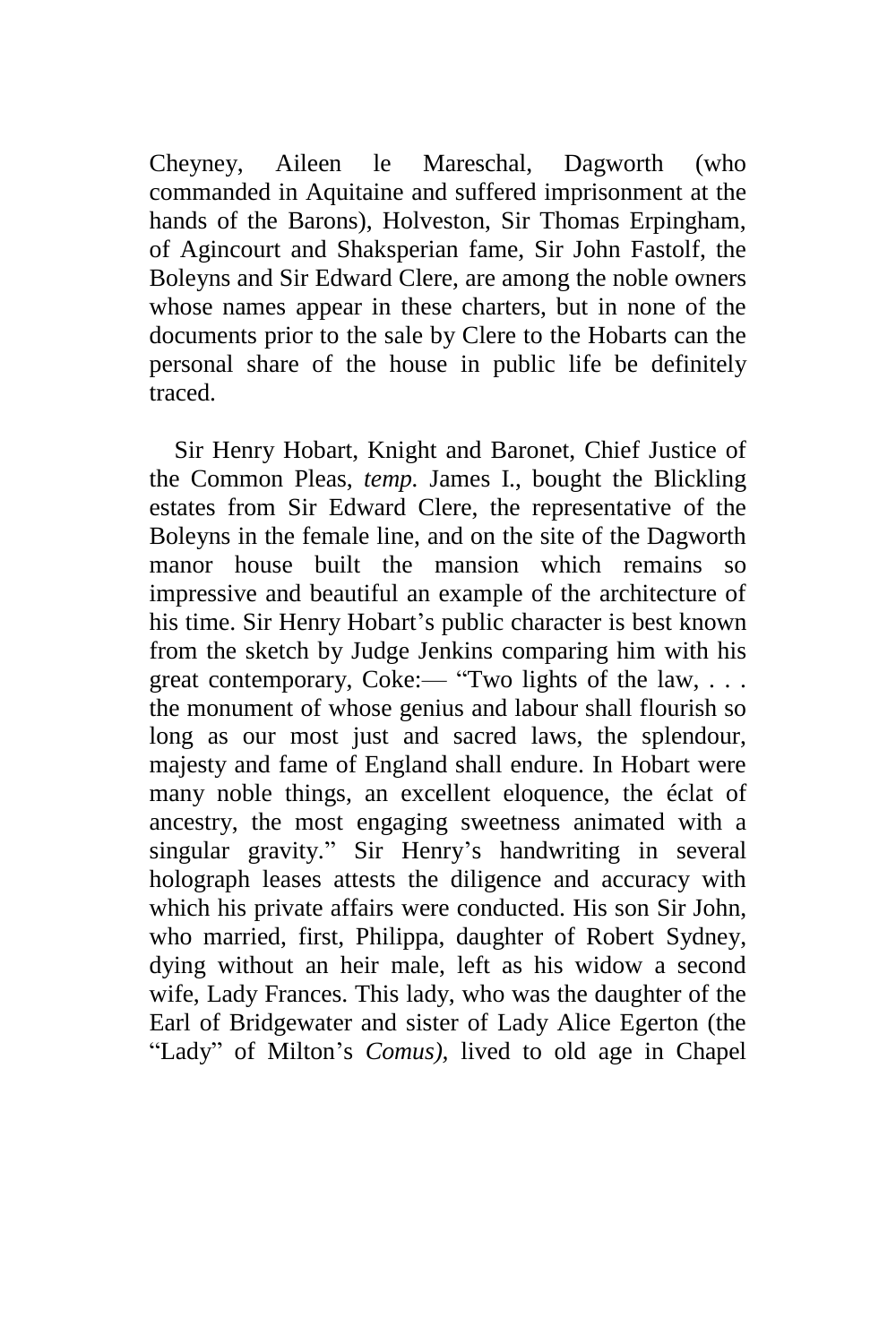Field House in Norwich, for many years the local town house of the Hobarts.<sup>\*</sup>

A note of Lady Frances to General Lambert and his reply to it (p. 89) show that the family was not without influence with the leaders of the Civil War; for though one or two cadets of the family were found in the ranks of the Royalists, its main influence was steadily on the Parliamentary side throughout the crisis, while the estates and title passed to Sir John, son of Miles Hobart<sup>†</sup> and nephew of his predecessor.

This Sir John, who enjoyed power and repute during the Commonwealth, "a quondam lord of Oliver Cromwell," as he is styled by Tompson, the contemporary newswriter, $\bar{f}$ lived to present in 1659 a petition for the return of the secluded members, to see his friend Sir John Holland of Quidenham the next year taking part in the deputation to bring the King back, and himself to return to the Lower House of Parliament after the Restoration, as member for Norfolk.

Recent excavations show that the chapel of this chantry foundation stood in the open ground north of the house and east of the bowling green. A parcel of title deeds relating to this property are preserved at Blickling.

<sup>&</sup>lt;sup>†</sup> The *Dict. Nal. Biog.* distinguishes this Miles Hobart from the Sir Miles who was conspicuous for locking the doors of the House of Commons during the vote on Tonnage and Poundage (1629). *Cf.* the passages there cited from the *Gentleman's Magazine* for the grounds of this conclusion.

<sup>‡</sup> Unpublished Felbrigg papers. Sir John was in fact a member of Cromwell's Upper House.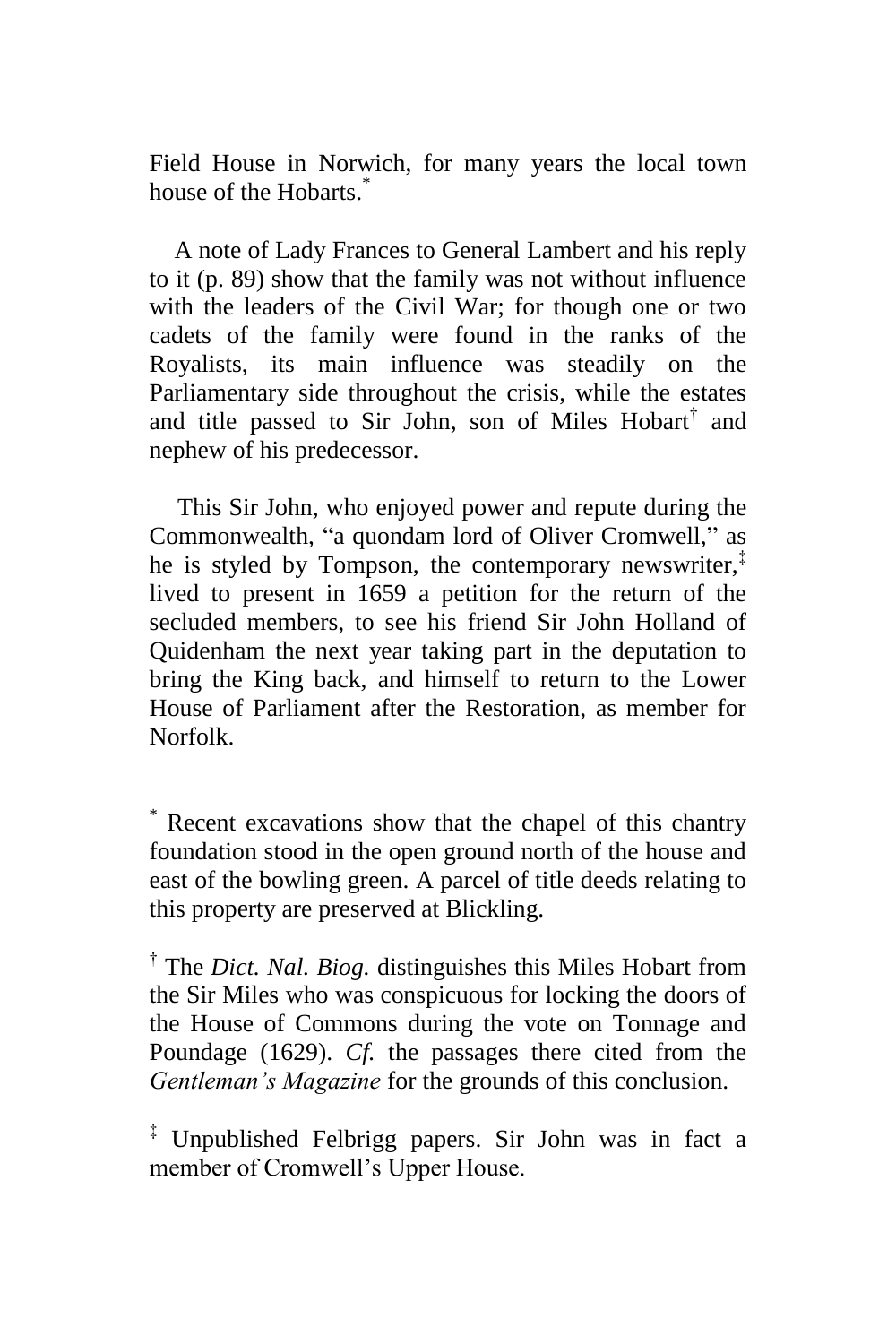Of these stirring and troublous times unfortunately no epistolary correspondence remains, and scarcely a trace of the visit paid by Charles II. to Blickling shortly after the Restoration, when he conferred knighthood on the ill-fated Sir Henry, Sir John's eldest son.

The Estreat of Subsidies for the year 1663 (pp. 89-116) gives a list of landowners in five hundreds; the name of "Philip Skippon, Esq., ultra mare," whose house is still conspicuous at Foulsham, illustrates the vicissitudes of political influence; a local tradition credits this noted republican general with profiting by his neighbourhood to Melton (p. 108) to become possessed by some illicit means of the plan of Naseby fight, from some follower of Sir Jacob Astley.

A volume of Lieutenancy Journals fortunately preserved (of which a few extracts only are here given) affords a valuable contribution to the county history of the later years of Charles II. and the Revolution, and supplements the scanty entries in the house books and other casual memoranda in affording glimpses of the party jealousies which the stress of civil strife had exacerbated and His Majesty's presence in the county soon after the Restoration had evidently not permanently allayed. The List of Deputy Lieutenants and Officers of Militia given on pp. 125-7 stands as it appeared after being reformed and expurgated in the interests of the Court by Robert Paston, Lord Yarmouth, who replaced Lord Townshend on his removal from that office in 1675. It is significant that none of the three first signatories of the manifesto for reducing the expenses of the High Sheriff (pp. 122-4) are included in the new commissions as Deputy Lieutenants or in the Militia, and this perhaps makes it probable that what appears to be a harmless sumptuary agreement for reducing extravagance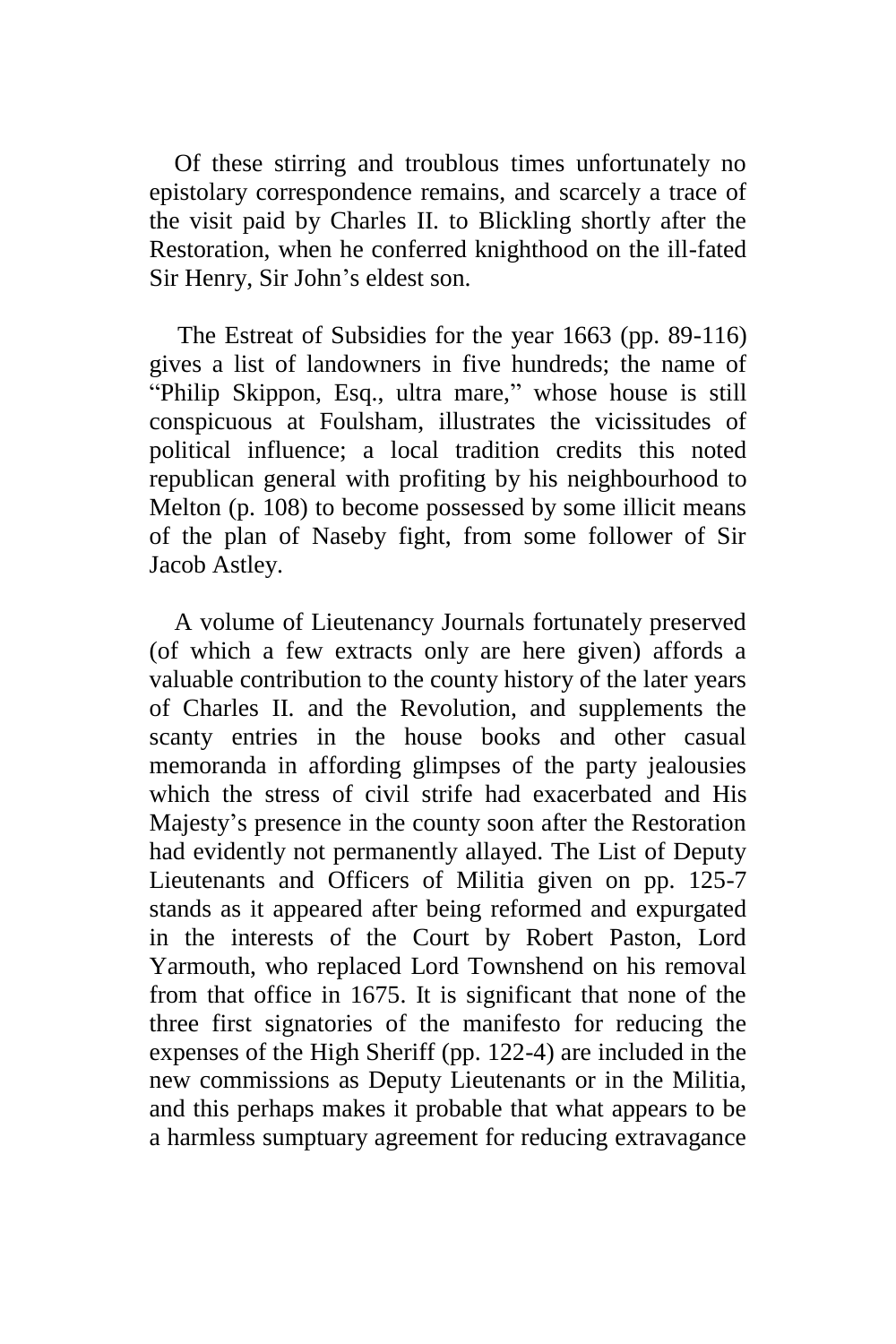was represented at Court as having a disloyal intention.<sup>\*</sup> Barillon's confidential imputations in his reports to Louis XIV. about this time as to the accessibility of certain country politicians to foreign influence suggest that economy was a matter of sufficient concern in the county to make the movement a natural one.

The entry (at p. 129) below, referring to the trial at the Bar of the House of Commons and another mentioning Verdon by name, are almost the only memorials of two contested elections fought with much determination by Sir John Hobart for the county representation in 1678-9, which were both the subject of petition. The first of these figures more largely in Mr. Ketton's Felbrigg papers.<sup>†</sup> Mr. Windham on the first occasion had declined Sir John's overtures to engage him in Parliamentary life on the ground that his opponent, Sir Neville Catelyn, the Court candidate, was "encouraged from above and countenanced here," and his surmise seems to have had ample foundation.

The tide of Protestant and Parliamentary reaction on which Titus Oates was being floated to the surface was not yet flowing so turbulently as to discourage the Court party from making a bold bid for power at the general election in Jan. 1678-9, and Sir Christopher Calthorpe and Sir Neville Catelyn enjoyed a short-lived triumph in being returned as knights of the shire, though Sir John after the "trial at barr" on his petition was successful in replacing Sir Christopher

<sup>\*</sup> *Cf*. Hist. MSS., Rep. VI., part I., 374, William Hughes to Lady Yarmouth.

<sup>&</sup>lt;sup>†</sup> Hist. MSS., Rep. XII., App. IX., 183.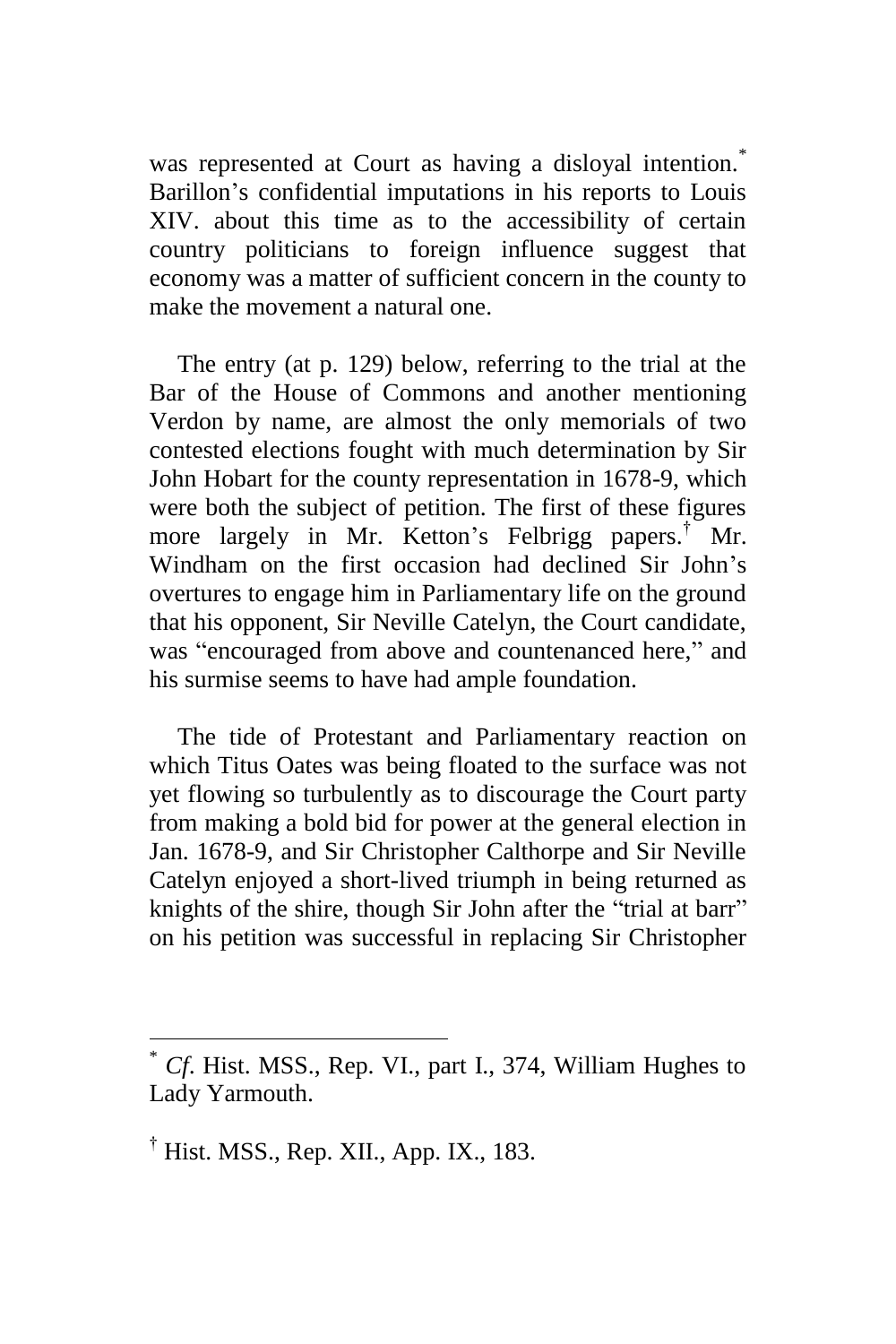Calthorpe, unseated.\* But the contest was persistent and severe. The Lord Lieutenant and High Sheriff had been strong for the Court. "To oppose any interest sett up by the civil and military government of a country," Mr. Windham had written, "will be called faction by some, inconsiderate by others, and very improbable to be successful by most, and that he who is sole judge of the poll, and by whom the returne is to be made, is our open and declared enemie."<sup>†</sup> Mr. Windham, however, seems to have been busy just at this time with the cielings of his house at Felbrigg, that beautiful Italian work in high relief that is still one of its chief ornaments, and was dragged a very reluctant Cincinnatus into the strife of the second election. The country gentry were perhaps naturally unwilling to renew the strife of a generation earlier and the acts of fraud and intimidation charged in Sir John Hobart's petition against Samuel Verdon, the under sheriff, support the theory that the latter was backed "from above," and that functionary's vigorous and defiant methods must have been exceptional even in the days of unreformed elections. First refusing poll books or writing materials to Sir John's voters and throughout the day fraudulently hindering the record of votes, tearing leaves from Hobart's poll books, several times "beating and abusing" the freeholders, he ended by closing the poll prematurely in the face of 1,000 unpolled

<sup>†</sup> Unpublished Felbrigg papers.

Dean Prideaux' impressions of this election given in the Camden Society's volume of his letters to Ellis (p. 176) may be compared The Dean is in error in citing this election as for the last Parliament at Westminster of Charles II., and his general statements about it seem equally incorrect. He came to Norwich afterwards, and his report was probably at second hand.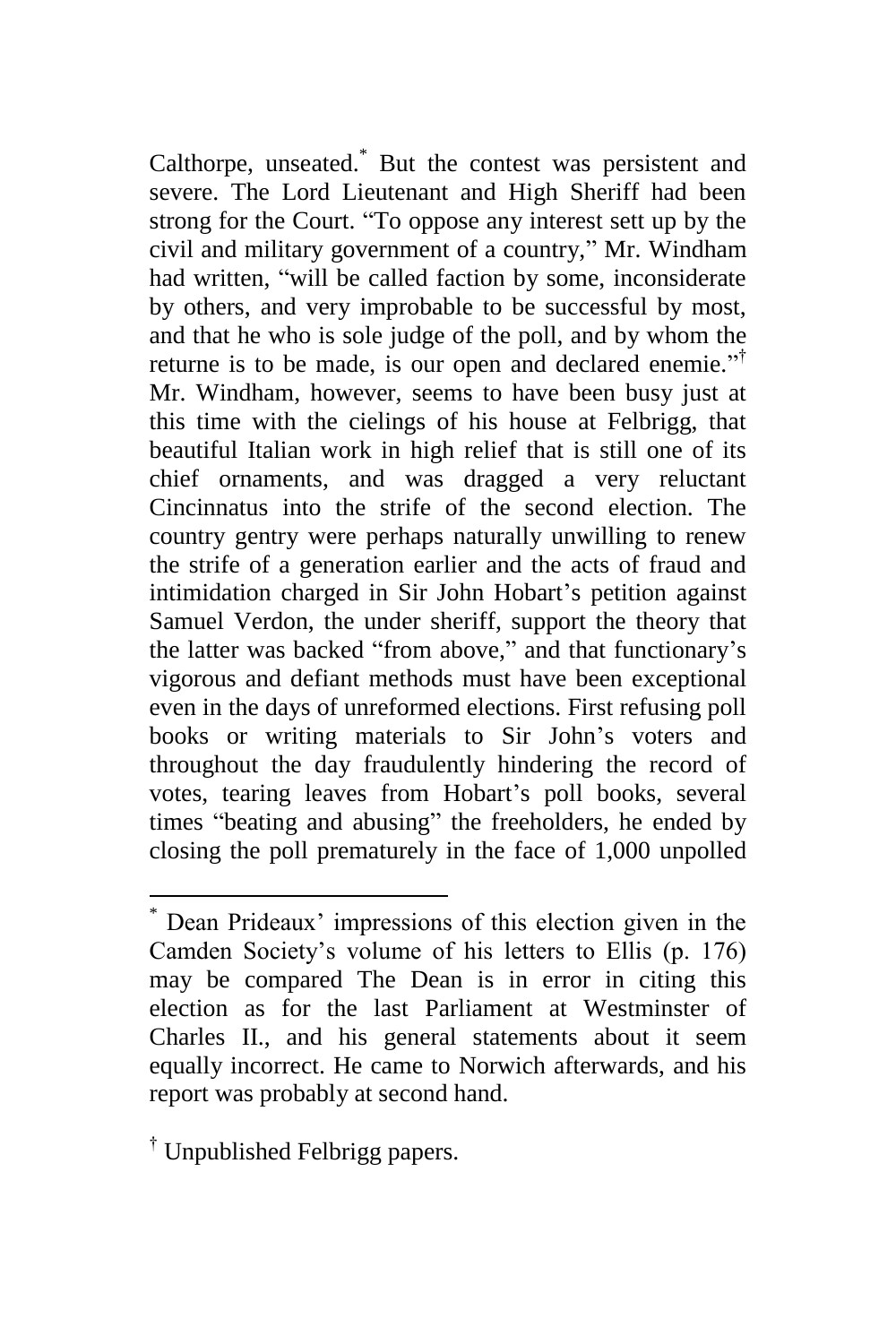electors, "violently took the pollbooks away, and drew his sword in defence of it."<sup>\*</sup> Paston, the Lord Lieutenant, was believed to have taken a strong part. The petition charges "that before the election several letters were dispersed as written by the said Lord as beynge Lord Lieutenant of the said county (Norfolk) to the gentry and clergy of the said county not only appointing persons by name to be the said knights of the shire, but assuming it would be an affront to him and his authority as Lord Lieutenant to elect or to be elected without his consent or concurrence . . ., and the said Lord Lieutenant's Steward as by his Lordship's command required some of his Lordship's tenants to give their votes for Sir Christopher Calthorpe and Sir Neville Catelyn, who were threatened that if they did not vote for them, the farms which they had of his Lordship should be taken from "them."

Unpublished Felbrigg papers. An account of Verdon and his eccentric progress to London is given by North in his memorial of the Lord Keeper Guilford (II*.,* 21), where he also mentions how the insolence of this man secured him the favour of Judge Jeffreys. "The sergeant's men went down and took him (Verdon) … But in bringing him up he would not be prevailed with, either to mount or dismount his horse, but forced the messengers at every town to lift him on and off, and at the same time had his clerks taking notes in order to testify these assaults of his person, for every one of which he intended to bring an notion of battery. It so fell out that as he was upon the road between Norwich and London the Parliament was prorogued, by which the warrant ceased, and after that the custody was a false imprisonment, and Verdon brought his action for it against the messengers, which action was tried at the Exchequer bar."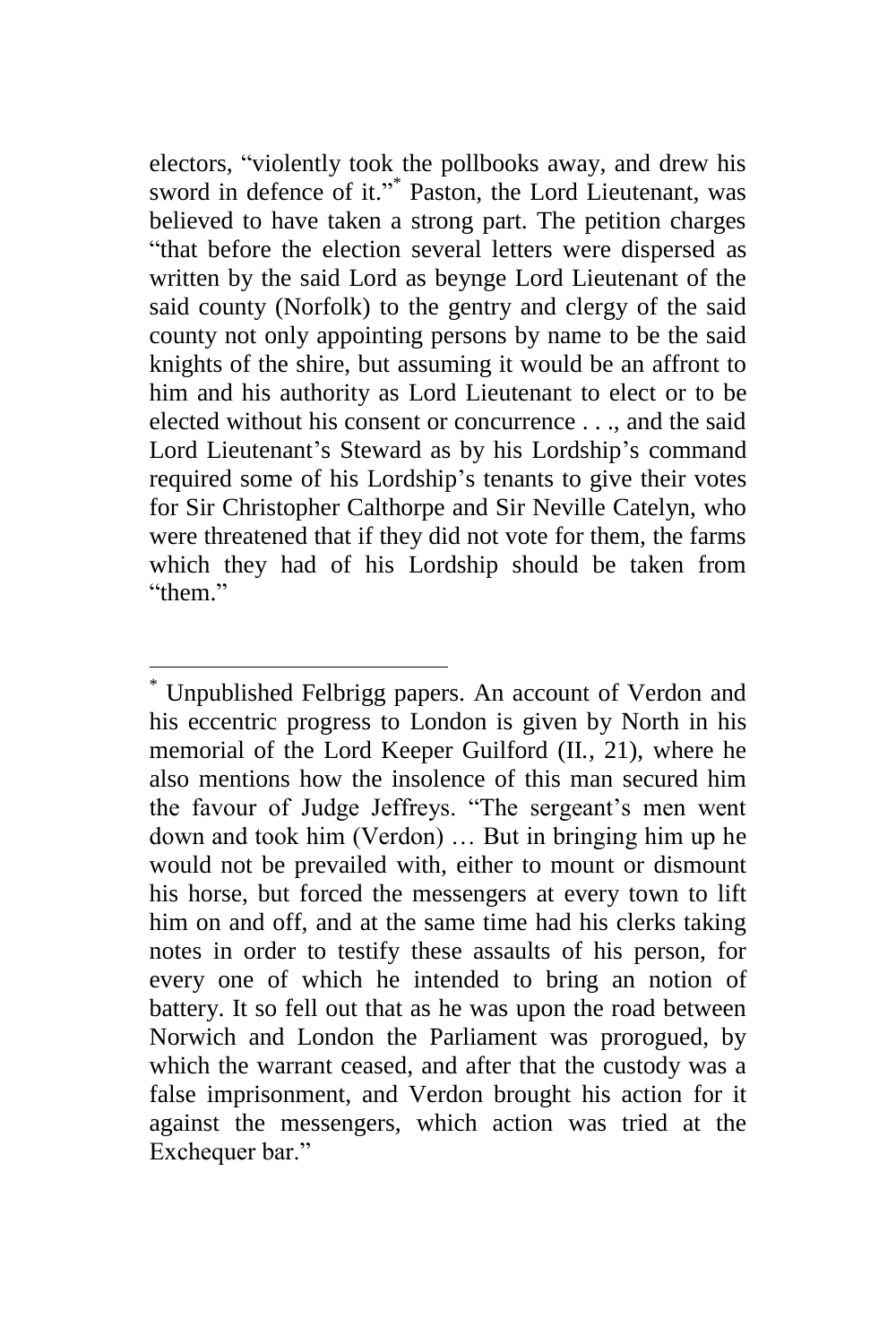When Sir John's petition came on for hearing, the excitement of the Popish Plot was rising high, and he records how he was vexatiously shut into the house on one occasion, and detained during the arrest and examination of a suspect parliamentary lawyer, one Reading.

Sir John obtained the seat at the next election, and again with his son Henry sat in the Oxford Parliament of 1681. The Ryehouse Plot in 1688 marked the decadence of the Protestant and popular party, and the turn of the wheel found Sir John obnoxious to the ascendant faction. In execution of an order in Council addressed to the Earl of Arundel, who had succeeded Lord Yarmouth in the Lord Lieutenancy, his house was searched in July of the latter year. The list of arms found at Blickling (given at p. 130 below), is the result of this search. Mr. Scambler at Wolterton, Hamond Claxton at Aylsham, Henry Marsham at Stratton Strayless, and Thomas Newman at Baconsthorpe were at the same time subjected to a like ordeal. Dr. John Collinges, the biographer of Lady Frances and the Presbyterian chaplain of the Hobarts at Chapel Field, was arrested as a nonjuring suspect in  $1685$ .<sup>\*</sup> A few years later it was the turn of the Papists, and later, of the nonjurors proper, to experience these reciprocal visitations. Christopher Layer, of Booton, who is marked for search in 1696 (p. 142), is uncle and namesake of the notorious conspirator who suffered at Tyburn in 1723. But as is shewn in these Lieutenancy Journals, these neighbourly inquisitions were rewarded on each succeeding occasion with less satisfying results. The seizures even at the period of the "horrid designe" of the Rye House in 1683 were of less value than variety. "A back, breast and head piece of a

He appears to have been arrested twice this year according to the entries in the Lieutenancy journal.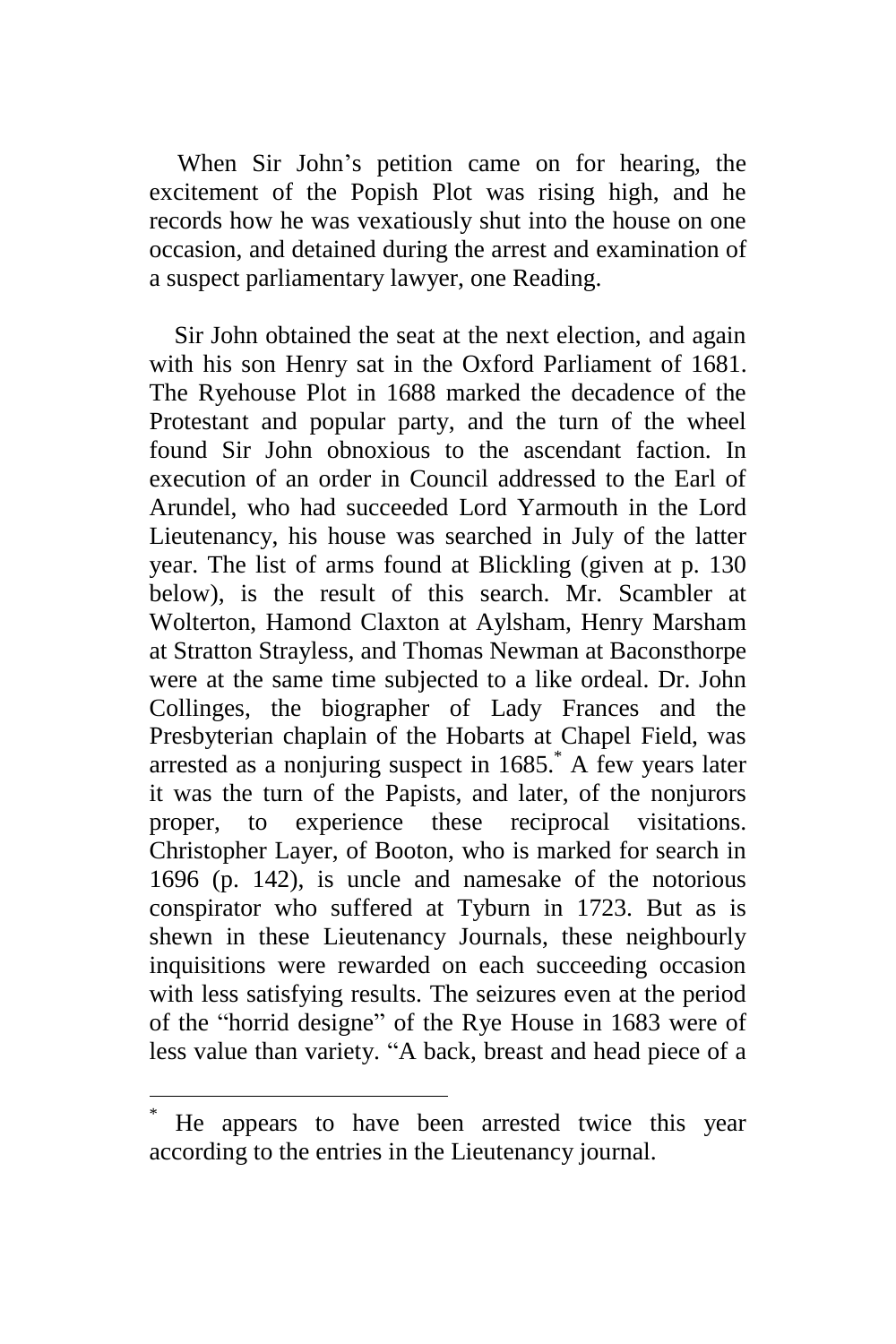horse" are found at Colney, "three Olliverian swords" at Warham. In 1696 Sir Christopher Calthorpe yields only "9 old carbines, 4 old musketts, one brass blunderbuss, 3 old pistols, 3 old swords." The four black coach horses seized by Sir Frances Guybon from Sir Nicholas L'Estrange, "one mealy faced and one with a white starr," are discharged by the Deputy Lieutenants in conclave, who certify that none of them is worth 5*1.,* "they being old and lame, and some of them blind." The lowest point is reached in 1707 with the seizure of "one musquet and a belt of bandoliers" from Mr. Lake at Sparham (p. 145).

Sir Henry Hobart on his succession in 1683 found the estates largely encumbered, and had further to reduce them by sale to meet the demands made by creditors. Taking an active part in the politics of the time and on the constitutional side, he appears to have presided over the counsels of the county in the absence of the Lord Lieutenant and to have favoured a policy more comprehensive than that of his superior (pp. 155-6).

It is no doubt to the appointment of his son, the first Earl of Buckinghamshire, to the Lord Lieutenancy, that is due the preservation of the Lieutenancy Journals of this period, which give a vivid illustration of the Revolutionary crisis of 1688-9. The militia force of the county is shewn to be in a high state of organisation, and the action of the Protestant Duke of Norfolk, cool-headed and constitutional. *"Bel homme à cheval,"* as Evelyn calls the latter, it is evident (pp. 134-5) that his personality counted for something in the period of transition. He seems to have sat the fence with masterly firmness, and so long as hopes were held out by James II. that a Parliament would be summoned the forces of the county were engaged to maintain the existing *régime.*  Not till the cause was surrendered by the retirement of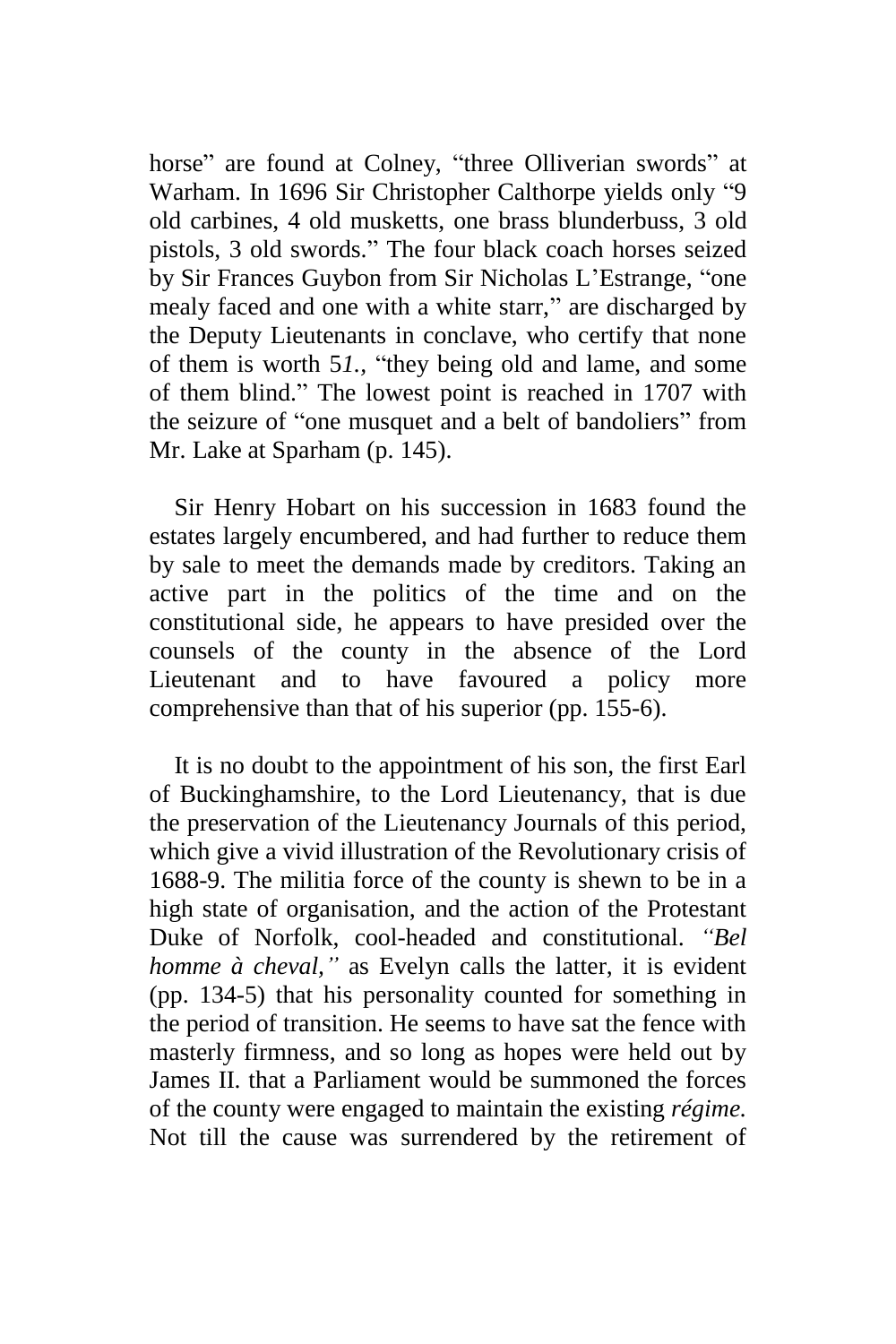James II. was their weight thrown on the side of the Revolution.

In 1690 Sir Henry Hobart served on King William's staff at the battle of the Boyne, but on his return the embarrassed state of the country was not such as to afford any relief to his encumbered finances, and in a quarrel which is asserted to have had some connexion with his contested election for the county, he met with the wound from a left-handed antagonist\* that proved fatal. A stone marks the spot at Cawston heath where this, one of the last duels fought with swords, took place. The long minority and succession of his son (three of whose sisters were borne in their infancy to the churchyard of Blickling) added little of public interest to the archives, and in the papers of his grandson begin what are practically modern politics.

The diplomatic papers collected by John second Earl of Buckinghamshire in the course of his long life (1723-1793) relate for the most part, 1st, to the period of his Embassy to St. Petersburg (Sept. 1762-Jan. 1765); 2ndly, to the American Colonies; 3rdly, to his momentous Vice-Royalty of Ireland. Among the private letters are eight bundles addressed to Sir Thomas Drury, of which Lord Buckinghamshire became possessed through his first wife Mary Anne, eldest daughter and co-heiress of Sir Thomas Drury. The chief public interest of these consists in the record which they contain of the feeling with which men in the more distant parts of the country viewed the invasion of

Oliver Le Neve of Great Witchingham, whilom Captain of the Eynsford (militia) Company. There was evidently political animosity involved in the quarrel. *(See* Le Neve Papers, edited by Mr. Rye).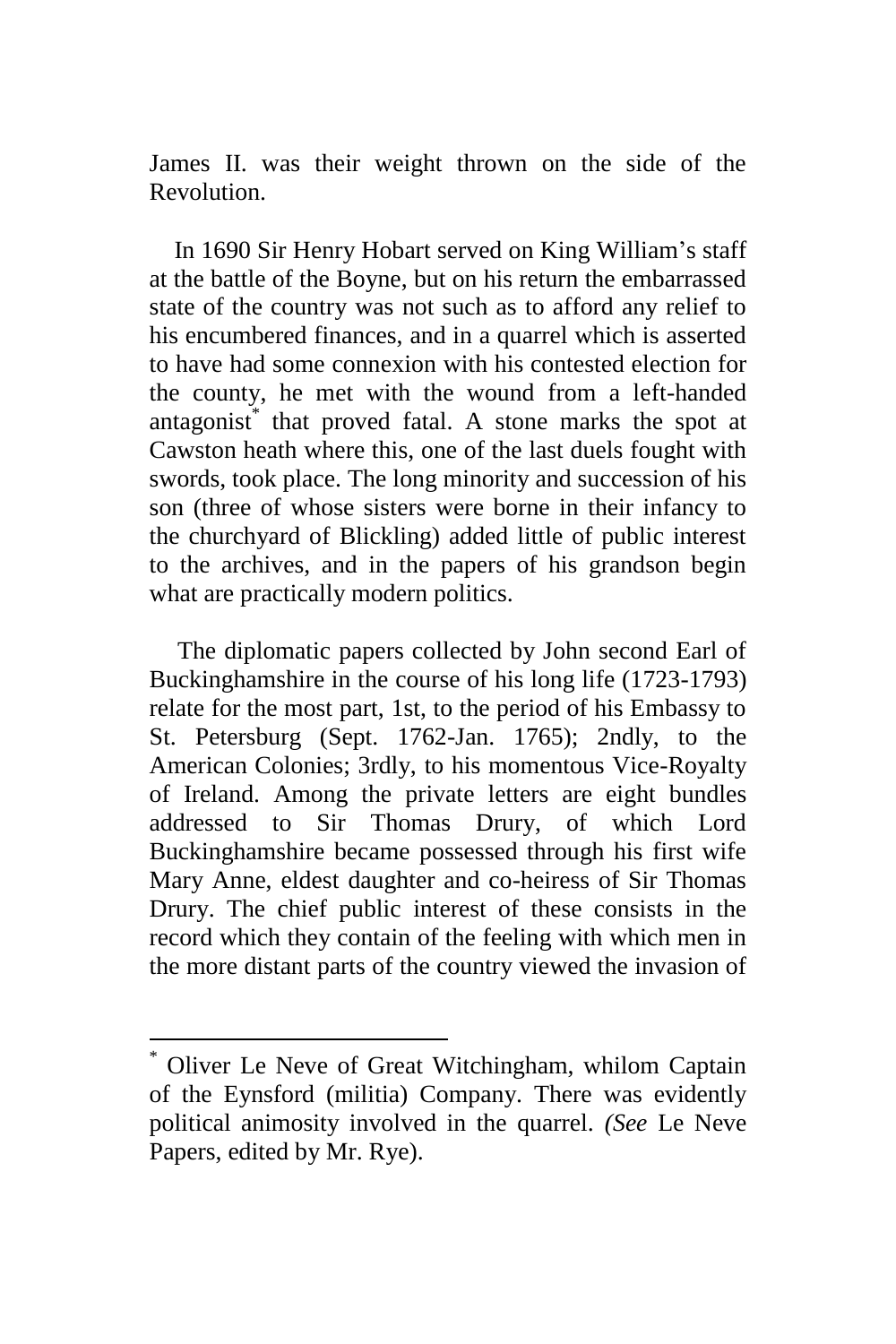'45, and of the fluctuations of the money market at the time.

The letters addressed by Lord Buckinghamshire to Henrietta Countess of Suffolk, the Lady Suffolk of Pope, Swift, and Walpole, are those of a son to an indulgent mother, for such she had been to him and his only sister since the death of their mother in 1726. They serve to complement and illustrate Lady Suffolk's letters to him in reply, which have been published in Croker's edition of her correspondence, while the curious narrative (pp. 166-170) of her interview with Queen Caroline on retiring from office at Court in 1734 goes far to support the belief of her friends, to which Horace Walpole refers while he dissents from it, that Lady Suffolk's "connection with the King was confined to pure friendship." The cryptic allusion to "Lord B." is probably to be explained by a passage in a contemporary letter from Lady Elizabeth Compton (*Hist. MSS. Comm. Report* XI, 4, p. 243) in which she mentions a rumour that Lady Suffolk had been too often seen in the company of Lord Bolingbroke at Bath, and that her retirement was the result of consequent suspicions cast upon her loyalty to the House of Hanover.

The Russian papers make a considerable contribution to the chronicles of British trade with Russia both before and after the first formal treaty of commerce concluded by Lord Forbes in 1734, and there is also a long series of documents relating to the disputed succession to the Duchy of Courland. This was an event which at the time passed with scarcely a comment in England, yet it was Frederick the Great's promise to support Catherine II. in her policy toward that Polish fief which was the first step to the conclusion of the alliance between Prussia and Russia in 1764, of which the direct result was the partition of Poland. The absorption of Courland by Russia had long been in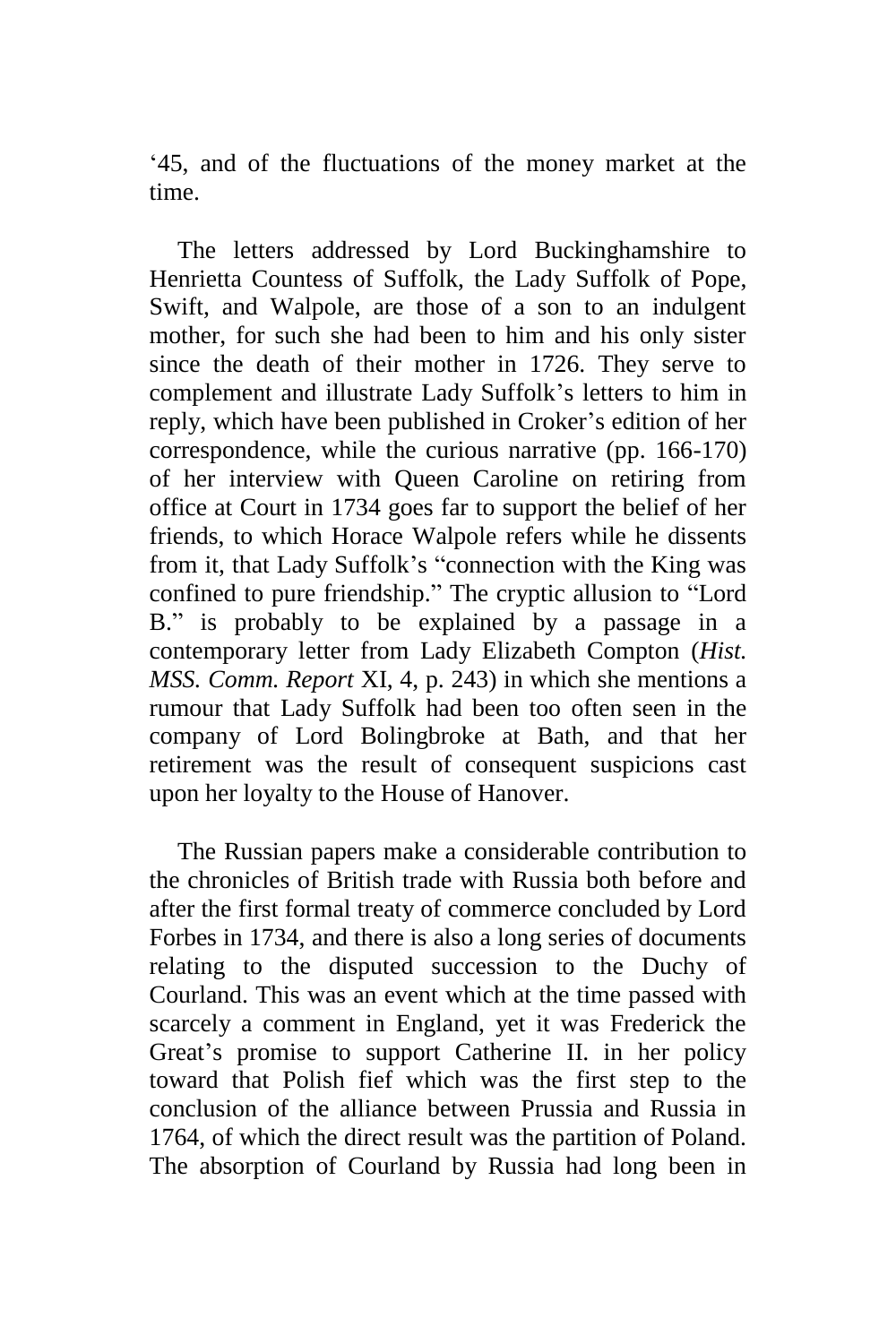contemplation. Since the dissolution of the Livonian State in 1561, the Duchy had had an independent existence as a fief of Poland, and it was to the interest of Russia that it should be looked upon not as an appanage to the Crown of Poland but as a vassal state of the Republic. In 1733, the Czarina Anna made it a condition of her consent to support the election of Augustus III. of Saxony to the Crown of Poland that the Duchy should be so considered, and that it should not be divided into Palatinates. In 1737, the death of the last Duke Ferdinand of the Kettler family enabled Anna to force upon the Courlanders her favourite, John Ernest de Biren, whose grandfather had been groom to the Dukes of the ancient house. For one month in 1740, during the reign of the infant Ivan, the new Duke of Courland was Regent of Russia. For twenty years from May 1741 he was an exile in Siberia. Meanwhile, on the 3rd of January 1759, Augustus III. invested his son Charles Christian of Saxony with the Dukedom, at the request, as he declared, of the states of the country. But with the accession of Peter III. in 1762, Biren returned from exile once more to claim his Duchy, to become in the hands of Catherine the Second a convenient instrument in her design of ridding both Courland and Poland of the rule of the House of Saxony. It is at this point that Lord Buckinghamshire's papers take up the tale and furnish an official statement of the case on both sides between Russia and Poland in the matter of Courland. Stanislas Poniatowski's letter of 31st May, 1764, congratulating Duke Biren on his re-establishment, is significant as giving a clue to one of the conditions upon which he received the support of the Czarina in his election to the Crown of Poland.

The events which led up to that election are related by Thomas Wroughton, British Envoy to the Elector of Saxony and King of Poland, from the point of view of a man who was strongly prepossessed in favour of Catherine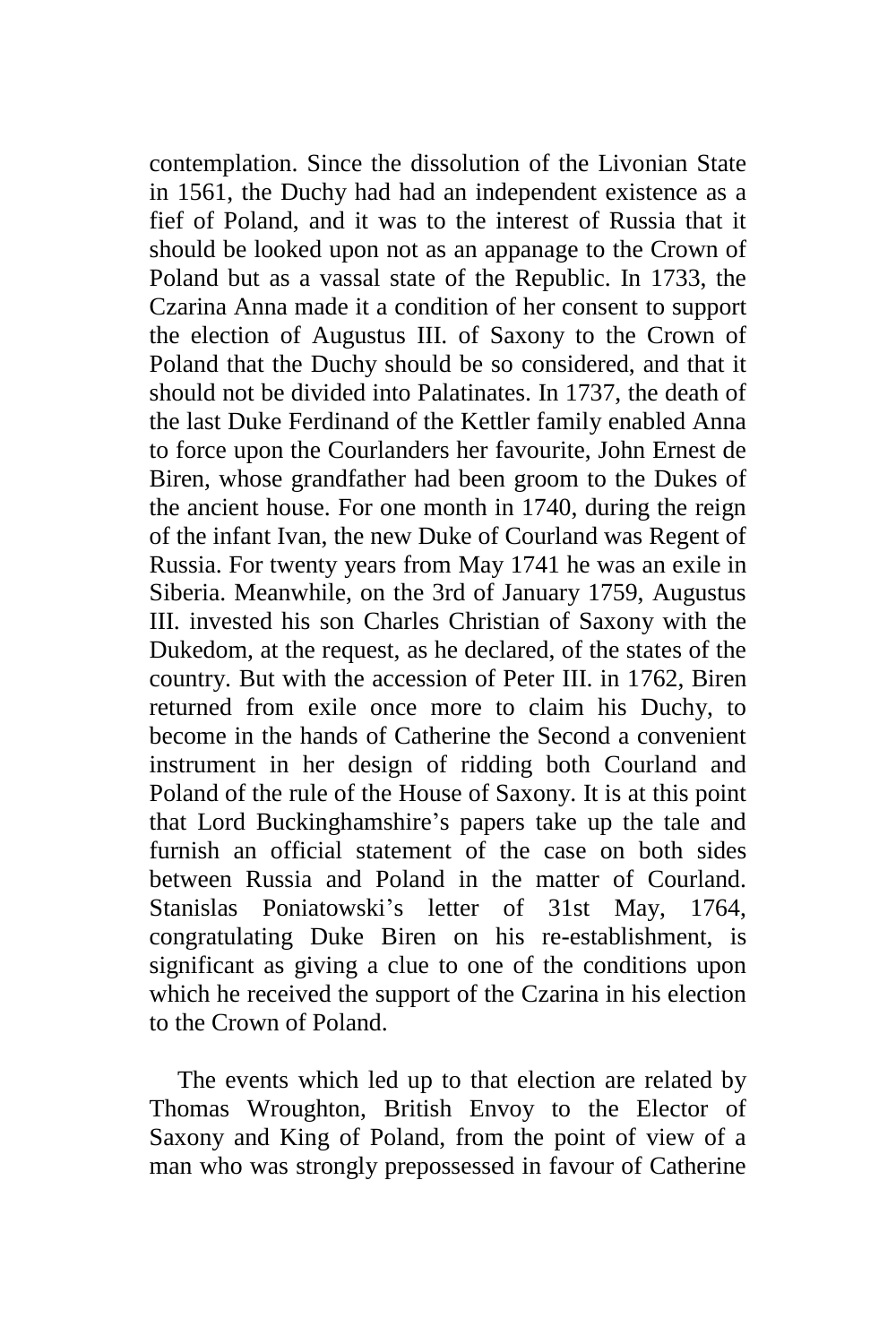II., with whom he had lived on terms of intimacy before her accession. Wroughton had at that time the office of Consul General at St. Petersburg, and it was said that his house became the place of rendezvous for the Archduchess Catherine and Stanislas Poniatowski. Whatever may have been the truth of this, Peter III., when there was a question of Wroughton's appointment as Envoy, refused to admit him to an audience, and he was in consequence recalled in March 1762, and sent as resident to Warsaw.

Lord Buckinghamshire's embassy to Russia, partly from the uncertainty surrounding the prospects of the new Empress, partly from the inadequate realisation at home of the importance of the Russian factor in politics (p. 371), was attended by no political success. He was, however, upon his return to England, offered the Embassy to Madrid, which he refused, and he held no other public office until he became Viceroy of Ireland in January 1777.

When Lord Buckinghamshire accepted the arduous task which Lord Harcourt had not reluctantly dropped, he encountered, without that cordial support from the Government at home enjoyed by his predecessor, a combination of difficulties which, having increased under Lord Harcourt's administration, offered at the close of that nobleman's tenure of office a prospect which he felt scarcely able to encounter. The advent of a new Viceroy, besides being the occasion for a renewal of unsuccessful claims for patronage, prompted fresh appeals for the redress of the commercial and financial disabilities under which Ireland was suffering, and a phase of more active agitation in and out of Parliament synchronised with the external disquiet caused by the unfavourable conduct of the American war.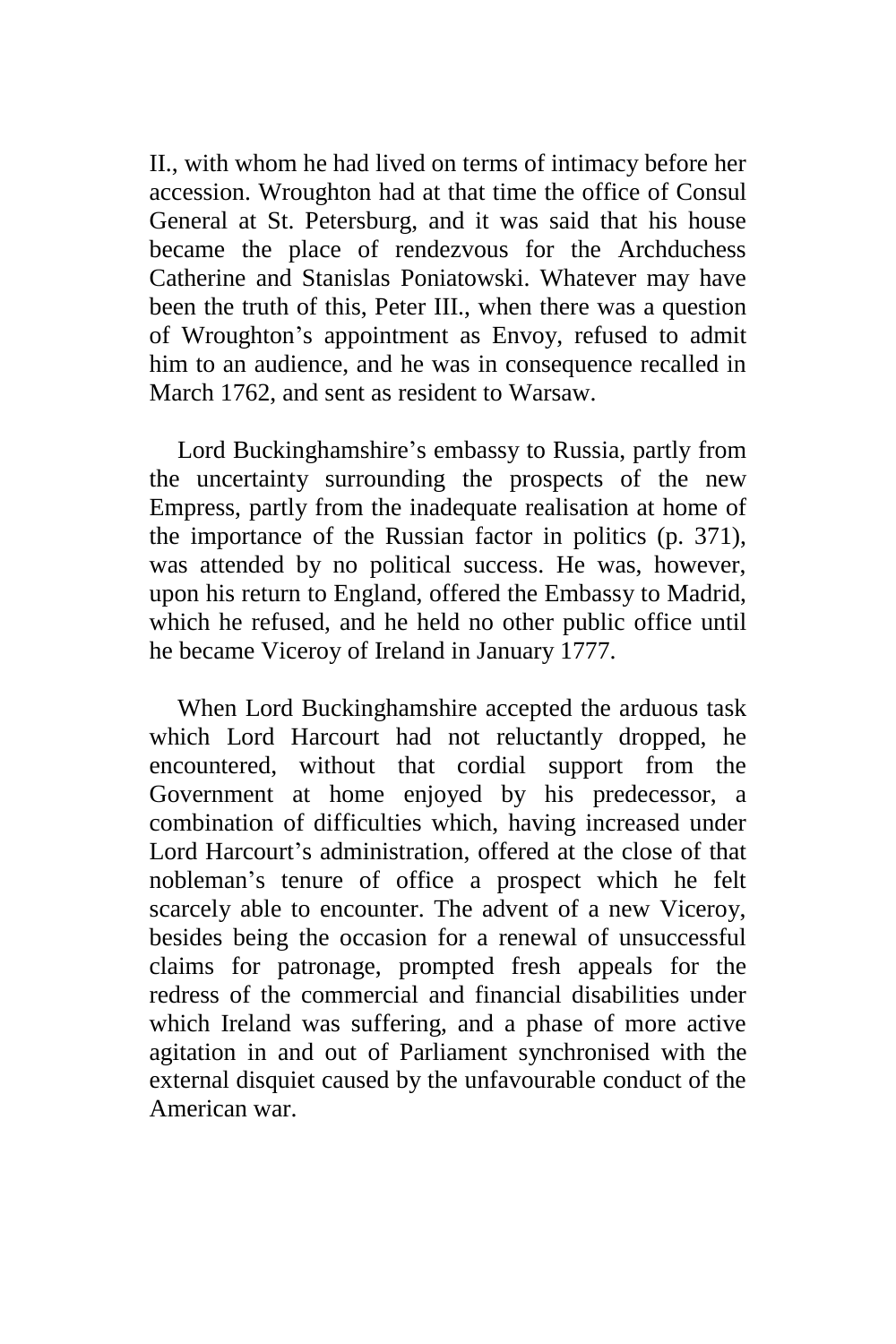During four years, however, of a period the most critical in English history, Lord Buckinghamshire contrived to maintain in some fashion the *status quo.* The like succeeding period of four years witnessed the advent and departure of as many Viceroys and the establishment of an independent Parliament. His partial success seems attributable to personal qualities of tact and temper, which, combined with a sincere zeal for the welfare of the Irish people, created, in the opinion of Grattan, "a passion in his favour approaching to love."

The impoverished and defenceless state of the country, indeed, seem amply to have justified the concessions granted during his Viceroyalty to the export trade and the Volunteers.

On the question of Free Trade a memorandum of Sackville Hamilton (p. 301) is worth notice. A number of such monographs was collected specially by Lord Buckinghamshire for the instruction of Government. These able and eloquent dissertations justified the economic reform which was precipitated by the growing danger of the trade with France, then inflated by the existing embargo on the export of provisions and other economical restrictions. "Two of her" (Ireland's) "provinces," says one writer, "may at this very day be called provinces of France as much as provinces of Great Britain." The rupture of diplomatic relations with France following on her action in regard to the revolted colonies, forced on the concession of an outlet for a trade which, diverted in illicit channels to France, had up to this time supplied a large share of the taxable wealth of the island. Of the same financial depression the rise of the volunteer movement was another natural outcome. The proposed militia scheme being abandoned for want of money, fresh drains were made on the military establishment, and the constant drafts of troops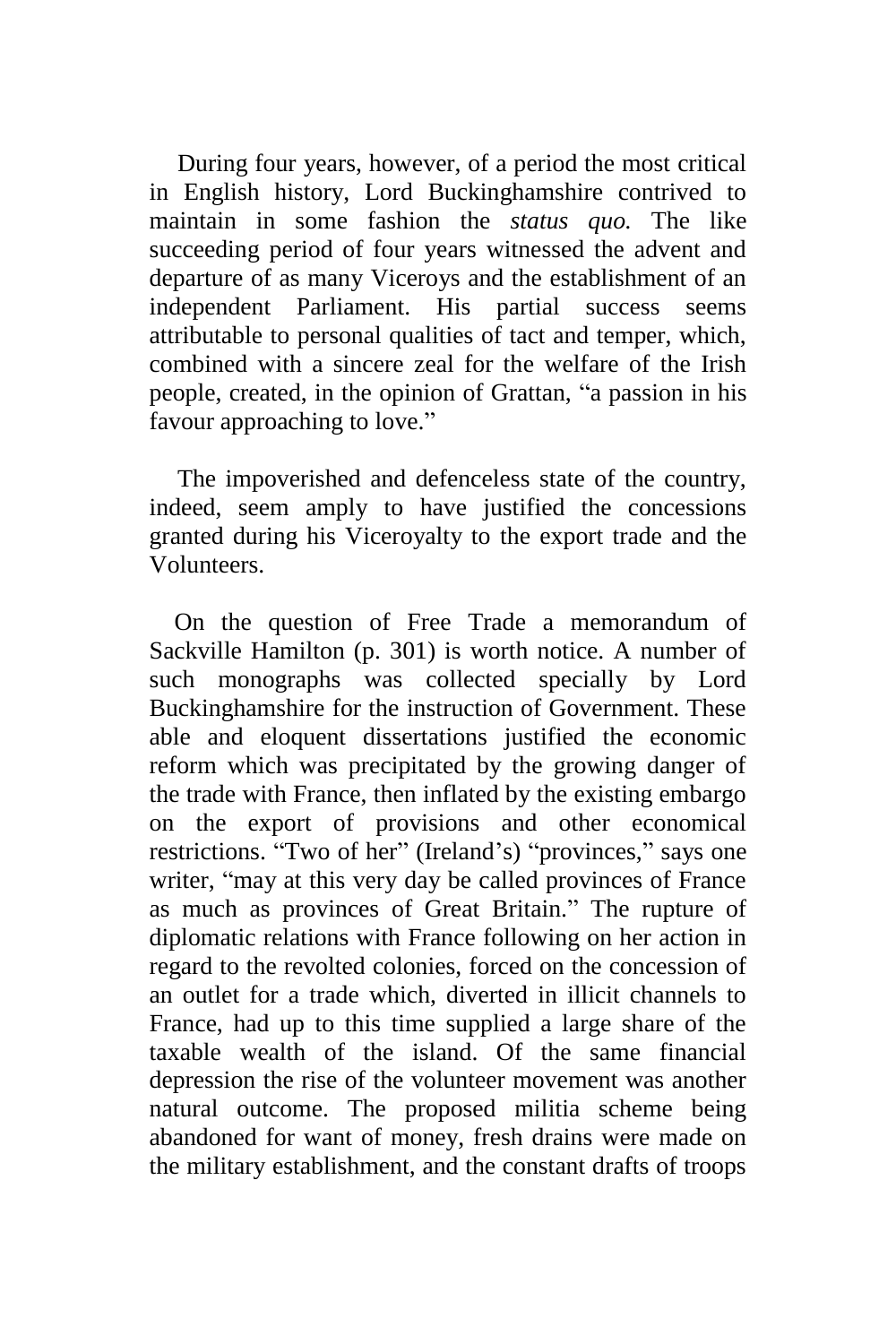for the American war could not be replaced, even though Scotland was laid under contribution, and we find the Athol Highlanders among the infantry of the garrison (p. 330). In these papers, however, we find little trace of the "impotent dismay" which the writer of the article in the Dictionary of National Biography (following Mr. Lecky) discovers in the Viceroy at this crisis. His attitude of passive acquiescence in the growth of these voluntary associations is not obscurely invited in Lord Sandwich's significant reminder that "a coast cannot be protected by ships alone," a phrase suggesting the tacit assent of the Home Government to a condition of things which the Viceroy was expected to tolerate, without any overt sign of approval.

If the extent and importance of the volunteer movement were at first underrated by him, the famous epigram of Hussey Burgh<sup>\*</sup> is proof that the nation itself stood startled and surprised at the sudden growth and formidable proportions of its own military offspring. If official discouragement disparaged the movement in the eyes of immediate aspirants to Court favour, as these letters seem to show, that movement at least in its earlier stages was strong in the high character and loyal disposition of its leaders.

With the termination of his Viceroyalty, Lord Buckinghamshire's public life came to an end, though it may be gathered from these letters that the conduct of Irish business presented no difficulties (except those factitious ones arising from his unfortunate relation to his colleagues at home) that he felt unable to grapple with, and that he

<sup>\*</sup> "You have sown the dragon's teeth and they have sprung up armed men."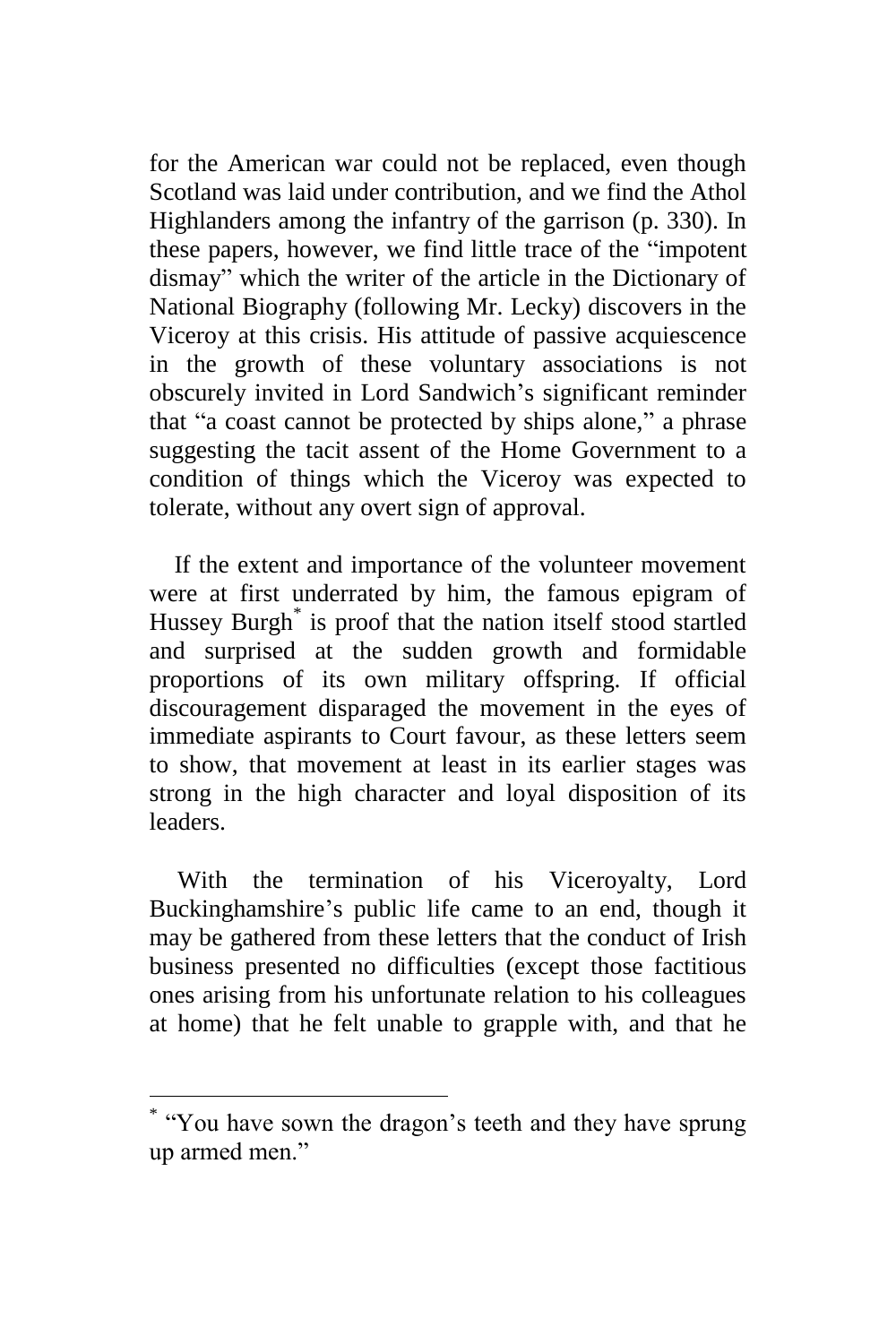would not have been unwilling to utilise his experience in a second term of office.

Sir Henry Clinton's letters to Lord Buckinghamshire, written at and about the date of Lord Cornwallis' surrender, may interest students of the polemics of this episode, though they cannot be said to throw much additional light on an unfruitful controversy. The rude original prints of the manifesto of the Pennsylvanian line are tacitly eloquent of a crisis that seems so nearly to have wiped out the army of the revolted colonies.

Dying in 1793, the second Lord Buckinghamshire was buried the following year in the mausoleum which he had designed, but not lived to complete, in the centre of his park at Blickling. Tradition till lately kept alive the impressive memory of the torchlight procession which accompanied the translation from the church to their final resting-place of the remains of one who had filled an honourable place in the public life of his time, who had moved, a stately and representative figure, in the social and political scenes of his environment and generation.

This Report, with the Introduction and Index, has been prepared, with some assistance in revision of the early documents from the Rev. W. D. Macray, by Mr. D'Arcy Bedingfcld Collyer.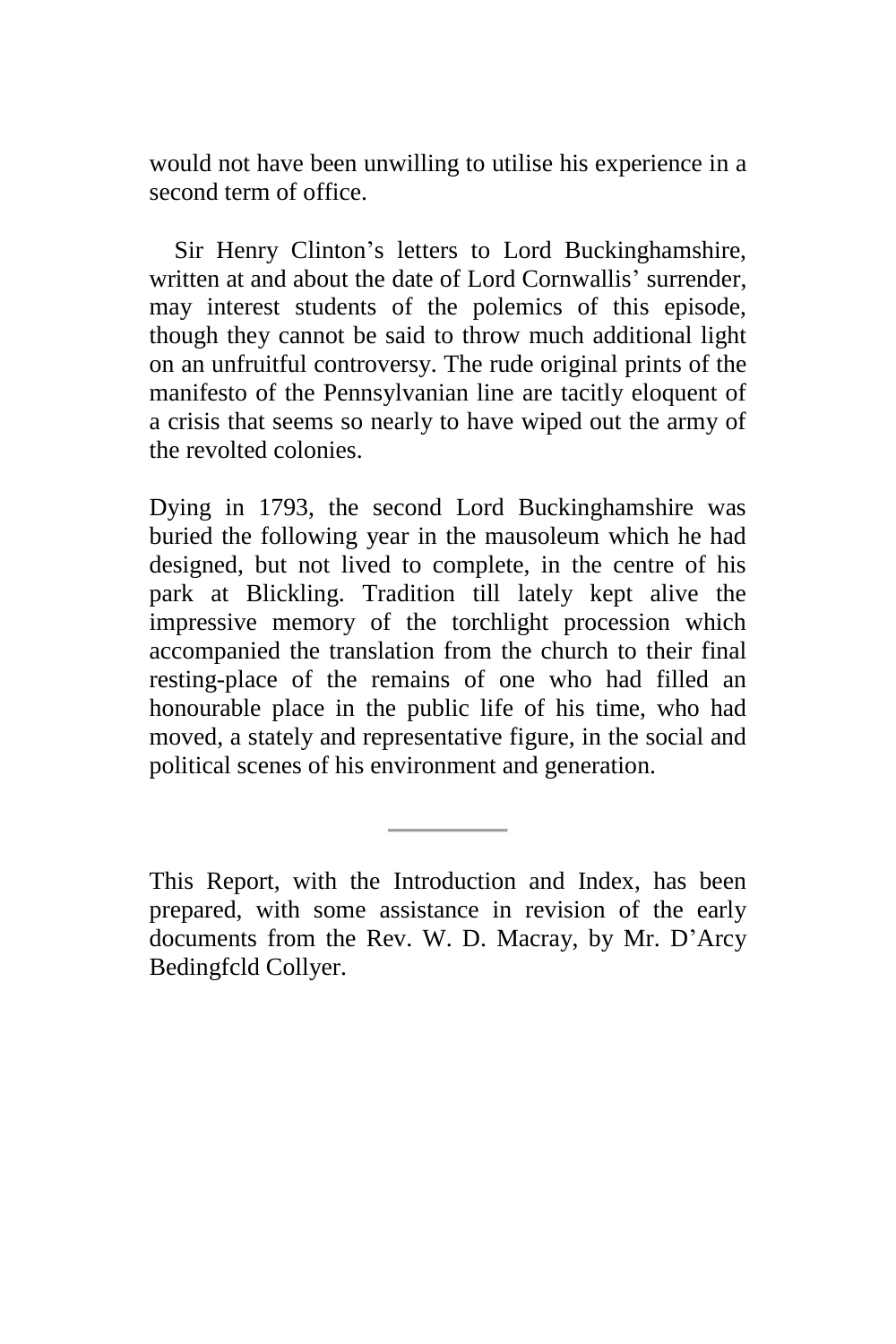#### MANUSCRIPTS

OF

## <span id="page-21-0"></span>THE MARQUESS OF LOTHIAN,

#### AT BLICKLING HALL, NORFOLK.

SECTION I.—ANCIENT DEEDS, ETC.

In the First Report of this Commission issued in 1870, one page is occupied by an account by Mr. A. J. Horwood of a few historical papers which he examined in July, 1869. But he makes no mention of the voluminous contents of the Muniment Room, which had not then been examined for probably a century and a half, and were entirely unsorted and unarranged, and evidently not then open to his inspection, as being no doubt supposed to lie outside the objects of his visit.\* These have now for the greatest part been sorted and are described below.

The manor of Blickling belonged to Harold at the Conquest, and the alleged site of Harold's house can even now be traced in dry weather in the cornfield adjoining the river which runs beyond the extreme end of the park from the north of the present Hall. The manor, according to the return made in the Hundred Roll of 3 Edw. I. (*Rot. Hundr.*  vol. i. p. 513), was confirmed by Henry I. to Herbert, first bishop of Norwich, who gave it in exchange for Thorpe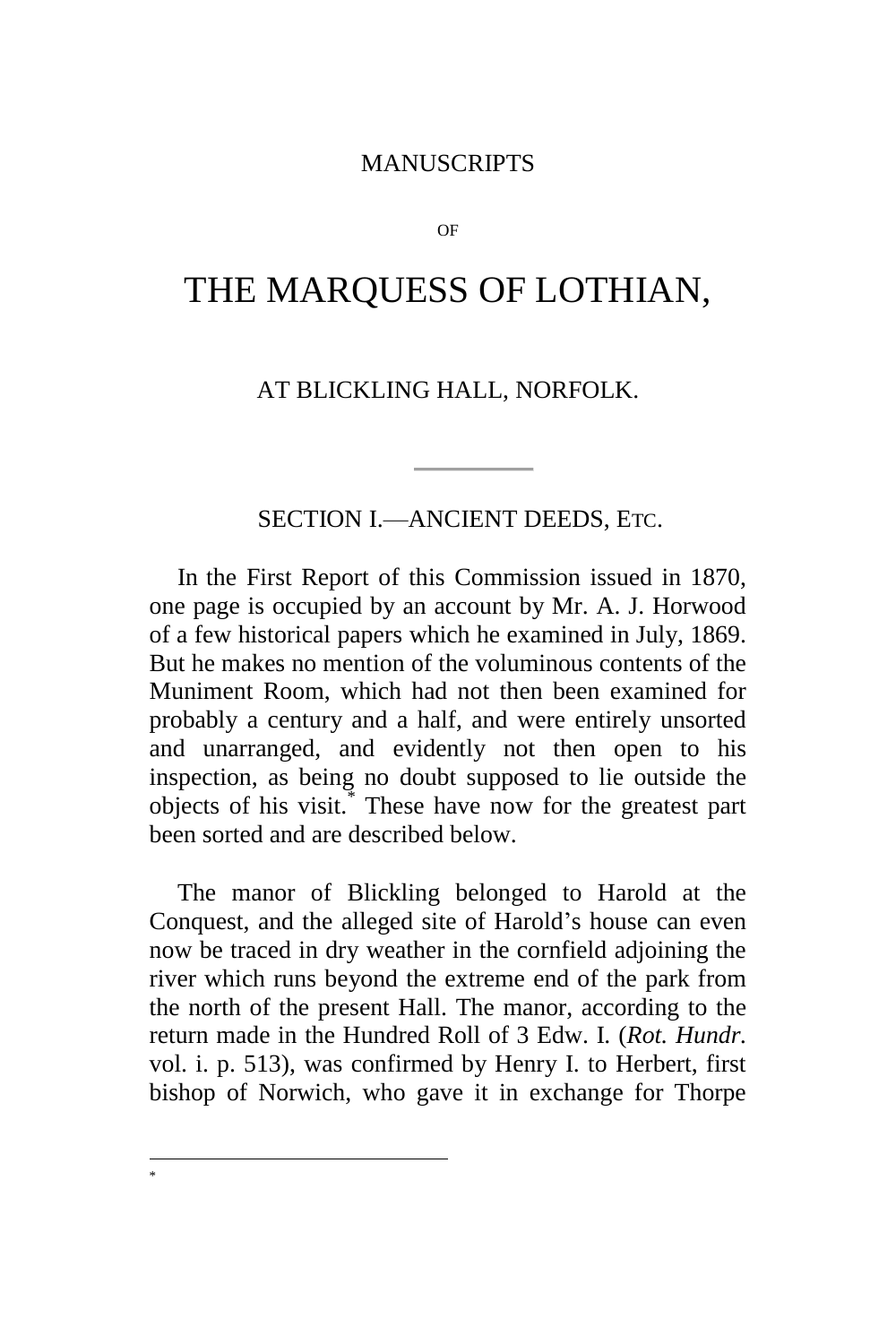near Norwich to John le Cheny (*sic*)*,* son of Robert Fitz Walter.

Mr. Horwood mentions the existence of certain classical MSS., with Missals and Books of Hours, which he was unable to see. These, which still have not been open to inspection, are, it is understood, chiefly, if not entirely, of foreign origin, possessing no English historical interest.

#### HORSHAM ST. FAITH.

Robert Fitz Walter, with Sibyl de Caineto his wife, founded the priory of St. Faith near Norwich, A.D. 1105-6, as a cell of the abbey of Conches in Normandy, in pursuance of a vow, under circumstances well-known and narrated by Dugdale. It became independent of the abbey in 14 Rich. II.

The Priory documents include a charter of confirmation by the founder's grand-daughter Margaret Cheyney, and a copy of one of her father, William de Kaneto, containing one of those ambiguities which sometimes gave rise (as it seems to have done in the present case) to disputed claims. A fine levied in 34 Hen. III., of which the record is among the papers, settled a dispute between Berengarius the Prior and Hugh de Cressy the patron as to the title to 5 acres of wood, "*utrum sit libera eleemosina pertinens ad ecclesiam dicti Prioris de Horsham an laicum feodum ipsius Hngonis."*

Among other benefactions to the priory is one of Theobald Halteyn, who bestows 67 acres for the benefit of the soul of his lord King Henry [II.] and his lord Humphrey de Buun [Bohun], for which he receives 27 marks to assist him in his expedition to Jerusalem. The name of the first or second prior hitherto not recorded, Austorgius, is found in a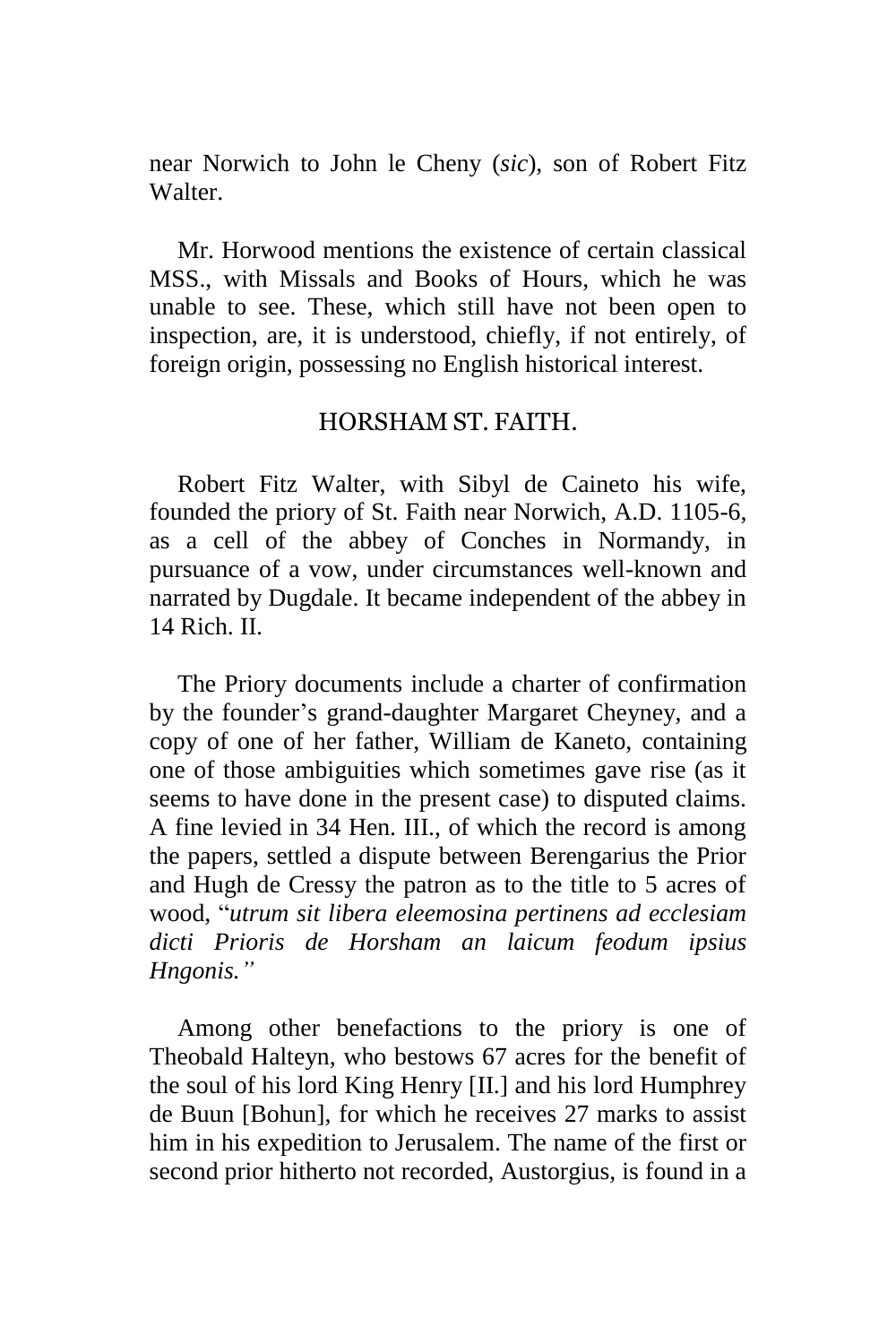charter which may be dated about 1120-30, and that of a successor, Bertrand, about 1140-60.

The manor rolls, commencing in 49 Hen. III., are very voluminous. The domestic discipline in regard to admitting strangers to sojourn in the village appears to have been strict, a number of presentments being made of persons who had entertained strangers without licence. A selection of presentments is given below.

There is also a small roll of the market court chiefly interesting in regard to the nature of the chattels 'attached' to answer the judgment of the court.

Among later documents, the probate of the will dated 1521 of Helen Carter (*see* Blomefield's *Norfolk,* vol. x. p. 438), providing for a Trental to be sung for twenty years by the monks, and providing for the repair of the cross in St. Faith's churchyard, is worth noting. Also the "testimonyall" or letter of commendation from Prior Stokes given to one Metcalfe, the bearer of a bede-roll.

#### BLICKLING.

The rolls of greatest interest and antiquity are those of Dagworth manor, in Blickling, which from the time of Bishop Eborard (Hen. I.) was separated from the episcopal manor until re-united in a grant from Henry VIII. to Sir John de Clere. It is recorded that Eborard sought a Bull from the Pope to restore it to the see on the ground that it was granted away in order to protect it during times of civil disturbance. The manor belonged to a series of historical families, Dagworth, Holveston, Engayne, Erpingham, Fastolf, Boleyn and Clere.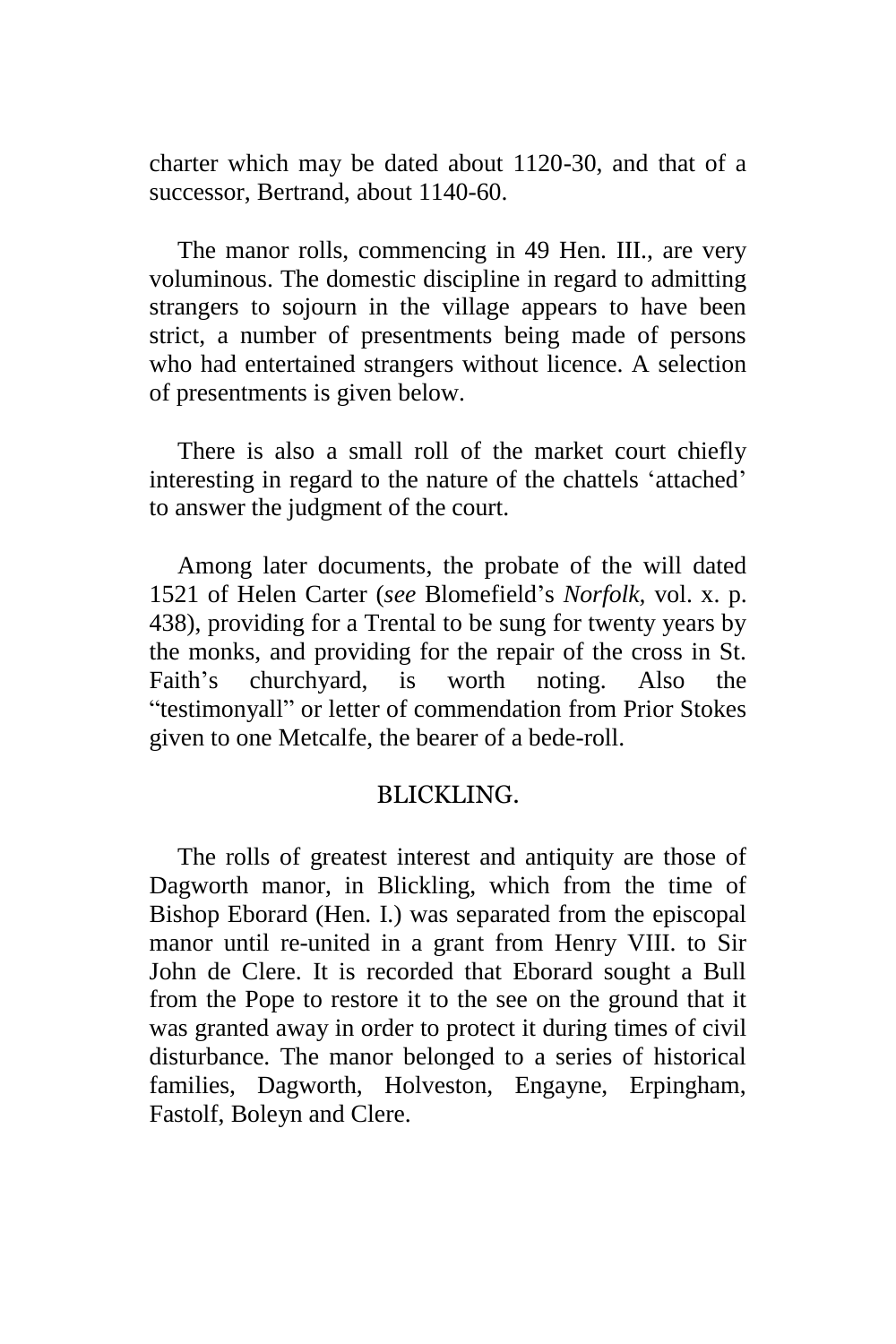An interesting order in Chancery (in English), relating to the terms of purchase between Sir John Fastolf and Sir Geoffrey Boleyn, is copied at length.

A roll of 7 Edw. II. affords a good specimen of the varied and interesting matters which the early Blickling rolls contain. Presentments are made of a parochial chaplain prosecuting in a Court Christian, and for his usury; of the taking by a tenant the order of Exorcist without the lord's licence; of two parochial chaplains for being concerned in an affray; of hamsoken; breaking the assize; selling mead; raising the hue and cry unlawfully; regrating; purpresture; &c.

It is probably owing to the connexion of the Hobarts with Blickling that the muniments include so large and varied an accumulation of manor rolls. Lord Chief Justice Hobart, who amassed considerable estates in Norfolk in the time of James I., appears, with commendable carefulness, to have got into his hands the oldest muniments of the several properties which he acquired by purchase. It is probably owing to this that there is so large a collection of documents of the Priory of Horsham St. Faith's, which came to him after the Dissolution, when the connexion of the priory with the lords of Blickling as its founders had apparently long ceased to exist. Many of Hobart's leases to his tenants are apparently drawn in his own handwriting.

#### HEVINGHAM.

To Sir Henry Hobart is probably also due the early and interesting series of manorial documents of Hevingham (which was purchased from the Thetfords), a former "hunting-box" of the Bishops of Norwich on the road from Norwich to Blickling, where the bishops had a deer park, and a manor which appears to have flourished and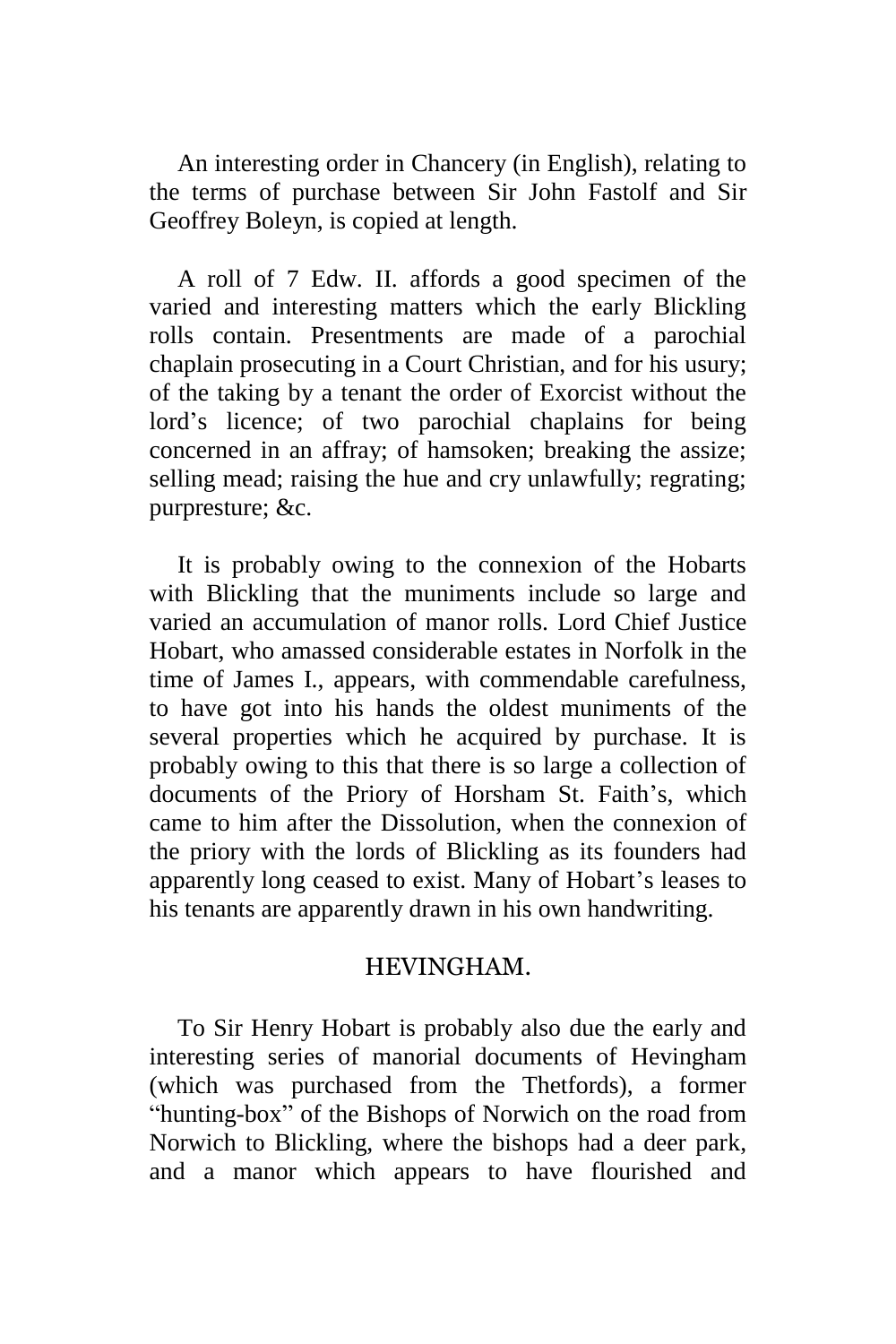increased under their ascendancy. A charter of Bishop William Turbus granting lands in the manor to Herbert Catte and Alda his wife, "nepoti ejusdem Willelmi," suggests the origin of the name of "Catt's manor," which is not elsewhere accounted for.

An extent of the manor of Hevingham in the time of Henry III., with sundry interlineations (apparently amendments sanctioned by the King's Commissioners in Eyre), seems to illustrate the method in which manorial jurisdictions sometimes grew. This is here printed in full, and the corrections are noted by being printed in italics.

The charters connected with this manor include also an interesting compact under seal granting a "peace of mayhem" to the son of one considerable tenant who had injured another. The document is witnessed by a number of the junior representatives of neighbouring families. Here, as a presentment in Bishop Middleton's time [1278-88] attests, it was the custom for the tenants to choose yearly "*tres homines ad officium prepositi, tres ad cornu gerendum, et unum ad officium porcarii."*

The account-roll for the year of the Black Death is among these documents.

An entry on one roll relates that a number of the records were burnt by the mob at the time of Litester's rebellion (following Wat Tyler's), when Bishop Spencer was riding about after the rioters. North Walsham, where he defeated them, is only a few miles distant.

#### SAXTHORP.

There are two principal manors in Saxthorp, those of Mickelhall connected more especially with Valence, Earl of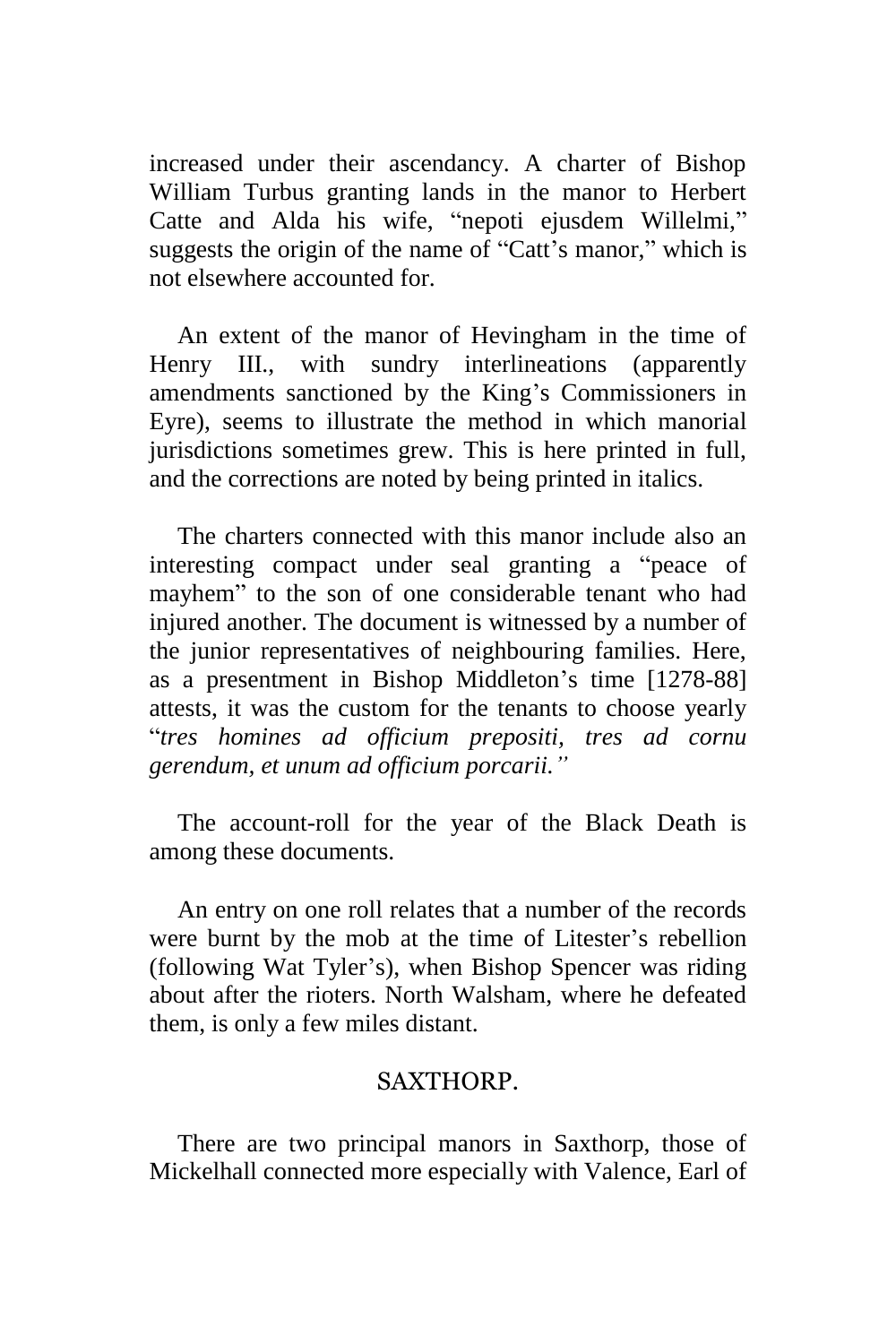Pembroke, and Loundhall. The latter extends into a number of adjoining parishes. William de Valence had a castle in this place, and the records shew it to have been a place of much greater relative importance than at present. The Loundhall rental of the time of Rich. II. noted below shews 243 tenants. The deeds and documents connected with these manors comprise the names of Wendenual (the holders *temp.* Hen. I.), William Valence Earl of Pembroke (a good impression of his seal), Ralph Lord Cromwell, Sir John Fastolf, Sir Thomas Erpingham, W. Oldhalle, Grey de Ruthin, Gresham, Yelverton, and W. Waynflete and other feoffees of Sir J. Fastolf.

There is a specimen of the seal of Bromholm priory, almost perfect, attached to a release of a rent of 4s. payable to the foundation.

Among the deeds worthy of note (of which there are not many in a very large collection) is a grant by Heloisa de Wendenual to an old servant of her father.<sup>\*</sup>

Another of interest is the grant (27 Edw. I.) of licence to Sir Simon de Crepping from Richard de Hertford, the rector of the parish church, to have divine service performed "per idoneum capellanum" in a chapel or oratory to be erected by Sir Simon near his court, provided that Sir Simon attends the parish church on the four principal feast days.

<sup>\*</sup> The Wendenvals or Wendevals are mentioned by Blomefield as the earliest tenants of the manor after the Conquest, but-he does not refer to the name as occurring in any charter which he had seen.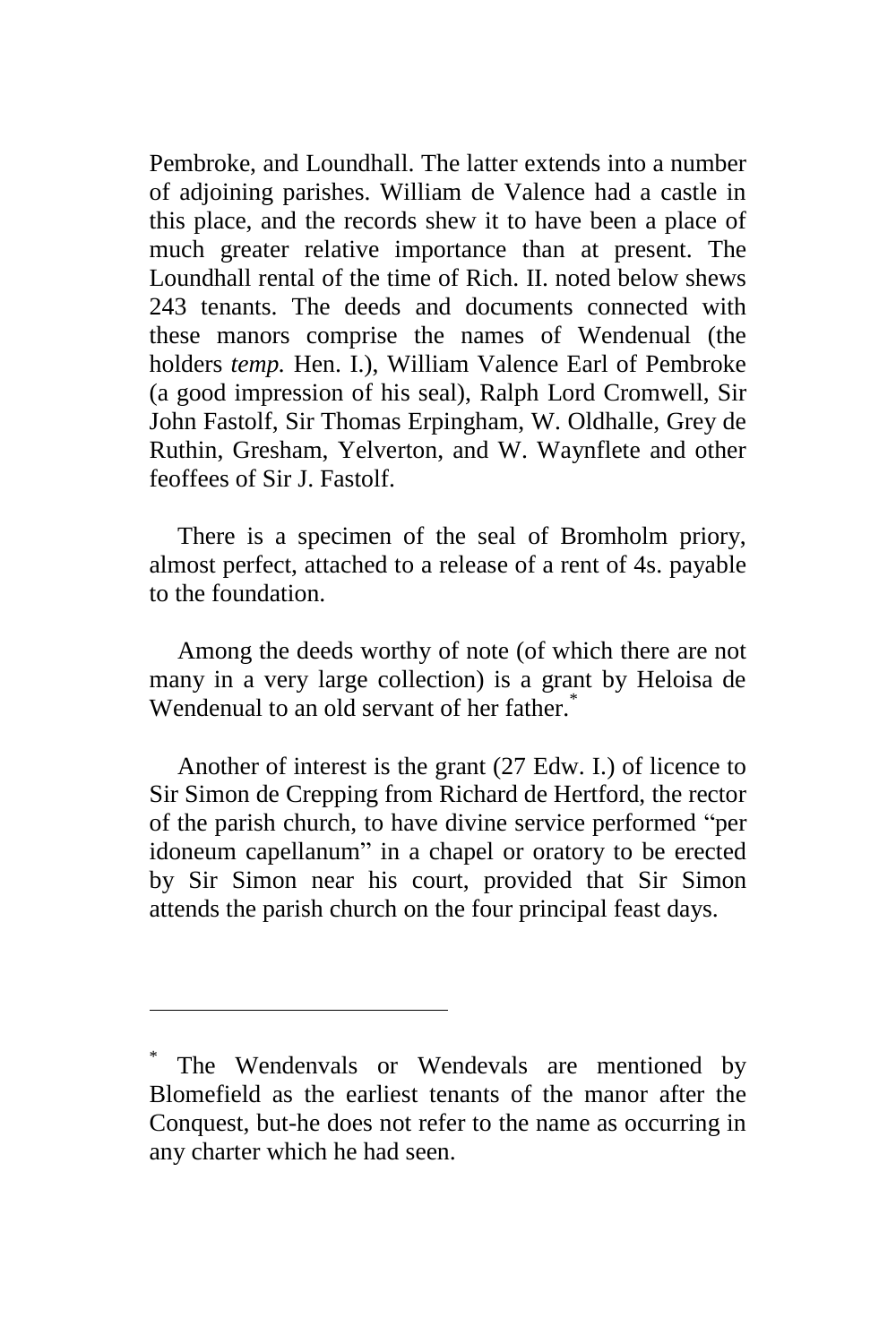A record of assize of 41-50 Ed. III. gives a considerable contribution to the pedigree of the Dautre family.

The free chapel of St. Dunstan seems to have been connected with the Mickelhall manor; it is not that for which the license above was granted.

The name of "Peddersty" for a path (deed of 6 Hen. VI.) may perhaps throw a light on the vexed question of the origin of the name Corpusty, the name of the adjoining parish. "Peddersty" is presumably "the pedlar's way." *Cf.*  A. S. *Stig.*

The series of charters and rolls for Saxthorp gives evidence of the thicker population of these districts in the 14th century compared with that at present existing. A customary of the manor of Loundhall *temp.* Richard II. shews 104 tenants paying a money rental, with 56 who pay in kind altogether 210. The population of the parish of Saxthorp at the census of 1891 was 270.

#### LANGLEY.

Of the manor and abbey of Langley there was an ancient link with Blickling in the fact of its foundation by Robert Fitz Roger. In this case also the abbey site came into the hands of Chief Justice Hobart after the Dissolution, by purchase from Sir Richard Berney, and with it a beautiful survey or rental of the monastic lands dated 1288 in excellent condition.

#### WYMONDHAM.

A mass of bulky manor rolls of Wymondham deserve more detailed examination than time has permitted; the bailiffs' accounts (as in the case of all these collections)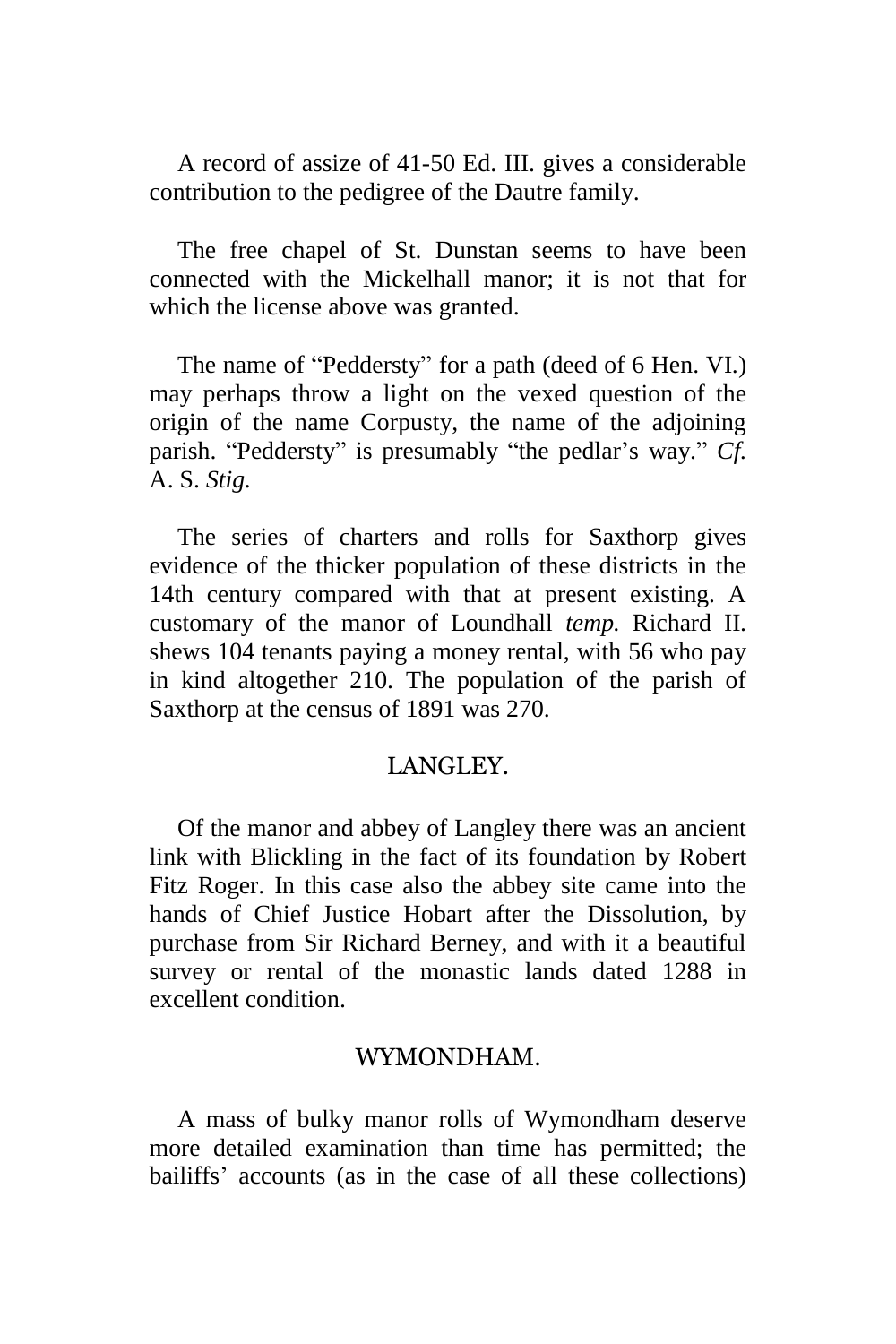being fairly numerous. An interesting pedigree tracing the title of Buckenham from D'Albini to the Knyvetts deserves mention.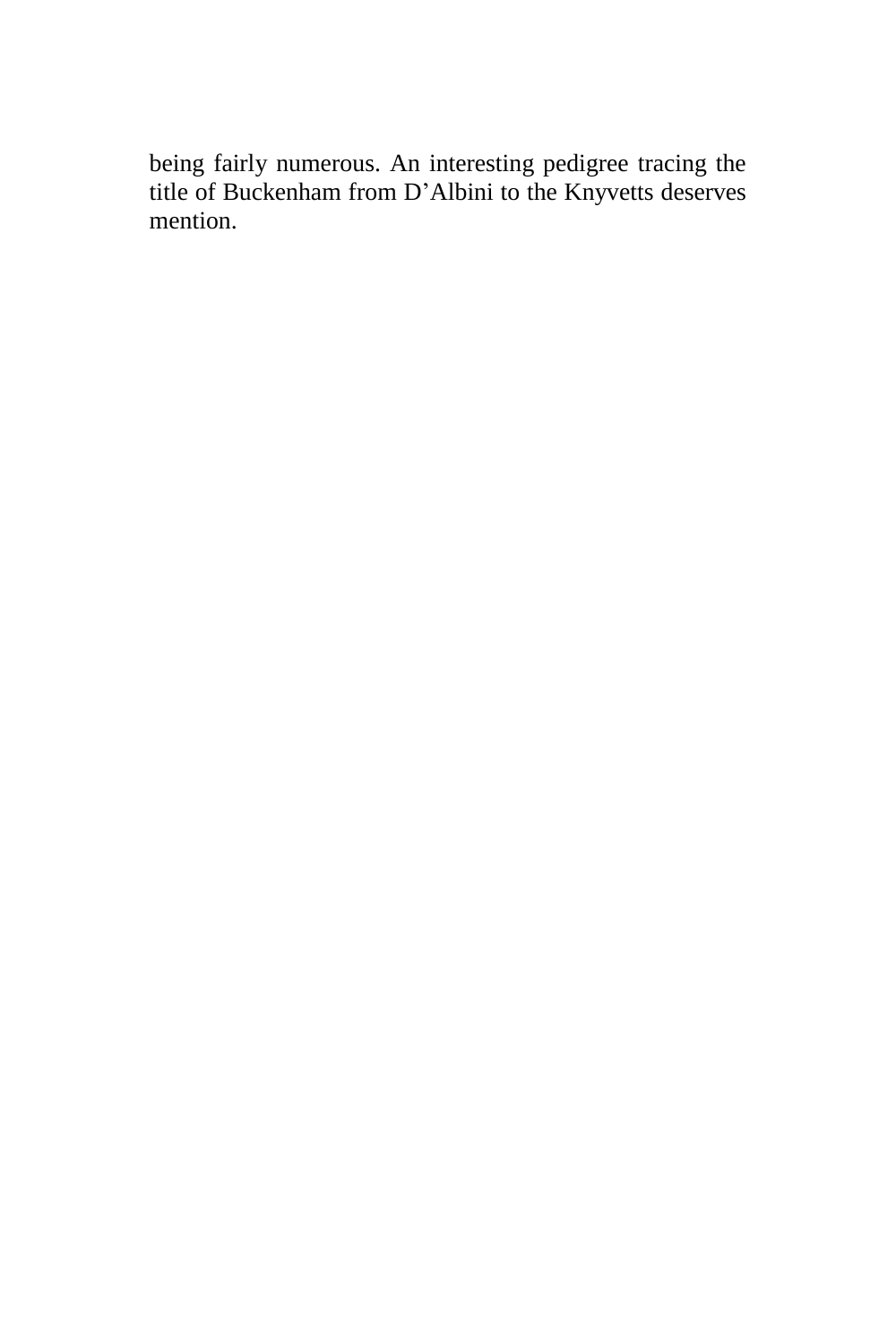### SECTION III.

### <span id="page-29-1"></span><span id="page-29-0"></span>BUCKINGHAMSHIRE PAPERS. PART I.—1740-1758. SIR THOMAS DRURY'S CORRESPONDENCE.

PEDIGREE OF DRURY FAMILY [OF OVERSTONE].

1740.—The Pedigree of the Drury family, by which it appears that Sir Thomas of this date was son to Joyce, daughter and sole heiress of Thomas Beacon, of Ilford, in Essex. Sir Thomas Drury married Martha, second daughter of Sir John Tyrel, of Heron, in Essex, Bart., by Mary, his first wife, daughter of Sir James Dolliffe, of Mitcham, in Surrey.

JOYCE DRURY to [her son] SIR THOMAS DRURY.

1744-[5], Jan. 26. Colne.—I send inclos'd the order for the East India Dividend. I had wrote last post, but have had a return of the gout in my right hand which has made me very ill again.

The letter that came by fryday's post the 10th instant was charged two shillings sixpence, weight two ounces ½. I did not take it as I thought it was only news, I shall be glad to hear that you are well, and how both the children doe, with love to you and lady.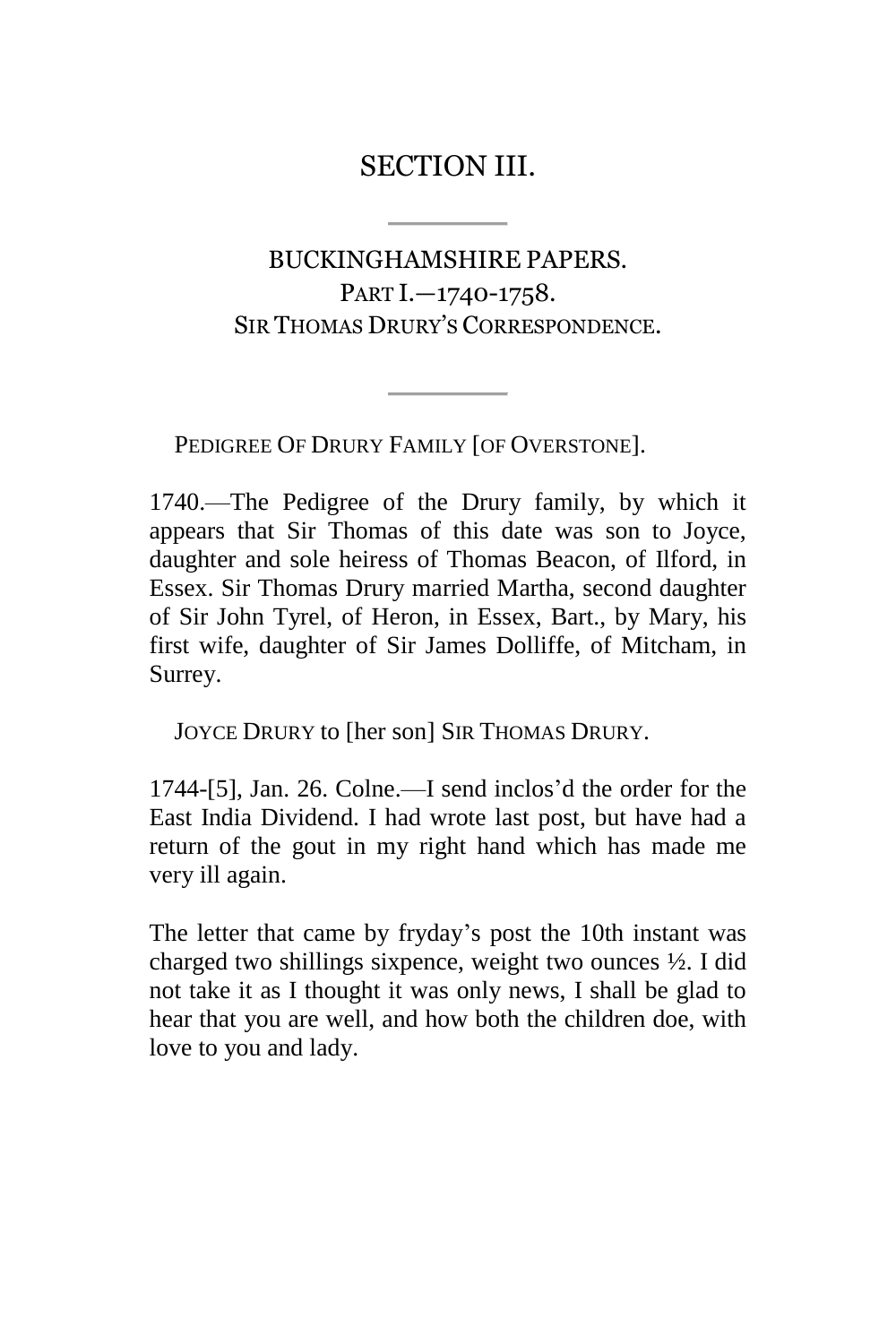ORDER OF COUNCIL to LORD LIEUTENANTS.

1745, Sept. 5.—Reciting that the eldest son of the Pretender hath Presumed in open violation of the laws to land in the northwest part of Scotland, and ordering them forthwith to cause all arms belonging to Papists, non-jurors, or other persons that shall be judged dangerous to the peace of the kingdom within their Lieutenancy to be seized and secured according to the said Act, and to return an exact account to the Board.

*Signed,* HARDWICK, DORSET, PEMBROKE, CHOLMONDLEY, GRANVILLE, WILL. YONGE, T. WINNINGTON.

*Copy.*

SAMSON GIDEON to SIR THOMAS DRURY.

1745, Sept. 7. Garraways.—The D. of N. has wrote a Letter to the Lord Mayor to acquaint him by the King's order that the Pretender's son has set up his Standard in Scotland, which has caused a Common Council to be called who have agreed to a most Loyal Address. The Merchants have had a meeting and chose the Committy they did last year with addition of  $M<sup>r</sup>$ . Selwin and our friend  $M<sup>r</sup>$ . Janssen, who is the person that has promoted the whole and keeps up the spirit, and they resolved to address his Majesty and there are about 500 subscribed since yesterday, among whom are People of the greatest Fortunes in the City as well as merchants. We are to go to Kenzinton Wednesday next, after which above 200 have subscribed to dine together at Merchant Taylors or some other hall upon which we promise ourselves great aid in the present juncture. Ten of our Redgments are ordered from Flanders and part of the Dutch we judge are already arrived in Scotland. If the affair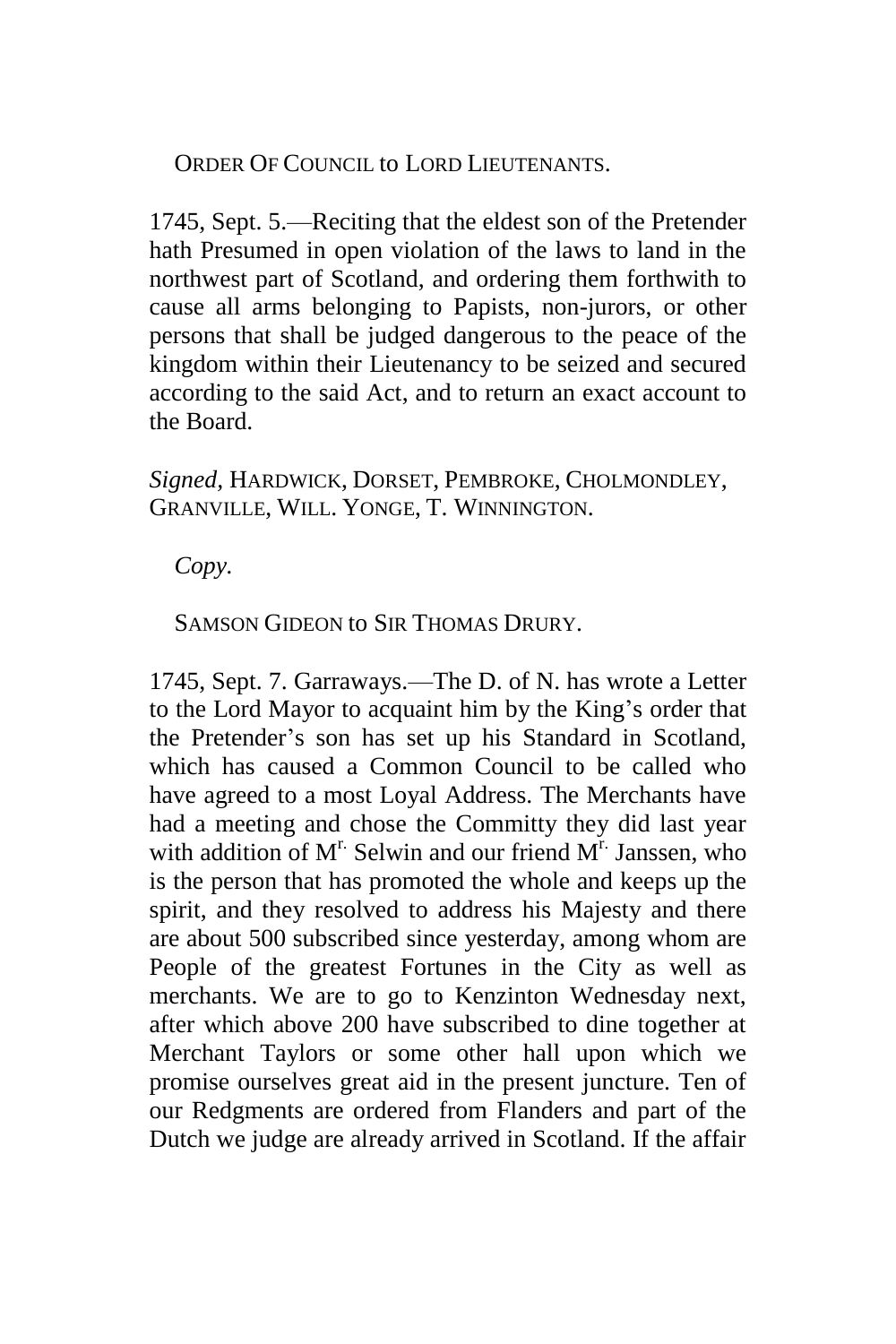in these parts be not soon quelled it may prove of Evil consequence.

> S. Sea 103. Bank 143½. India 173½. Annu's 103. Tickets 13. 3 pc<sup>ts.</sup> 87 $\frac{5}{8}$ . Salt 6½.

SAMSON GIDEON to SIR THOMAS DRURY.

1745, Sept. 13.—I am favoured with yours of the 11th  $\text{Ins}^t$ . Am not at all surprised that you are alarmed, for by the Publick and privat acco<sup>nts</sup> affairs seem to go in the North not to our wishes, and should any foreign force or forces land there or in any other part of the Kingdom it may prove of bad consequence, as we are at present provided, and we wish your Health would permit you to be in town at this Critical Juncture, for tho' a country Life may be preferable to the Continual dissatisfaction we labour under here still there are certain affairs not to be described at this distance and of which every man can only judge for himself. I would not willingly disturb you and still as you hold Stock on Loan if things do not cleare up you may suffer great inconveniences. Supose in Nov<sup>r.</sup> next the present want of money or rather distrust &c. should increase or Continue, there is not any to be had even at 5*%* and E. India Bonds are not above 4 per cent, and should they come under parr so as to oblige the Company to give a greater Interest, you know what follows, for my part as I know not how to act for myself, much less can I advise; only thought proper to lay these considerations before you, on the other hand should the rebellion cease, affairs go well abroad by the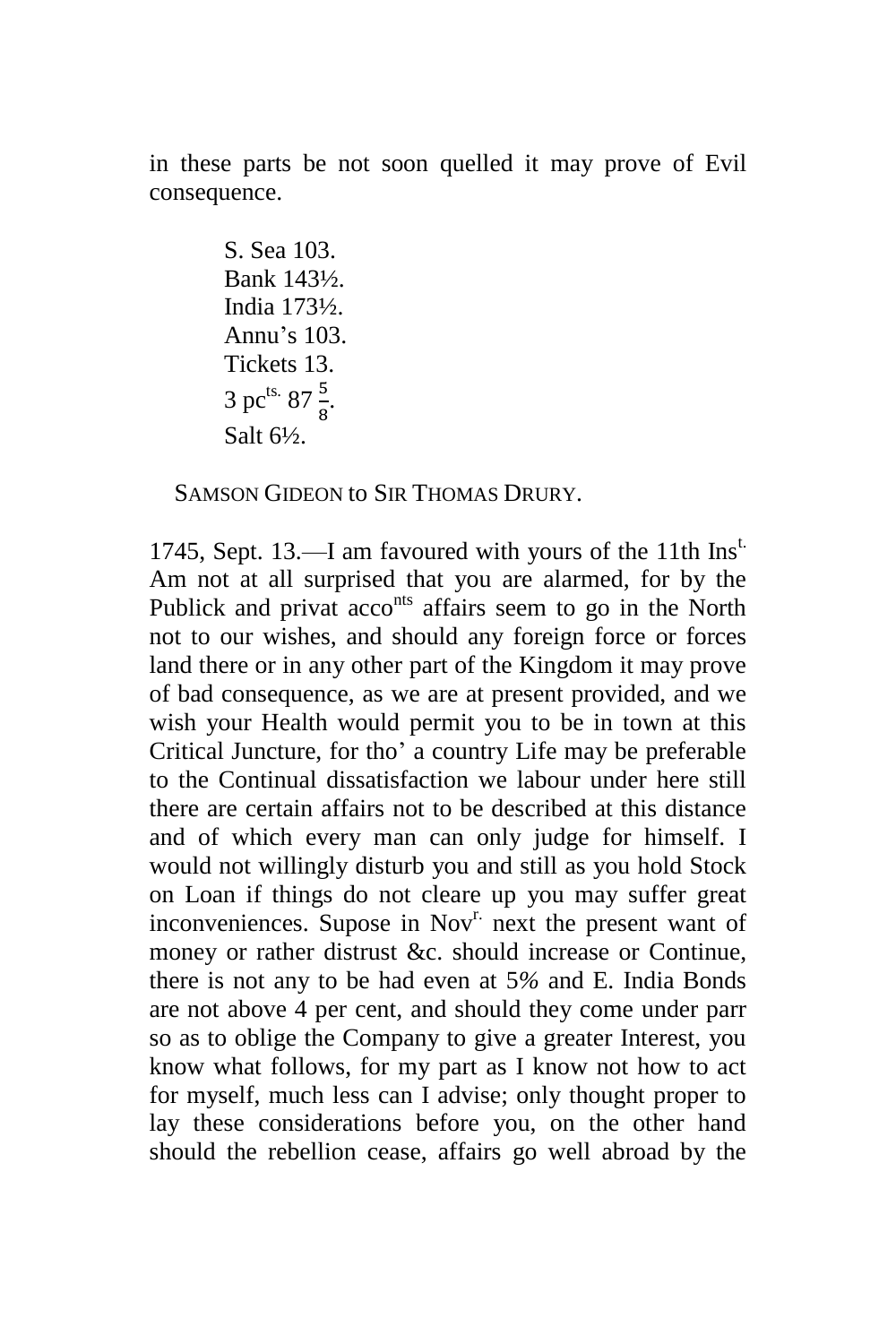appearance of a Peace, Every thing would take a different turne and stocks recover their former price, nay higher than Ever, and did you hold no more than what is in your name I should not have writt to you a line on the subject. Upon the whole I heartely wish you may resolve on what will tend most for your advantage.

> S. Sea 102. India 174 for the 30 instant and 175½ for the 12 Novr., which prolongation is after this rate of 7 pc. per annum. 3 pc. 87¼. Annu' New 105¾. Tickets 12.

CHAMPION BRANFILL to SIR THOMAS DRURY.

1745, Sept. 14. Upminster Hall.—We have Divers Reports as to the Strength and Success of the Rebels but there is not one to be depended on. 'Tis agreed that the Dutch must by this time be landed in Scotland so that we hope soon to hear of their being quelled. I don't believe the Ministers are in very great pain, for we have had no orders about the papists yet which you know we had when they talk<sup>d</sup> but of the Invasion sometime since.

SAMSON GIDEON to SIR THOMAS DRURY.

1745, Sept. 21. Garraway.—I congratulate you on the arrival of  $14 E<sup>t</sup>$  India Ships at Galloway in Ireland. They came without convoy; had not providence protected them we had been in a fine condition, as we are Elsewhere. The P. was proclaim'd last tuesday at Edinburgh, the People let the Rebels in without opposition, I can not express my thoughts this way but it looks as if we were betray'd or what is more neglected. The Dutch Troops are all arriv'd in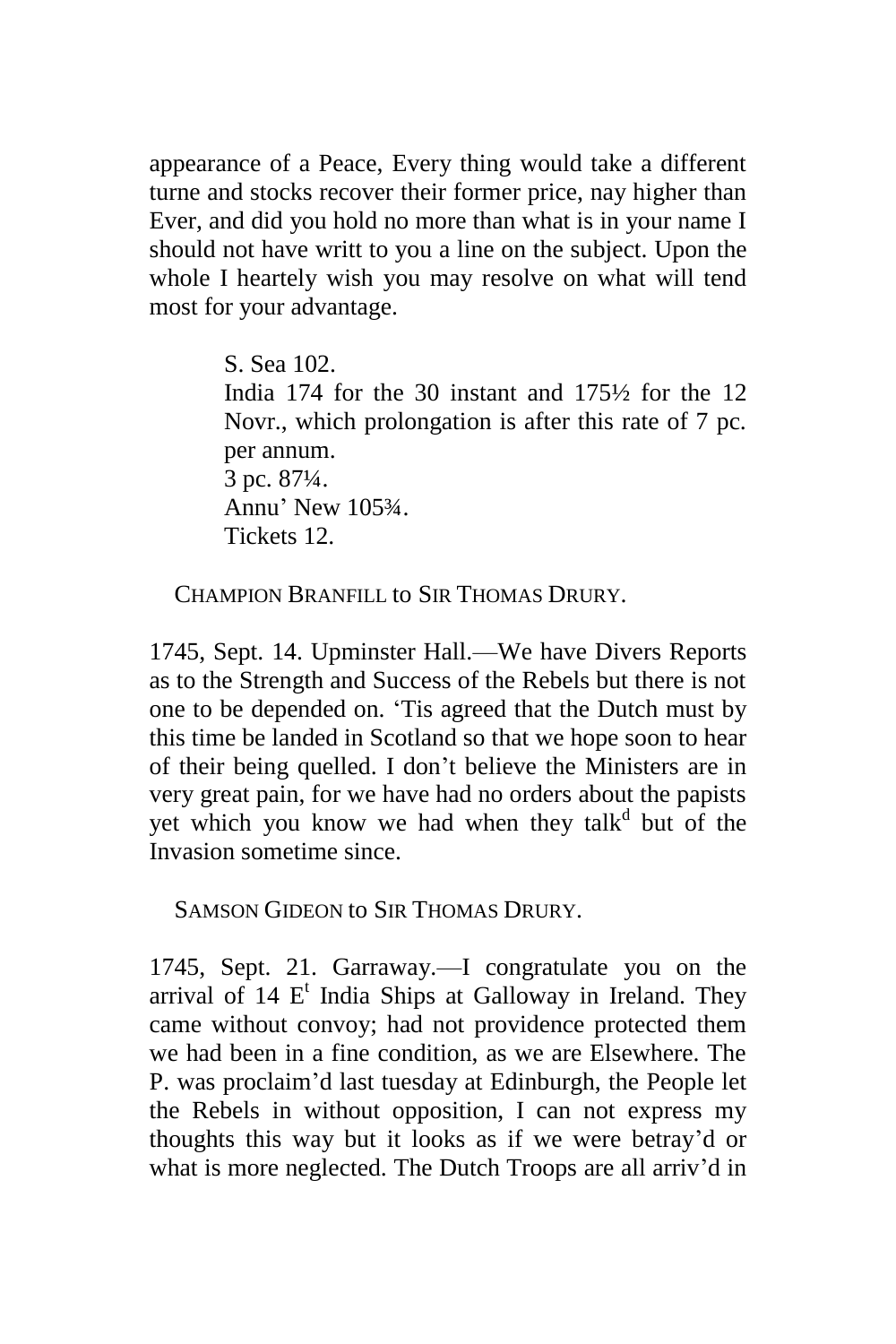the River Except 5 Transports to Burlington Bay in Yorkshire instead of Scotland. We may expect 6,000 of our forces next week, but still I must confess that people of Property being out of town at this juncture is not prudent. It is an indignity to that 20 people should land above two months since and be suffer'd to put so many people in consternation, and if no more care is taken then what I perceive, the same fate may attend the City.

> India 176. Salt 6½. S. Sea 103. Tickets 13. Annuis 108. 3 pc. 11½.

#### *Enclosure:*—

1745, Sept.—LIST OF SHIPS ARRIVED AT GALLOWAY.

| Montague        | Freeman         | Mocha and Bombay          |
|-----------------|-----------------|---------------------------|
| St. George      | Robinson        | Bengal                    |
| K. William      | Phillips        | Bombay                    |
| Winchelsea      | Adair (dead)    | Bengal                    |
| Winchester      | Steward         | Coast and Bay             |
| Cæsar           | Court           | St. Helena and Bencoolen  |
| York            | Lafeectles?     | Fort St. George and China |
| Stafford        | Baker           | China                     |
| P. William      | Langworth       | Coast and Bay             |
| Lapwing         | Watts           | Bengal and Bencoolen      |
| D. Dorsett      | Frognall        | Coast and Bay             |
| <b>Beaufort</b> | <b>Stephens</b> | Fort St. George           |
| Godolphin       | Jas. Stephens   | Bengal                    |
| Dorrington      | Crab            | Do.                       |

Arrived at Galloway on Monday last.

EARL OF HALIFAX to SIR THOMAS DRURY.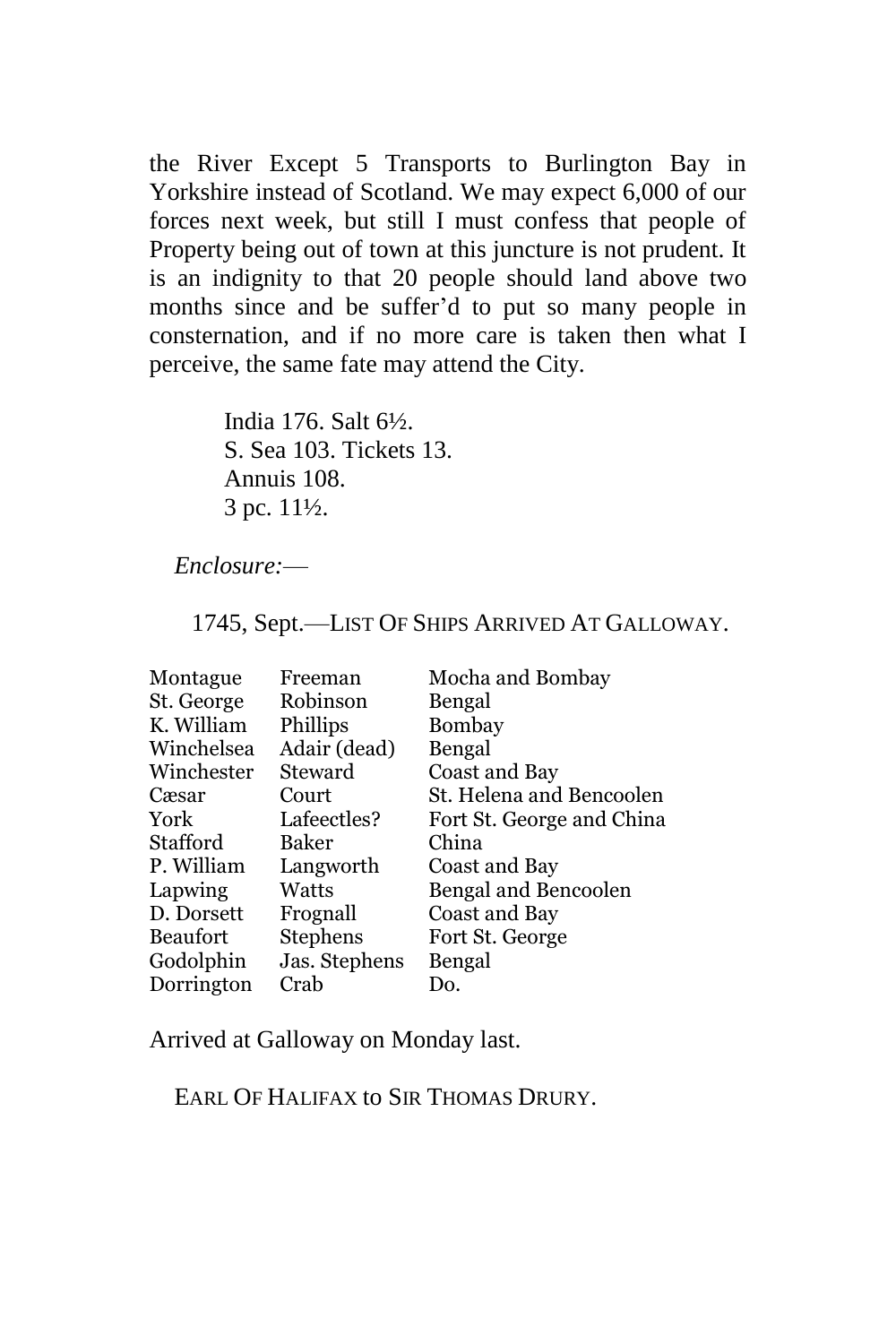1745, Oct. 2. Audeley Street, Wednesday night,—Tho' my hands are so full of business that I have not a moment to spare to anybody but you, I trouble you with this to acquaint you that I am informed the general meeting of our County to consider of proper measures to be taken in the present dangerous situation of our affairs is fixed for Friday next. I set out to-morrow morning and have a place in my Coach at your disposal.

#### EARL OF HALIFAX to SIR THOMAS DRURY.

1745, Oct. 7. Audeley Street, Monday night, 12 o'th Clock.—I take the earliest opportunity of informing you that His Majesty when I deliver'd the Association to him this morning with our Lord Lieutenant in his Closet (for his Grace's business made us too late for the Lev6e) express'd the utmost chearfullness and satisfaction at the procedings of his faithful servants in Northamptonshire. Before I had the Honour of seeing His Majesty he had given directions for my Commission as Colonel to be made out. I hope with your assistance (which I greatly depend upon, hearing how hearty a zeal animates you upon this occasion) and that of my other friends I shall soon compleat my Regiment. Never was there an occasion that called upon us to exert ourselves so strenuously as the present one, and that the safety of the whole depends upon the zeal and spirit of particulars.

*P.S.*—I am just now informed that Mr. Ward of Stoke, who has already some men, promises ten pence a day to all that will enlist over and above his Majesty's pay. This method I apprehend is a very unfortunate one for us, especially in the beginning of the affair; and I heartily wish it may not get air in our Part of the Country. The Duke of Bedford gives no premium; those who engage with him have only the King's pay and yet his Regiment is almost compleat as I hear already.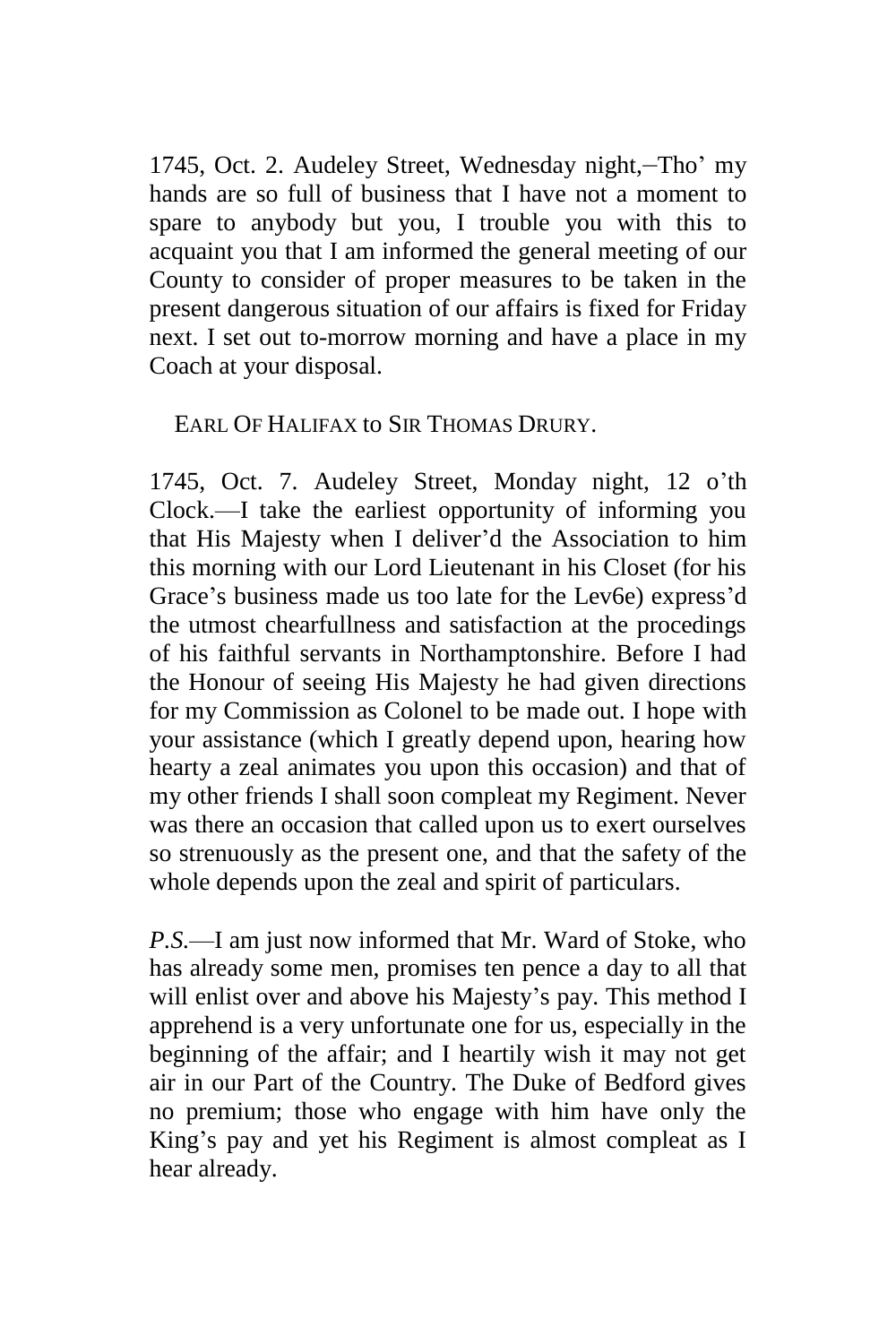CHAMPION BRANFILL to SIR THOMAS DRURY.

1745, Oct. 9. Chelmsford.—"We have just now signed here a most loyal Address with an offer of our Lives and Fortunes which you will say is no great Compliment from me and an Association, and tho' late we are come pretty Hearty. We had the Lords FitzWalter and Waldegrave and the greatest Appearance I ever saw at Sess. and almost Assizes."……

SAMSON GIDEON to SIR THOMAS DRURY.

1745, Oct. 12. Garaways.—Our affairs relating to Stocks are somewhat better, tho' the great scarcity of money continues. I have been forced to pay after the rate of 12 cp. p. annum. We are aprehensive for Barwick and nothing but more regular Troops will put an end to our troubles. All things are in my opinion of no service but to hinder the King's Levees and cause discontent among his Troops.

SAMSON GIDEON to SIR THOMAS DRURY.

1745, Nov. 23.—There are sellers of [Lottery] Tickets at £9 14*s.* which shews you what such affairs are when left to their own course. The same would have happened last year had I not taken care to prevent it, which might have been done this year by buying about 2,000 Tickets, the want of which I wish may not be of fatal consequences in raising the next supplies.

HUGH MARRIOTT to SIR THOMAS DRURY.

1745, Nov. 19. Tooke's Court, near Chancery Lane.—I suppose you know that the City of Carlisle has been under a necessity of capitulating to admit the Kebels and pay 2,000*l*. to save them from Massacre. By the best accounts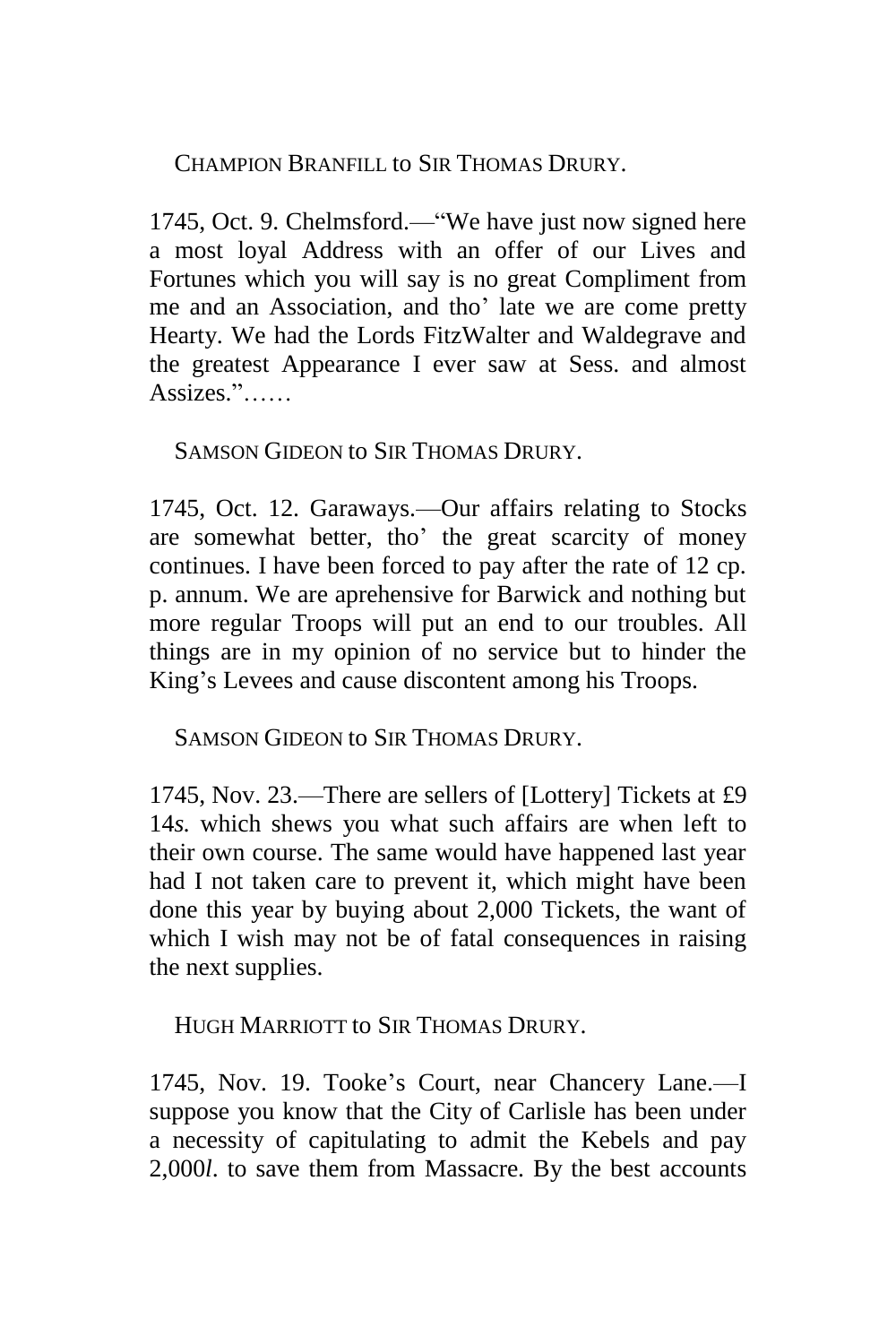the Capitulation was made on Thursday night and the Rebels had a Gate given up to them on Friday morning. News of it was immediately sent to Marshal Wade, and the Letters which came from Newcastle to a friend of mine by yesterday's post mention the armys being advanced on their way to Carlisle by Hexham if practicable for the artillery, if not they must return and go round by Bernard Castle, and there is no hope that the Citadel of Carlisle can hold out till they arrive. The enclosed is from our steward in Cumberland written you will see before he knew what was passing about 16 m. further North. When I shall hear from him again God knows, for the enemy is no doubt at Penrith by this time or further and then all Posts will be stopped from thence as they were yesterday from Carlisle. When I pick up anything more than is in the newspapers on good authority I shall acquaint you with it directly and send you my letters if any, which be so good as to return by next post.

Since writing the above I find at the Rolls that it is not the citadel (which is an inconsiderable place) but the Castle that stands out, and that we have secured in it the artillery and military stores.

#### SAMSON GIDEON to SIR THOMAS DRURY.

1745, Nov. 30. Garraways.—Last Wednesday there was a Meeting at the Crown in order to endeavour to raise part of the Land Tax, and we adjourned till Tuesday next, am aprehensive it will be very difficult to compleat. However I will do on my part all that is in my power. The scarcity of money increases and the Exchange rises for Amsterdam, which proves that the Merchants are willing to give their assistance. The Lord Mayor has opened a subscription as you will find by the Papers. I contributed £100, and will give my assistance as I find it is not to be done from those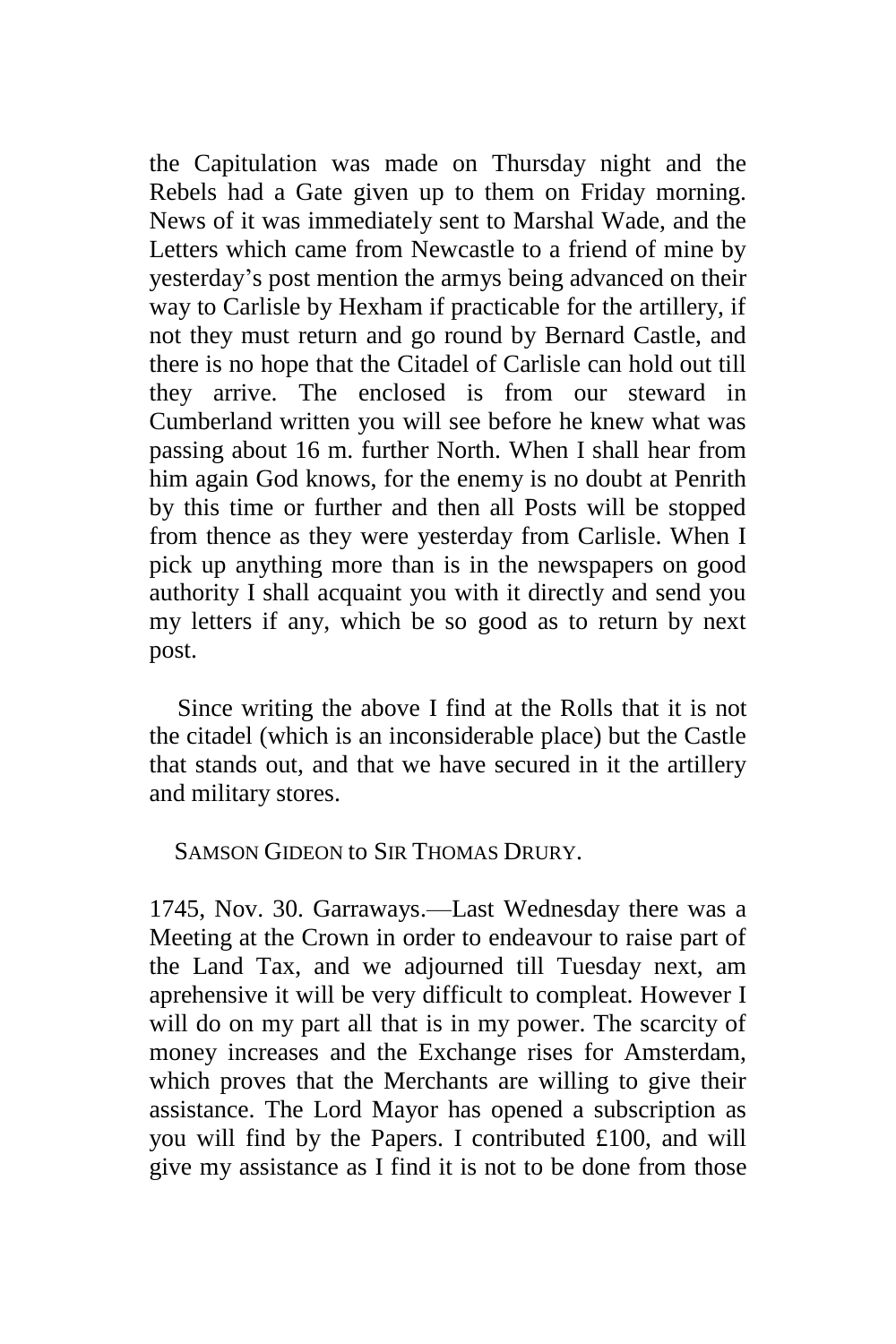it was expected. All the News (Except what is in the Papers) is that Stewart the Provost is in London and was taken into custody this morning.

PHILIPPA ISTED to SIR THOMAS DRURY.

1745, Dec. 5.—Mr. Neale of Wellingboro is just now come here, and brings word that a gentleman of that town whose authority may be depended on went this morning at three o'clock to Leicester, where he stayed till several Officers belonging to the Rebel Army arrivid there to demand quarters for the Army which was to be there this evening. Upon that unwellcome news my Aunt desires me to give you this trouble, with her best compliments, and begs the favour of you to send the four horses (you were so good this morning) to offer her by the bearer, with which we purpose setting out as early as possible to-morrow morning. She desires to know which will be most agreeable to you, either for her to return your horses as soon as she gets to Town, or for her to keep them there; whichever you chuse, she with pleasure will do.

SAMSON GIDEON to SIR THOMAS DRUEY.

1745, Dec. 5. Garraways.—We expected an account this Evening of an action, but not hearing of any, fear they may have slipt our Army which God forbid. As you are lame I cannot expect you in Town. Otherwise no man would be absent with your Concernes. If you have money in your hands that you make no use of please to send me a drauft for £297 14*s*. . . . The subscription in the City for the Land Tax amounted to £503,000 and with much difficulty the S. Sea 40,000, London Assurance 50*m*. and Royall 20,000 to compleat the Affair, but what is that to the sum wanted? In short I am much discontented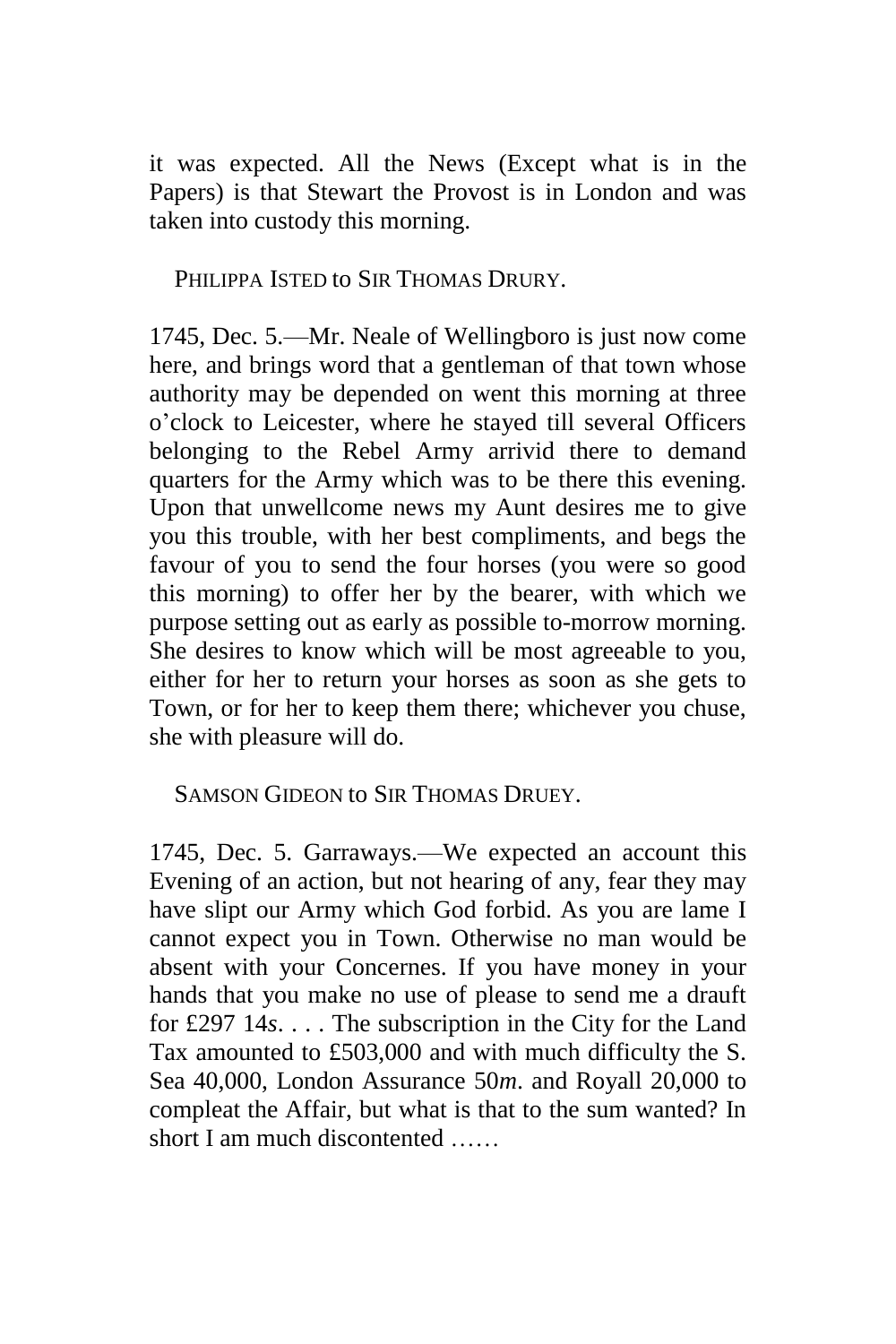*P.S.*—This is a crisis, if any thing turns in our favour there will be money found.

SAMSON GIDEON to SIR THOMAS DRURY.

1745, Dec. 7. Garraways.—I rec<sup>d</sup> yours dated the  $5<sup>th</sup>$  am sorry you have been In such a Consternation and do assure you the alarms of the Rebels aproaching had the same Effect here but being informed that his Royal Highness the Duke would be at Northampton this Evening we are in better spirits, there is a perfect stagnation in our affaires here and nothing doing in Stocks except 4 pc. annuis which are under parr.

SAMSON GIDEON to SIR THOMAS DRURY.

1745, Dec. 10.—I hope your consternation has abated by finding the rebells are gone from you, at least it has in some measure that effect here.

Coud you have Employd ten people I am perswaded they woud not have spoke to more men who upon other Occasions are ready to lend their money on Stocks &c. and still without effect, and what helps to keep all Bankers Back is that one of them who lives in the house that was Woodward has stoped payment, tho' when they can buy India Bonds at  $\pounds 3$  disco<sup>t</sup> and demand the money of the Company they make after the rate of 9 cp. per annum with the best security, and Navy Bills at 10 cp. Disct. &c. I do assure you had I the Cash none of these considerations should be inducing to obstruct my advancing it to you at lawfull Interest, but I am dubly unhappy in having mine Invested.

HUGH MARRIOTT to SIR THOMAS DRURY.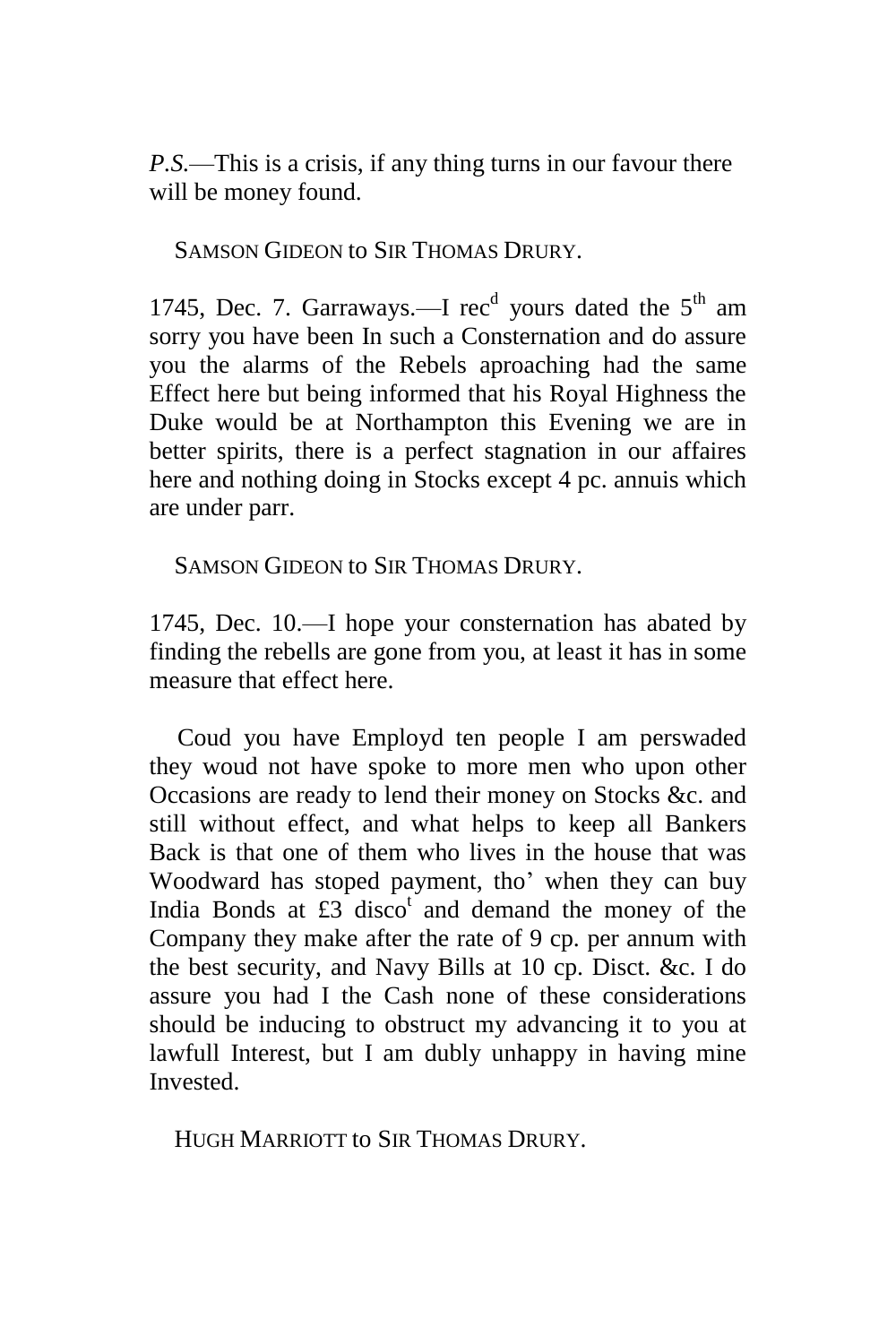1745, Dec. 10. London.—I give you many thanks for your favour of the 7th. By the very false accounts you will perceive the News gave concerning the arrival of our Army at Northampton, you may see the value of a letter from the spot. It will be a singular satisfaction to me when you can continue me the favour of such. Rumours arise and are contradicted so very fast that I intend to trouble you with none. I will however let you know the truth of two matters about which I dare say you will be sollicitous. The first is that I have it from very good hands and it is universally agreed that the young Person in the Tower is not the Pretender's son. The other is about the *Law Regiment*  which I fully thought on Sunday noon to have inlisted myself as a private centinel before night. The fact was represented to me thus, viz: that all the Regular Forces were to go as yesterday with his Majesty to encamp on Finchley Common and therefore as the guarding of the rest of the Royal Family remaining at St. James' must at all events be left to undisciplined men, none would be so proper for the purpose as persons of Fortune and publick character, and that as we Counsell who signed the Association and address (Note—none in the Law of inferior Rank to Counsell were allow<sup>d</sup> to sign it) had thereby offered our persons and were a known and considerable body His Majesty had been asked whether he would accept our service for that purpose, and had been pleased to say he would be much satisfied to leave his family in so good hands and that in fact most of the Counsell fit to bear arms who were of note either in their profession or for their families or estates had agreed to it. In this Light it was so honourable and gallant a Duty that I should have been excessively pleased to undertake it. But when I went on the Sunday evening to the general meeting at the Middle Temple Hall, I found there the Lord Chief Justice Willes, it is true, talking very floridly and averring he was to have his Commission as Colonel of this Regiment as soon as we had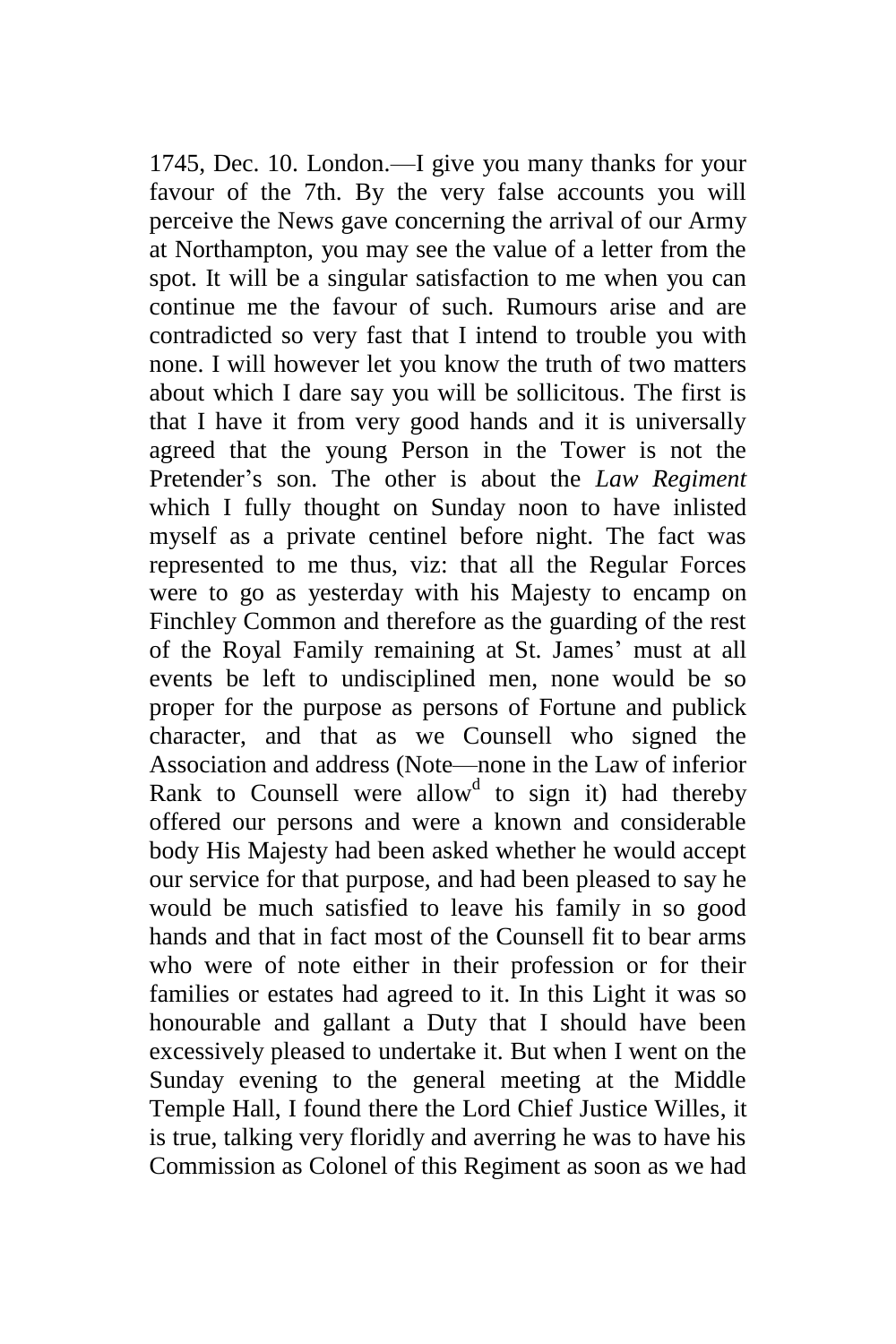agreed upon a name for it: but instead of the honourable company I expected, there were not, that my glass could bring to my eye, 20 Counsell in the room that either had £200 per annum estate or business to that amount. Not 6 Counsell of any eminence (not one of the King's Counsell) and very few Attorneys or Solicitors of note, but the Assembly (except some young gentlemen students) was chiefly composed of the very low sort of Practitioners, not without a mixture of clerks and hackney writers, which last our colonel was unwilling to take out of the Muster Roll, and declared if we excluded them he would form them into independent Companies, but all under attorneys and solicitors were at last excluded. You may believe I would not inlist under these circumstances, when by His Majesty's message to us it appeared the cause of thinking of it was over. In short it was a mere job to make seem the head of the Law. Whether the truth got to Court or not I can't tell, but this morning the Colonel came in his Judge's habit and acquainted the Assembly that Lord Harrington had (instead of his expected commission, for that I assure you he never had, and so now owned) wrote him a letter by the King's order to acquaint the Gentlemen of the Law (with very gracious acknowledgements of the offer of their service) that he had now received certain advice that the Enemy were retreating into Scotland and that with so much precipitation that it was not expected even Wades army could get up with them, and as by this change of affairs there was no occasion to draw the forces out to Finchley, he desired they would put themselves to no further expence (for the uniform was really making) till further intimation of his pleasure……Thus ended this Project which promised so fairly and honourably at first, but by the impetuosity and selfintresstedness of --- grew into such ridicule that few gentlemen who in the zeal of their hearts and on account of the apparent immediate necessity signed on Saturday (which was the day it began) knew what to do with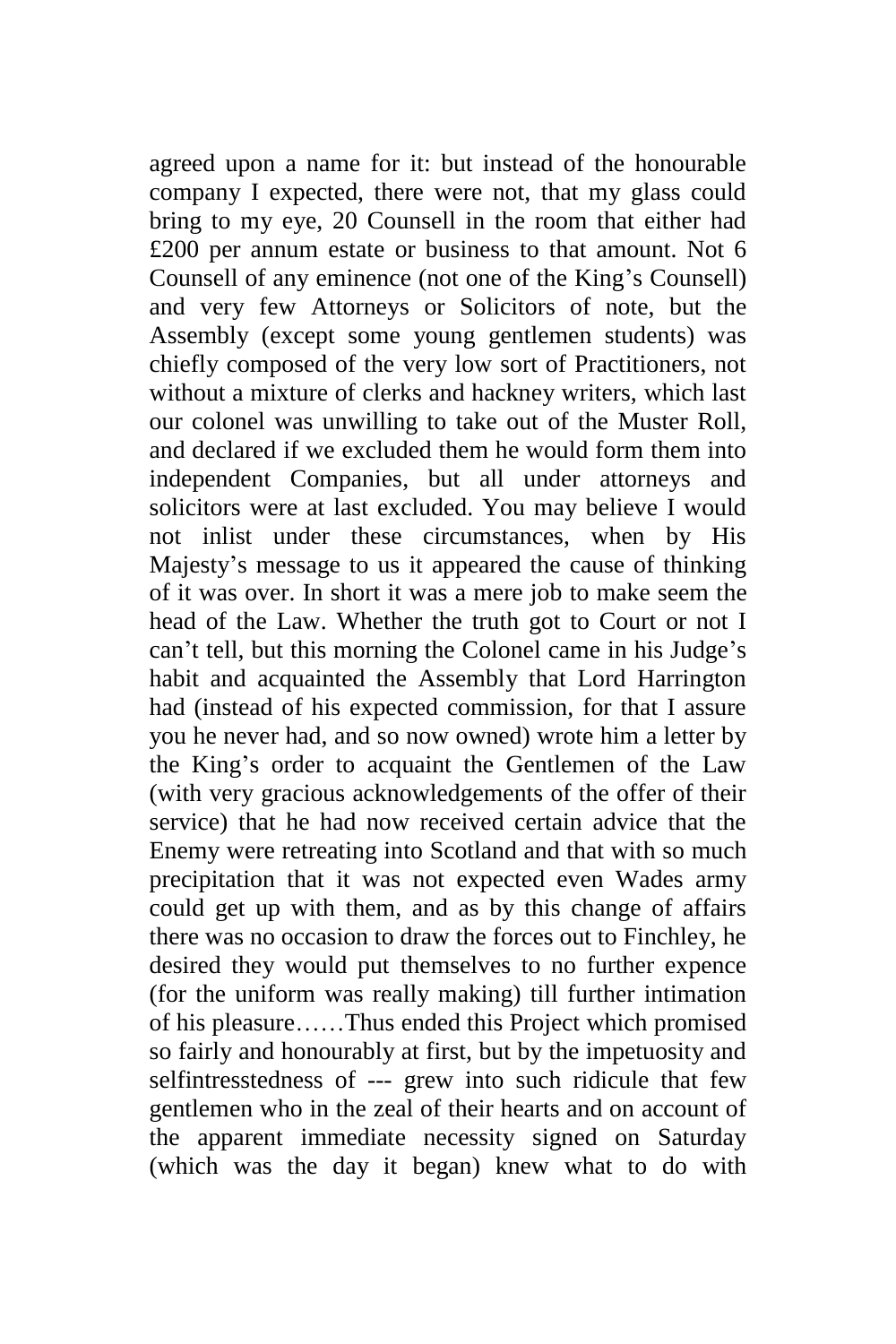themselves or how with honour to go either on with it or from it.

AMBROSE ISTED to SIR THOMAS DRURY.

1745, Dec. 10. Ecton.—I have just recd, the accounts I send you from Mr. Rogers. Since he wrote Mrs. Rogers writes to my sister that a great part of the Duke of Kingston's Light Horse are arrivid at Northampton, and mentions an Article which he had not heard before, viz. that the Chief Officers of the Rebels lay at Mr. Binghams at Derby, and said there that they designed for North ton on Friday morning. But one of their chiefs went off in the night as they imagined to betray them to the Duke, and that was the reason of their returning in such a Hurry. A warrant has come hither to the same purpose as that to Overstone, and I find that such have been sent to all the Towns round as far as Yardley.

I propose to set out early tomorrow for the Regiment.

DENISON CUMBERLAND\* to SIR THOMAS DRURY.

1745, Dec. 16. Stanwick,—Your news gave us great pleasure especially as it confirms a flying report we had here on Saturday from Leicester, that the Duke had demolished the rear of the Rebels and that they expected hourly to hear of their total destruction; which pray Heavens may be speedy and so general that not one, especially of their Chiefs, may escape.

Denison Cumberland (1705-1774), Hector of Stanwick and later Dean of St. Paul's. He was Bishop of Clonfert, 1763-1772, and Bishop of Kilmore, 1772-1774. His son was Richard Cumberland, the dramatist.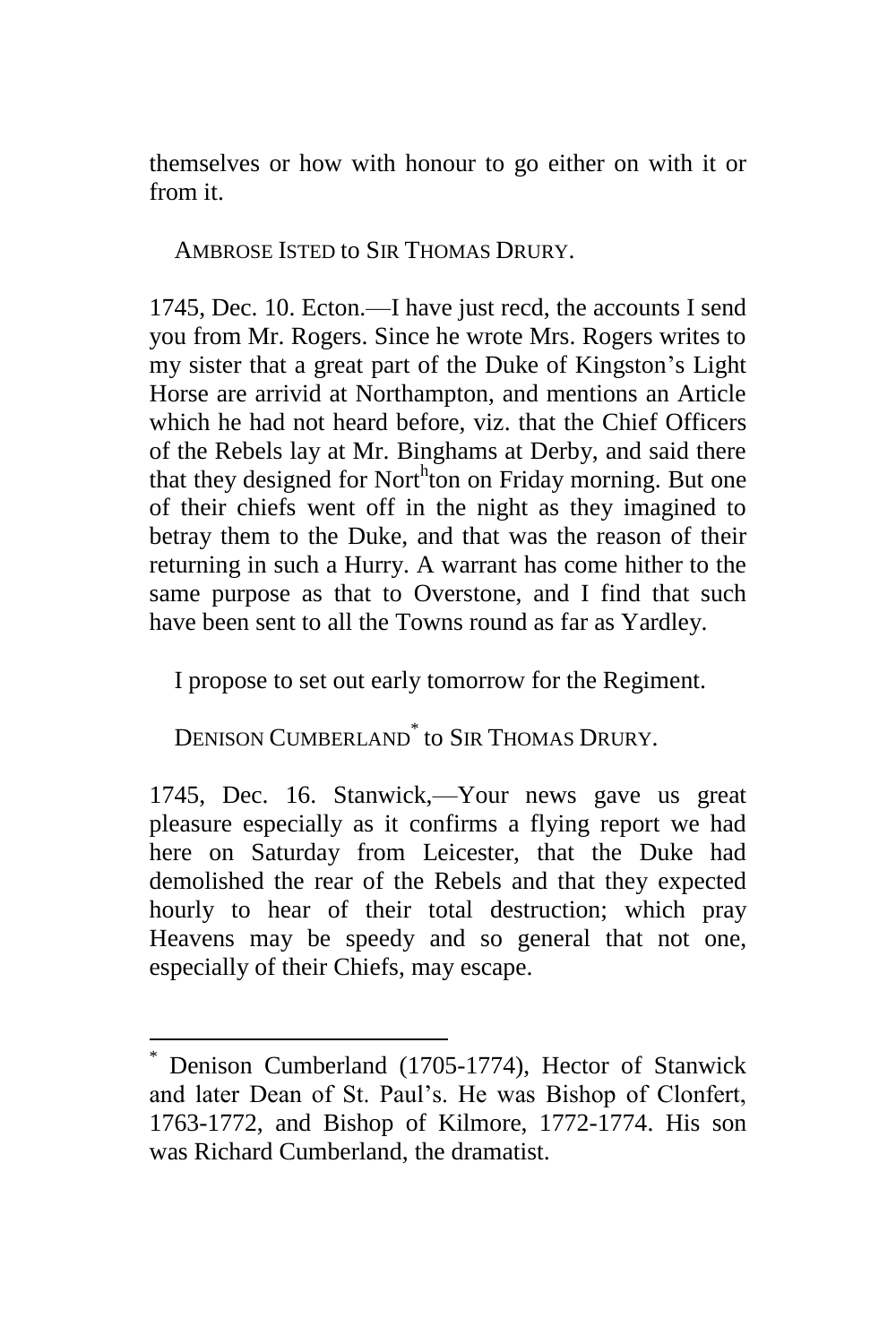#### S. GIDEON to SIR THOMAS DRURY.

1745, December 28. Garraways—The News of the Queen of Hungary having Concluded a Peace with the King of Prussia gave new Life to our friends and is indeed an affair that may produce good consequences. He is a Man of Extraordinary Capacity, has upwards of 100 Thousand men Excelent troops and he aims much at Glory, and I hope will forward a general Peace in Europe. God send he may or by degrees we shall all be undone. Several rich merchants (of fortune in goods and beyond the Seas) have been oblig'd to stop payment. The scarcity of money being such that there is none to be raised at any rate and if it continues I cannot point out which way the Publick will be furnished with the vast sums they must require. The Rebels are gone towards Edinburgh and Hally appointed generalissimo. Shall not enter into Politicks because I don't understand them. All I can lerne as a looker on is that we are in for the whole winter at least, unless some unforseen accident. Nothing doing in stock.

#### [REVD. NICHOLAS] LECHMERE to SIR THOMAS DRURY.

1745[-6], Jan, 14. [Warnford, near West Meon, Hants.]— The covers you was so kind as to frank are now near all used, and I would not presume to send you a fresh parcel without leave first obtained. I therefore beg a line or two to signify your pleasure herein. It is as I before told you the only amusement I have in a little country village consisting of Farmers only, and what I would be sorry to be without at any time, and especially at the present, which is the most critical that I can remember. I live about twelve miles from our coast between Chichester and Portsmouth, and it is impossible to express the terrors we have been in on account of the intended French invasion. Once in particular we had positive information that they were actually landing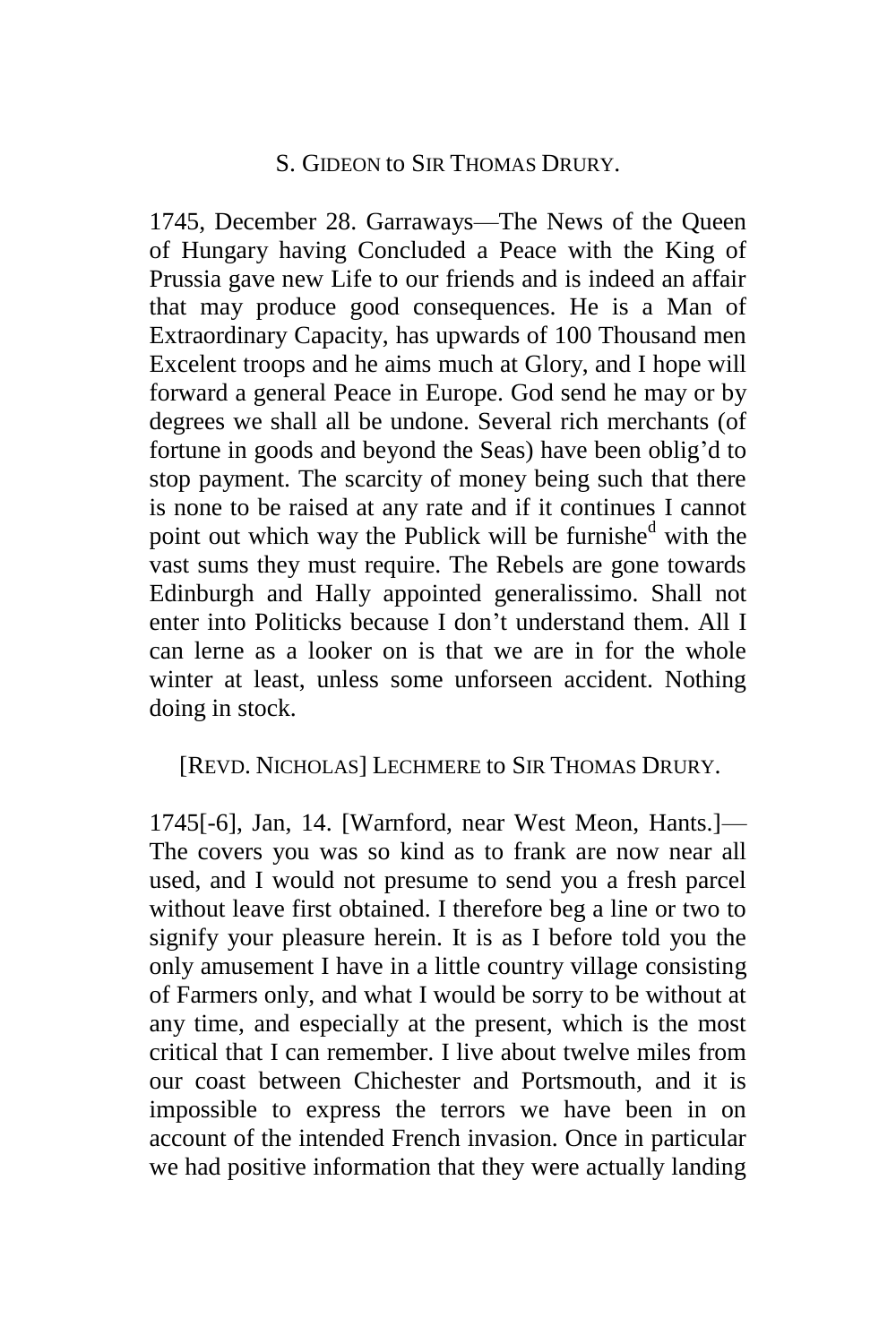between Chichester and Arundel, the whole country was alarmed. Chichester-gates were shut and the People under arms, the same at Portsmouth, and several expresses actually sent up to London; when, Behold, the upshot of the whole affair was, some smuggling vessels landing their goods and a large party of armed smugglers on shore receiving them, which were taken for french troops just disembarkt. At the same time Admiral Vernon<sup>\*</sup> with his fleet hovering over our coast, was at a distance interpreted to be a French squadron to cover their troops as they landed. I thank God we have by his good providence weathered the point so far, and I hope He will give such a blessing to the measures taken by the Government, as that they may defeat the machinations of our Enemys in all quarters. I heartily wish all happiness and prosperity to yself, my Lady and family.

JOYCE DRURY to SIR THOMAS DRURY.

1745-[6], Jan. 15. Colne.—I received your Letters and am very much concerned to hear that you have the gout so often. I sympathize with you. Since I wrote to you have had the gout very severe in my hands and feet, but thank God, I am better.

I fear the troublesome times wont be at an end soon, people this way have been very much frighted and hide their best effects. I desire you will send me a noat upon Mr. Owen for thirty pounds. I had rather have money then a Bank draught. I shall be glad to hear that you are well, with love to Lady Drury and the children.

Admiral Edward Vernon (1684-1757) created Admiral, 1745.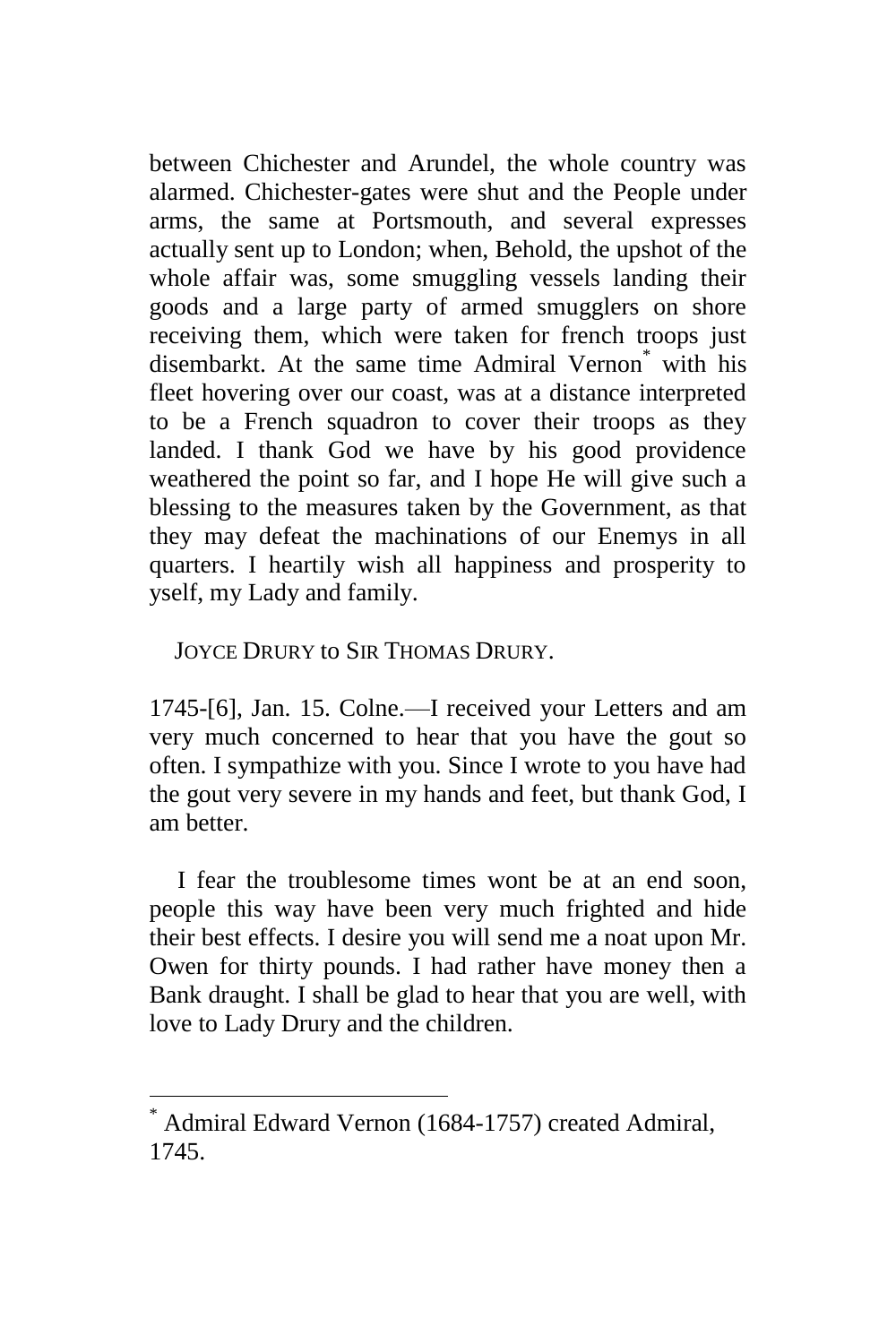SAMSON GIDEON to SIR THOMAS DRURY.

1745[-6], Jan. 23. London.—At a General Court of the Directors (of South Sea Stock) proposed 1¾ per cent, for the 6 months due at Xmas and a Ballot demanded in favour of 2 per cent. Should the latter be resolved upon there will remain still a sinking fund to discharge the small debts due for dividend warrants, &c.

The fatal Bad news wee received yesterday from the North of which the papers abounds as stop'd the rise of our funds and sunk peoples Spirits considerably. H.R.H. the Duke is going down, and hope he will recover our shame, but it is pety he should go without ten Thousand men that he may run no risque.

CHAMPION BRANFILL to SIR THOMAS DRURY.

1745[-6], Feb. 11. London.—We are in great Consternation. Yesterday the 2 Secretaries of State resigned. Lord Granville is appointed in the room of Lord Harrington, the other undisposed off. Too day Mr. Pelham, all the Admiralty, Lord Gower, Dukes of Richmund, Dorset, Devonshire, and too morrow the Chancellor and Attorney General, 'tis said the Attorney has refused the Seals as hath Willes; his Reason was he did not care to part with a certainty for a place of so small Duration, as every body imagines they must soon come in again the Body they went out……

I congratulate you as to the Flight of the Rebels, people are now very easy as to them.

HUGH MARRIOTT to Sir THOMAS DRURY.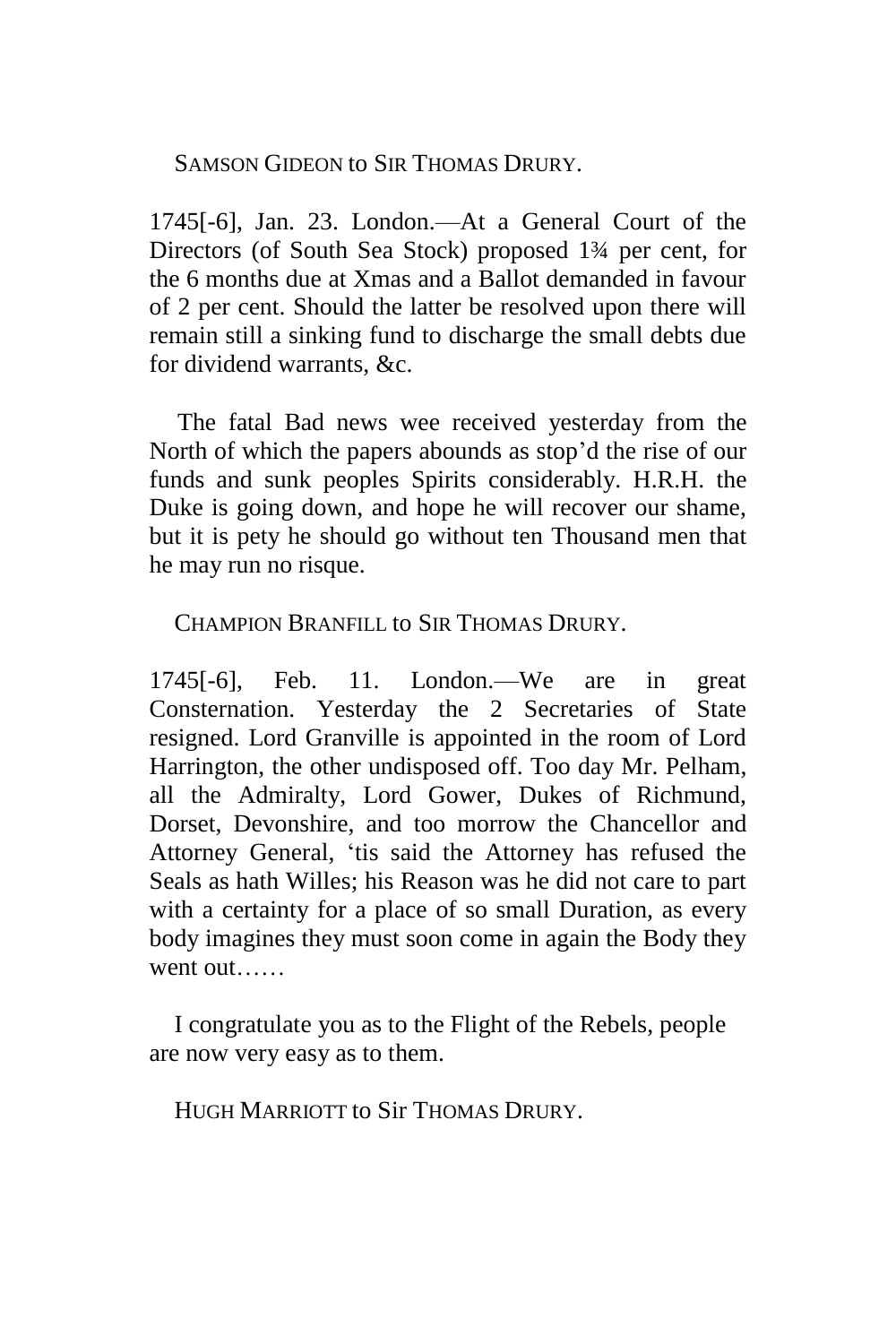1745[-6], Feb. 11. Tooke's, near Chancery Lane.—I could not help accquainting you, lest other Correspondents should omit in this post that the whole Ministry you left in possession is or will be out before you receive this. D. of Newcastle and Ld Harrington resigned yesterday.  $L<sup>d</sup>$ Cobham's men all go out in a lump. It is expected  $L<sup>d</sup> Can<sup>e</sup>$ will give up the Seal to morrow. His successor is not known, but most People say the Attorney General has refused that high office, that  $L<sup>d</sup>$  Ch. I. Willes is to be the man, and Sir Thos. Bootle to succeed him.  $L<sup>d</sup>$  Granville is to be the Head of the new Ministry. It is said  $L<sup>d</sup>$  Bath is to be a Secretary of State, and  $L<sup>d</sup>$  Sandys again Chancellor of the Excheq<sup>er</sup> I think I never even out of the North writ you any thing more surprizing.

CHAMPION BRANFILL to SIR THOMAS DRURY.

1745-[6], Feb. 13. London.—I wrote you last post of the great Revolutions in the Ministry. I now congratulate you on as speedy a Change to the Right as you were is the Word of Command all I hear is that everything is to be as it was. Lord Granville having continued sole Secretary for twenty-four hours the Secret History of the Affair I dont doubt you will have from better Hands. We have a Report of a Skirmish between some of the Rebels and some of our Troops to the loss of 400 of our Men but I know not the Truth.

HUGH MARRIOTT to SIR THOMAS DRURY.

1745-[6], Feb. 15. Tooke's Court, near Chancery Lane.— Till 8 o'clock on Wednesday (the last day of Term) It continued to be thought a fixed thing that Lord Chancellor was to resign, as many persons of the first quality had then actually done. But about that time He was sent for to Court off the Bench and all the Resigners of the first rank (the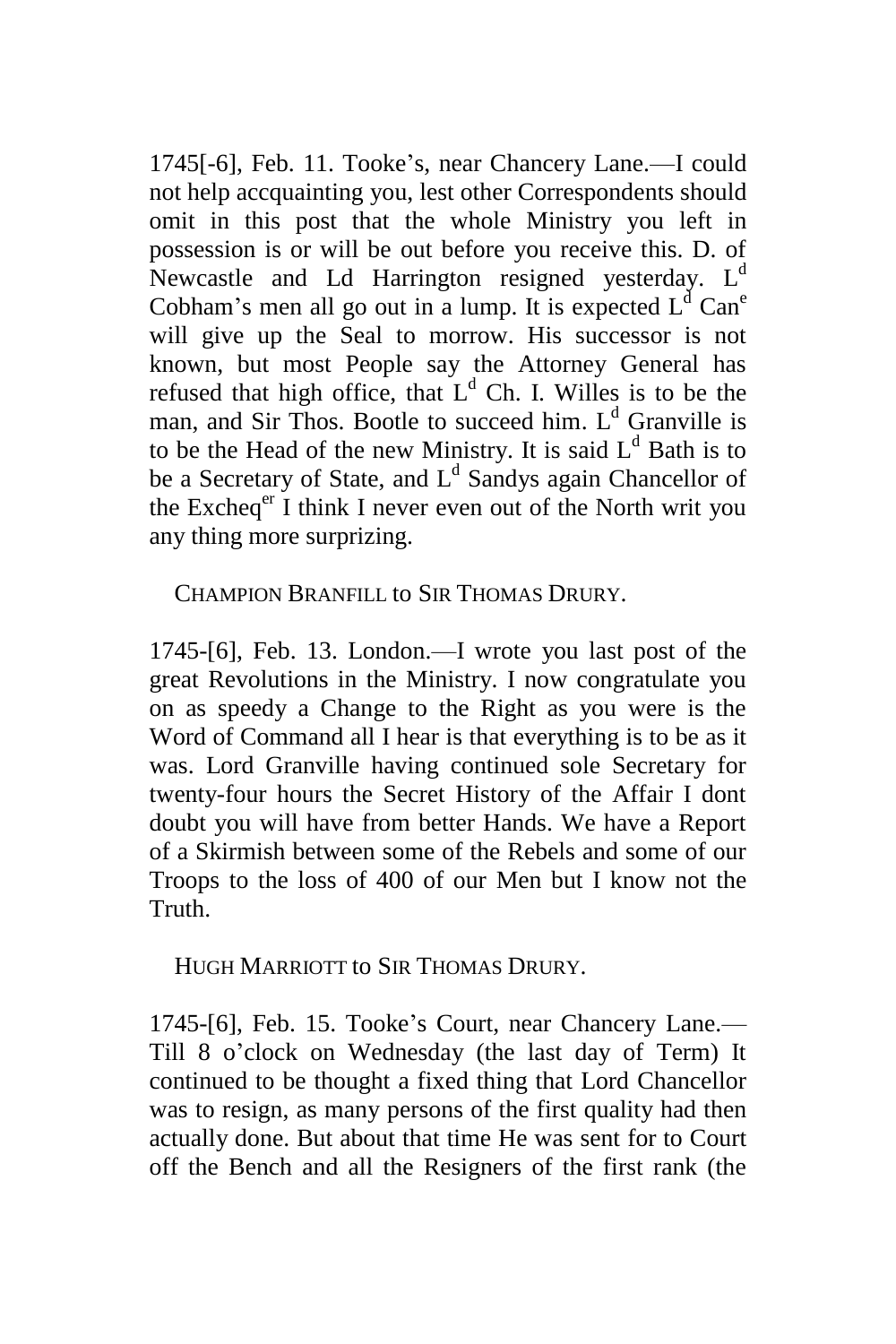whole number that agreed to stand by one another in resigning was about 45) were that night at Court. We were told It was then agreed that Lord Granville should go out and the whole Ministry should be again as it was the week before: and it is said that the Intended New Ministry had before then been in the City to see what money they could get advanced on the Supplies and could not get a Farthing. Thursday evening It was thought all were to go out again and there was at least this foundation for it that the papers of seals (which you know used to be published the last day of Term) was not come to the Registers office on Thursday Night. And it is publicly said that those who had contracted with the old ministry to advance the money on the supplies granted for this present year had been to beg to be off their Contracts. On Thursday night the Chief Ministers assembled again. The paper of Seals is since come out and It is now universally believed that Lord Chancellor is quite safe again (to our great joy), and that the Ministry is to be just as it was before the change my last informed you to be intended.

WM. LISTER to SIR THOMAS DRURY, M.P.

1745[-6], March 15. Wellingboro'.—In December last I had the misfortune to break a Bone in my Leg and to displace my ancle joynt attended with imminent danger from mortification for sometime, which renders me unable to ride, otherwise I would have waited on your honour, having been concerned in raising some young fellows for Mr. Isted's company now lying at Carlisle and Lancaster. Their indigent condition through sickness and hardships being very deplorable obliges me to compassionate their sufferings, and frequently to exhort them to patience and steadfastness forces me most humbly to petition your honour to grant me the favour of some Franks, &c.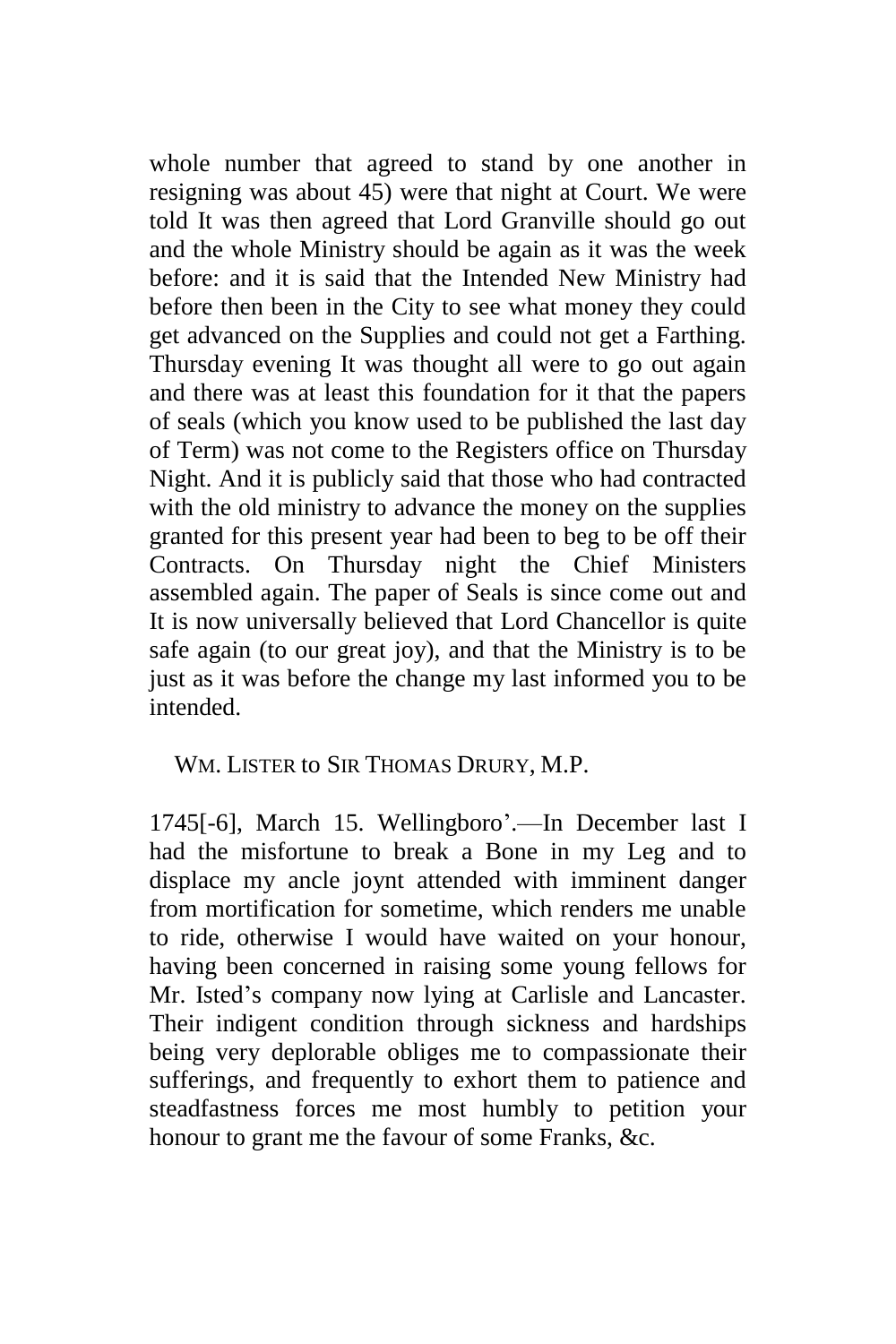#### HENRY FOX to SIR THOMAS DRURY.

1746, March 31.—A 'whip' to attend the House "Wednesday se'ennight, when his Majesty's intentions with regard to foreign affairs will be opened and some opposition to what will be then proposed is expected."

CHAMPION BRANFILL to MR. THOMAS DRURY.

1746, April 17. Inner Temple.— . . . the News mends on us and stocks rise. I was just now told that there is an Express arrived that on the Duke's passing the Spey the rebels have actually fled and are dispersed. I wish it may be true; the Acc<sup>t</sup> of another victory over the Spaniards and French by the Piedmontese and Austrians wants confirming. I believe we outdo you again in Hounds. Mr. Braund bought last Monday the widow Bennets (we have now 36 couple) who by the by has just been inoculated for the Smalls and is recovered, but has it very full in her Face, that Face which was the Admiration of one Sex and the envy of the other is no more.

CHAUNCY TOWNSEND\* to SIR THOMAS DRURY.

1746, April 19.—I should most willingly give you the account why and who is togeather if in my power. The most I can make of it is all are togeather who have or can have places &c*.* for opposition seems to be only for and the only way to obtain their demands. Pitt seems the object and by what I hear the debate was not to the Question at all and

<sup>\*</sup> Chauncy Townsend, a merchant in Austin Friars, died 1770. He was father to Joseph Townsend geologist.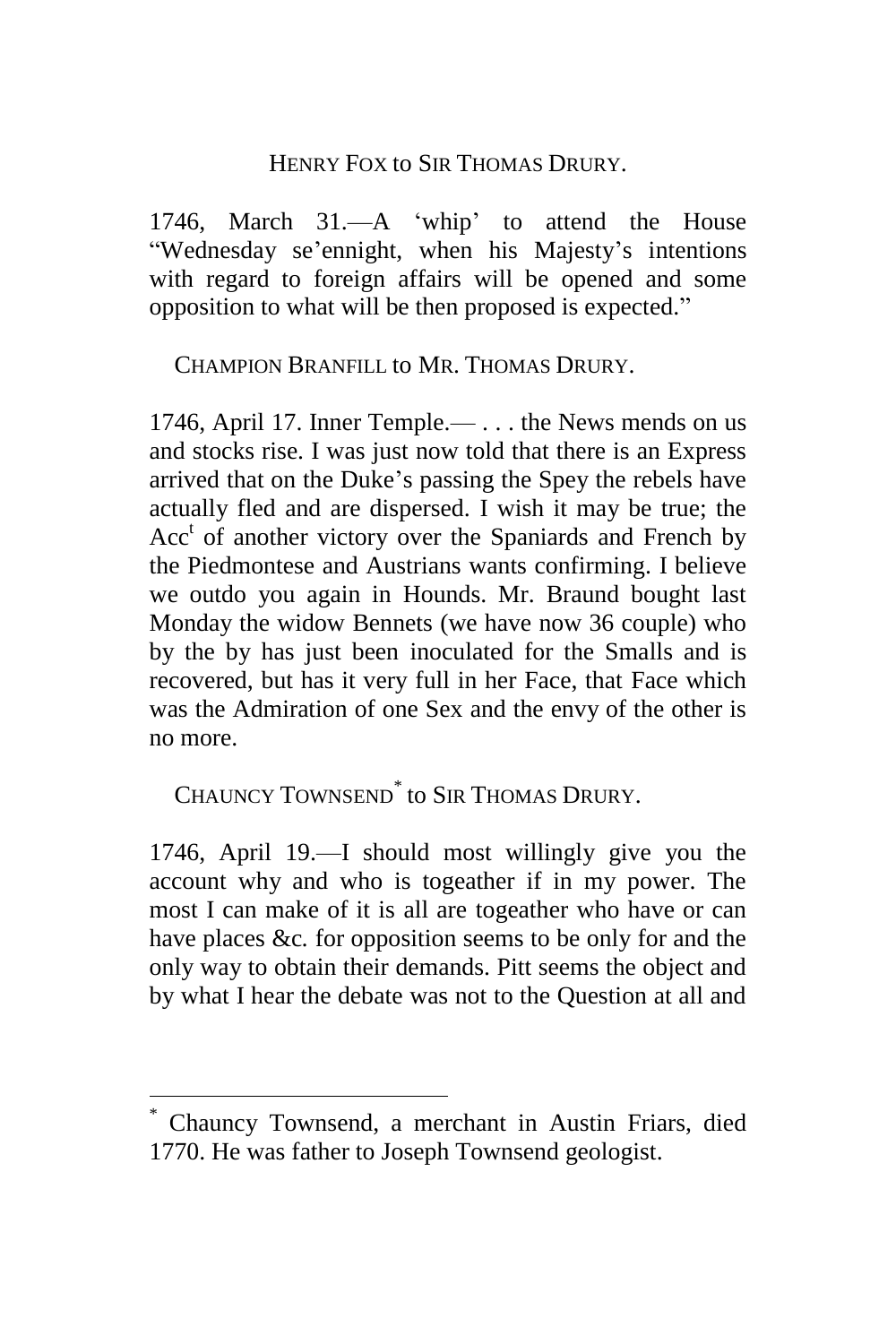but entirely personall and few spoke well, the best  $M<sup>r</sup>$ . Lee<sup>\*</sup> in behalf of the Question and his steady principles, blaming those who attempted so light and so mean a covering to the same last year, and those who now without new matter approved which last year disapproved.

HUGH MARRIOTT to SIR THOMAS DRURY.

1746, April 26. Tooke's Court, near Chancery Lane.—My fingers have itched to make you some amends of comfort by saying something to you on His Royal Highnesses glorious success. But as the Posts have happen'd I perceiv'd the Gazettes w<sup>ld</sup> bring you Everything authentick about it as soon and as particularly as you  $c^{ld}$  receive any account of it from me. I shall only add that the firing of the Tower Guns on Thursday seemed to me the loveliest musick I ever heard and that that evening had the most universal Illumination save from great part of the Scotch People of Distinction and some Commoners whose sentiments have always been pretty well known. As the Gazette will probally come out to-night too late for the Post it may be a satisfaction to you to know (as I can assure you from good hands) that another Express came in to-day with still better accounts of this great action but I have not particulars of credit enough to send you.

CHAMPION BRANFILL to SIR THOMAS DRURY.

1746, April 27. Inner Temple.—I presume you have heard before now of the entire Victory over the rebels, viz. 1,000 killed and 600 taken prisoners.  $L<sup>d</sup>$  Kilmarnock, the Secretary and French Embassador, are among the last. Our

<sup>\*</sup> Probably George, afterwards Sir George, Lee, D.C.L., M.P. for Devizes, 1742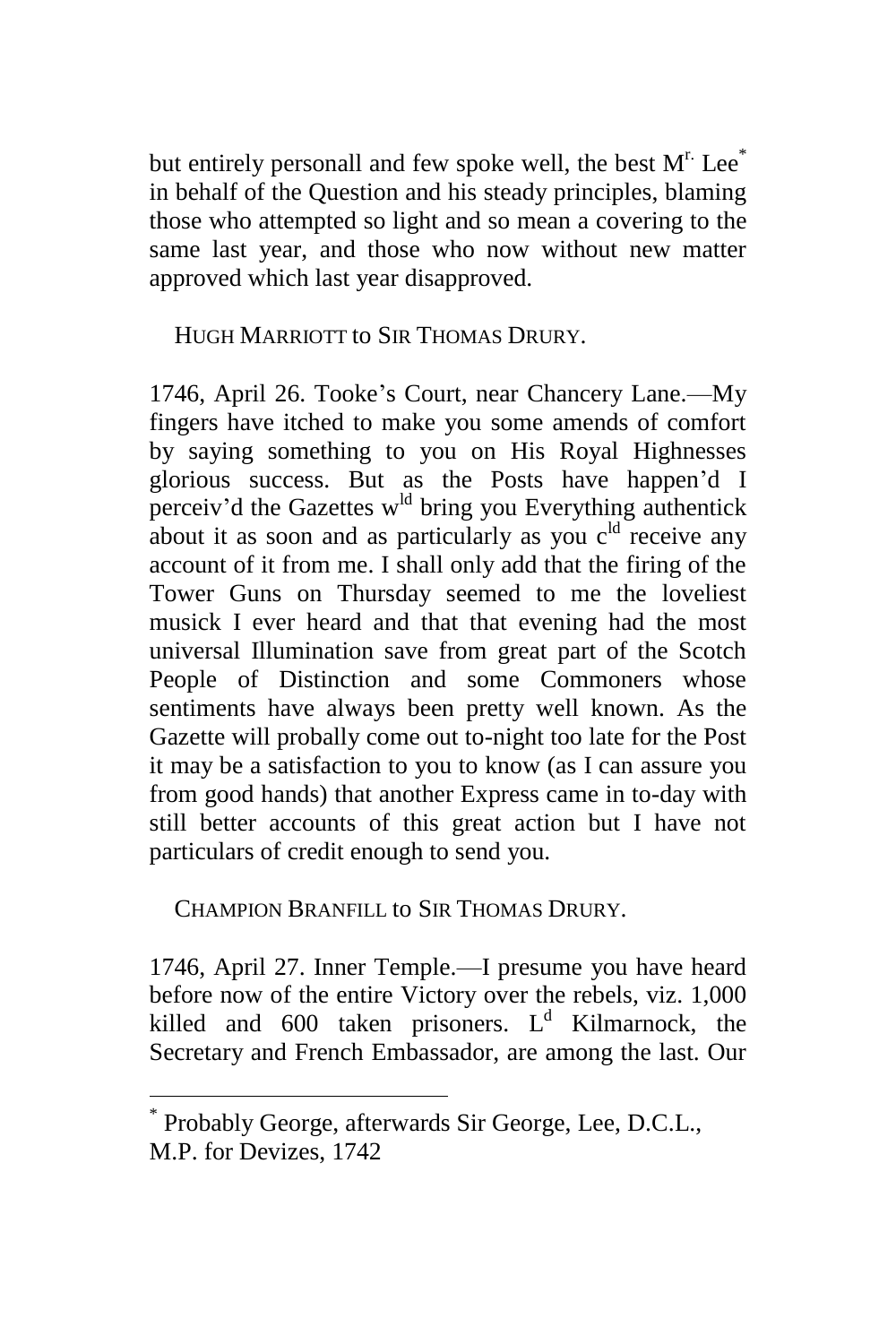private Accounts make the number above as many again. They both agree that our loss exceeds not 130 killed and wounded. There is no mention of the Pretender's son. I reckon you will have a full account to-night in the Gazette. . . .

CHAUNCY TOWNSEND to SIR THOMAS DRURY.

1746, May.—Your favour of the  $6<sup>th</sup>$  I received and if had answered it last post should have told you for a certainty that Pitt had not overcome, but hear today Pitt is to be Paymaster. Sir  $W^m$ . Yongue his Post and Fox the latter's, Arundell Sir J. H. Cottons, and Legg for one at the Treasury and one at the last gone at the Admiralty is what I don't hear who succeeds to. I am sorry, I fear I see this cuts Pellham's throat, for by this as in all late removes he gives into his Enemy's hands. I am much better but Mrs. Townsend has had a return of her fever very severe but now better in the Country. As to our Court Marshall tis unnamable a great Expense to come at nothing, they and the Court are the worst of a bad people.

WILLIAM HANBURY to SIR THOMAS DRURY.

1746, May 4. Harleston.—I congratulate you on the success of our arms. The affair is now I hope finished.

I desired Butterfield, Mr. Isted's servant, to acquaint you that George Briggs, late of his (now of Capt. Boisnegan's) company, deserted from me at Lancaster, he is of Orlingbury. I wrote to Mr. Isted concerning him but find he is gone to Bath. I must therefore ask you to take him up and secure him in the County Gaol of Northampton……

I have herewith sent a printed pamphlet on the Clipston hospital. It is in a very good way, much to the satisfaction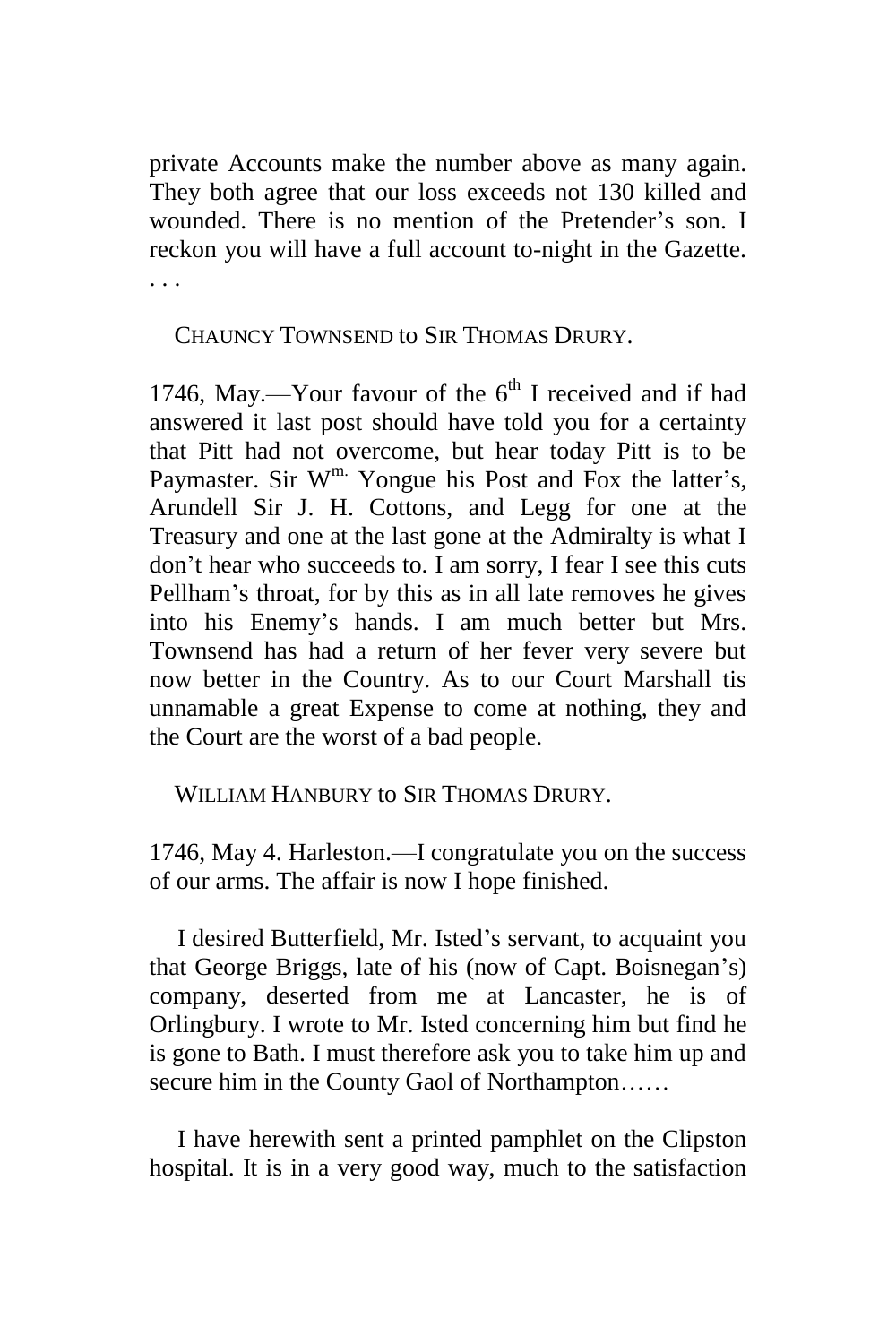of the Visitor, and the Master has already 54 scholars, and is likely to have many more……

CHAMPION BRANFILL to SIR T. DRURY.

1746, May 29.—I take it that there must be something arthritic in the air, for all the gentlemen in the Neighbourhood are gouty, and their Horses are troubled with the same distemper...... I am extreamely glad to hear you continue in good health and as a means to keep you so I am glad you write with some pleasure about your Hounds, for I am satisfied that altho' Hunting will not cure the Gout, yet that it will prevent a man's being a cripple with it in his younger time, for I have observed that the sportsman let his fit be severe, yet he recovers his strength and has no sensible remains if another fit attacks him, but the sedentary and sauntering man doth not recover his strength after the fit, before he's laid up with another, and in a few years is rendered a helpless, miserable object.

HUGH MARRIOTT to SIR THOMAS DRURY.

1746, June 5. Tooke's Court, near Chancery Lane.—If you have a mind to put on solemnity indeed, Come up and be one of the managers; for it seems the Speaker insists so strongly that while the Parliament is sitting, the Rebel Lords must be tryed by Impeachment that a Court is at last to be erected in Westminster Hall to that purpose, though it was hoped the Nation might have been spared that great expense

NATHANIEL NEAL to SIR THOS. DRURY.

1746, June 7. Million Bank.—We have had strong rumours of peace for several days, which have raised the Stocks, particularly French in India, but I am inclined to think the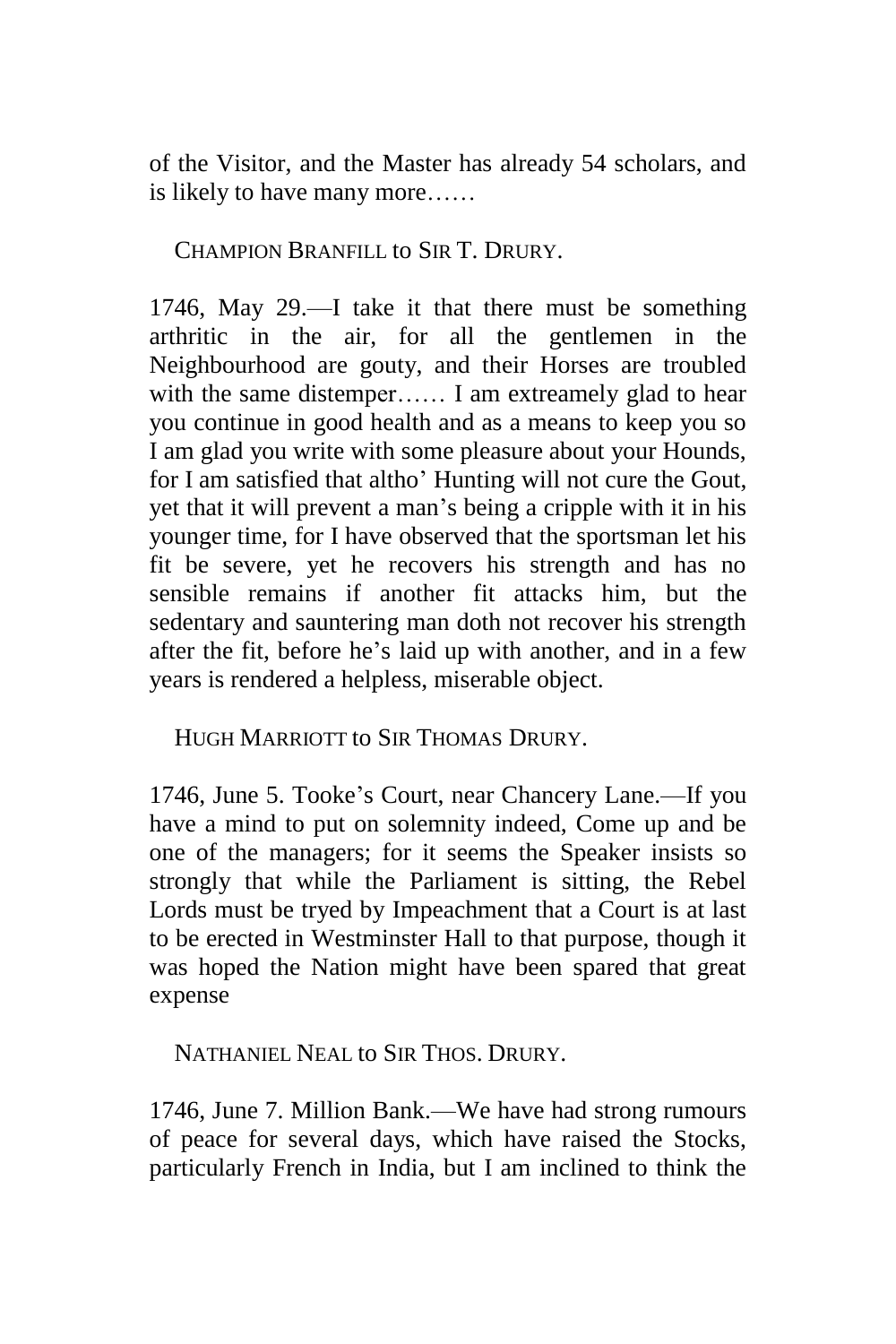Commissions that have been lately sent hither from Holland for purchasing in those funds have been the chief occasion yet.

I presume you have heard Admiral Lestock<sup>\*</sup> has been honourably acquitted by the Courts Marshall, and that he is soon to go to Sea with the command of a Fleet of Ships.

The secret Expedition for which the Troops were to have been embark'd at Portsmouth is now wholly laid aside. It is said that Admiral Martin<sup>†</sup> has block'd up the French fleet at Rochelle. The winter diversions as balls, plays, etc. are recommenced for the entertainment of the Prince of Hesse, but I suppose will not last above a week.

JAMES DOLLIFFE to SIR THOMAS DRURY.

1746, Oct. 15. Hockston.— . I am very much concerned to hear we have been defeated in Flanders, from which I fear very ill consequences and particularly that it may occasion the Dutch to explain their long misterious conduct by coming to an agreement with France upon the terms they will prescribe under a pretence that they are not in a condition to make any further resistance. If this should happen and we are not included in the accommodation how are we to act? And what are we to expect?

CHARLES COE to SIR THOMAS DRURY.

<sup>\*</sup> Richard Lestock, 1679?—1746 (December). This Court Martial related to the action in the battle off Toulon. 1743[- 4].

<sup>†</sup> Admiral William Martin (1696?-1756) had succeeded Admiral Vernon in the chief command. December 1745.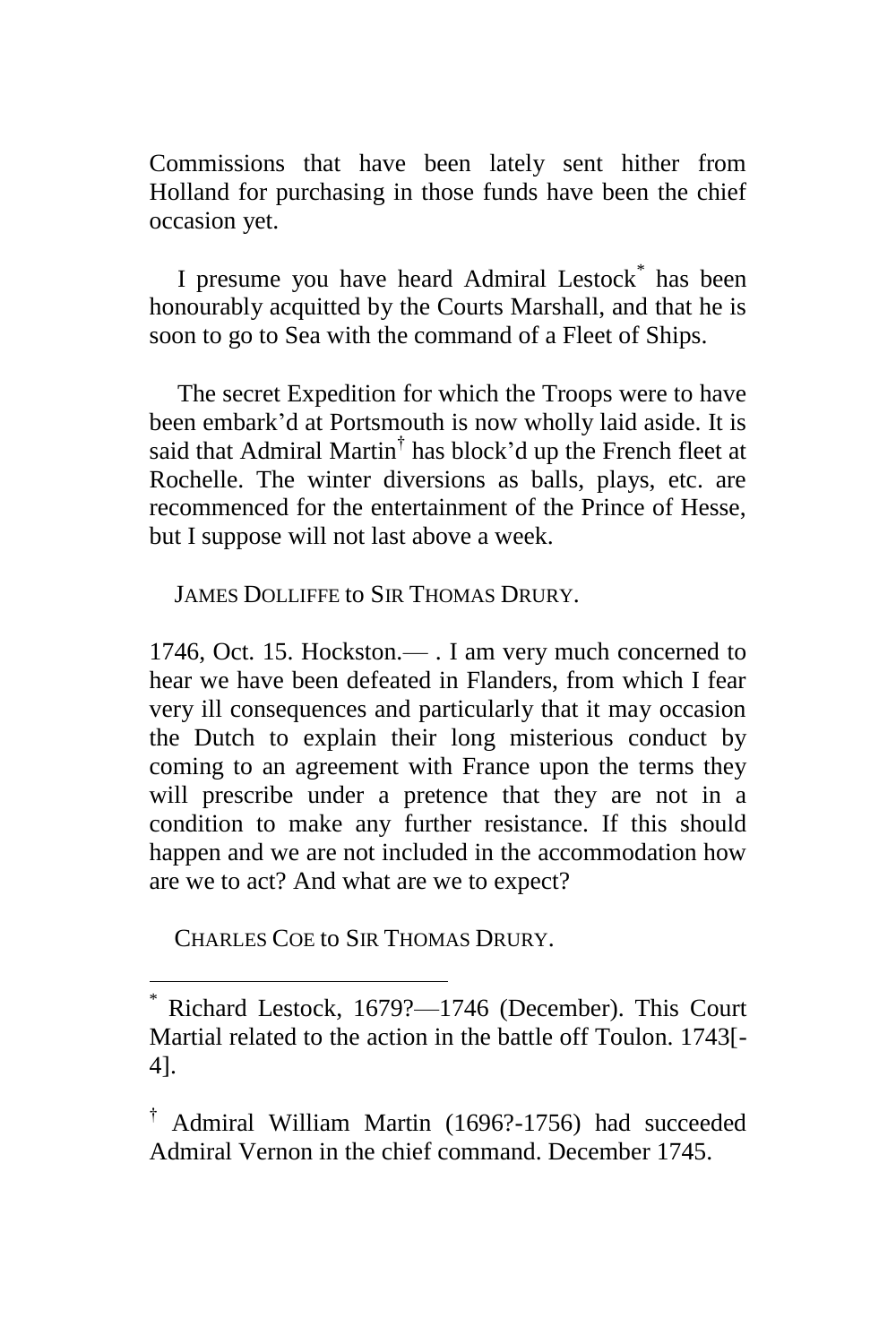1746[7], Jan. 16. Maldon.—As nothing in my opinion is a greater proof of Friendship than a free and generous Behaviour, I am obliged upon that Principle to tell Sir Thomas Drury the Result of a Meeting on Tuesday last of five Aldermen and eleven Common Council men with your humble  $Serv^t$  as the only means to secure the Whig Interest at this Borough,  $viz^t$  to support the joint Interest of Sir Rich<sup>d.</sup> Lloyd and Robert Colebrooke, Esq<sup>re</sup> at the next generall Election, and as I am never ashamed to assign the reasons of my Conduct, I will explain them and freely submitt them to your candid Judgment . . . by my last I am persuaded you were satisfied that I was zealously disposed to prevent the Tories imposing Mr. Edmund Branston upon us at the next Election, tho' at the same time I, tho<sup>t</sup> it quite unseasonable to come to a Nomination, notwithstanding I have been pressed hard by Gentlemen of very great figure. However as Mr. Bramston has not only rode the Country to Engage Votes, but made a personall application to all the Freemen inhabiting the Borough and as I am firmly perswaded some of the Tories have bragged that by this scheme they shall defeat the Coes, and as Sir Richard Lloyd has also made a very considerable Interest, the Whigs in Truth had no other Card to play in your Absence but to agree to this Junction, or let in a Friend of the Tories to break the Interest now and as a Naturall Consequence to be Master of the Corporation by another Parliament. I am sorry to tell you that everybody does not see the Bottom of this Contrivance so clearly as I wish they did, but as I have the most feasible Convictions of the Disguise I am obliged to join with the Corporation to support the nomination, and in this I hope you will not charge me with the lest Insinuation of Disrespect paid to your Character or Interest. Am sure I don't deserve such an accusation and had you appeared at the Sessions I would have shewn you my Regards……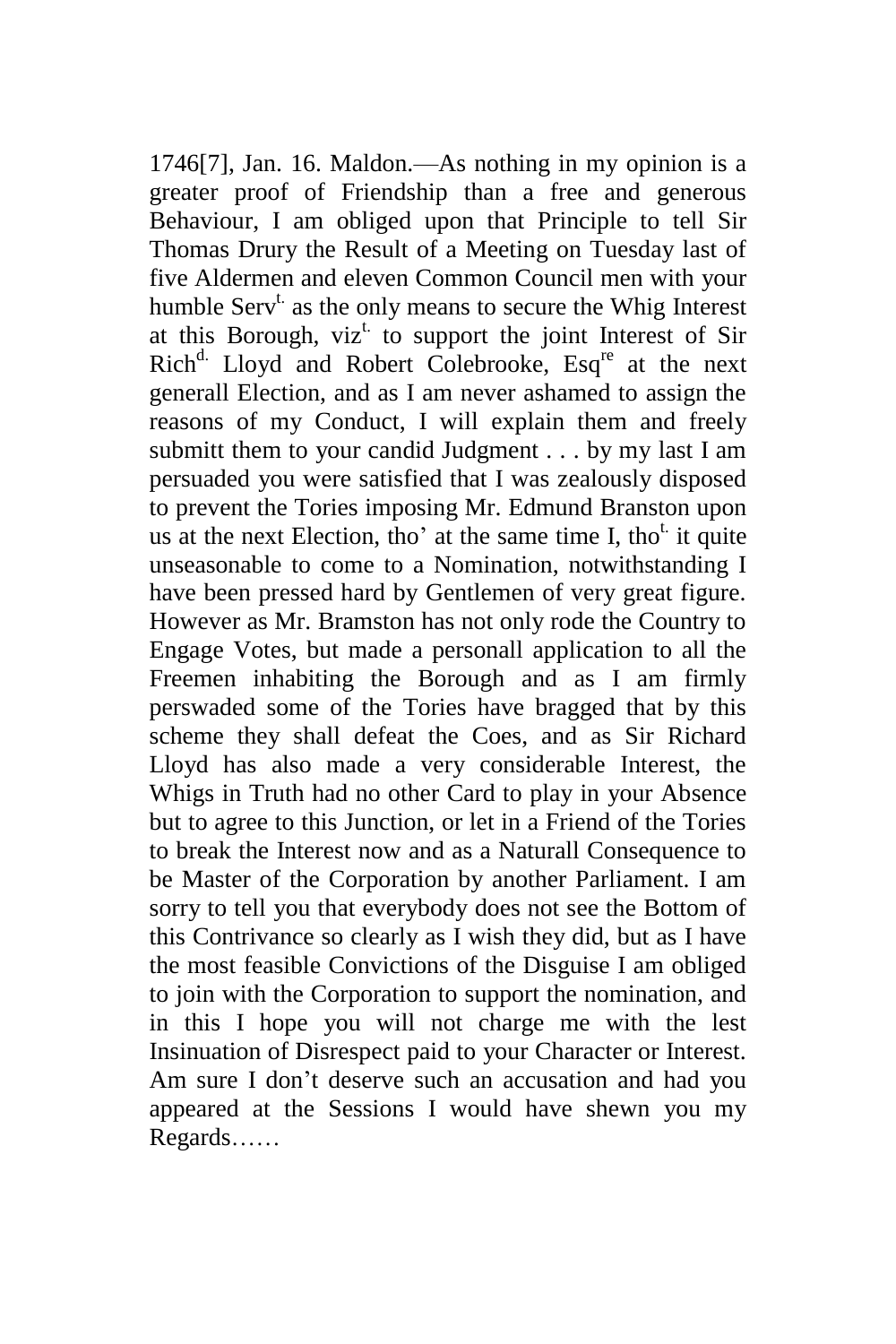JAMES BIRCH to SIR THOMAS DRURY.

1746[7], Feb. 18. Chere Brocke [Cherbourg], Normandy— This comes to aQuaint you of my onhapey misforton. Been taken for to France by a Privout Teare from Saint Mallow cald the Prince De Country on the Seaventh of December and brought here. But I hope good Serr you will sone Release me from this Ineymys Contrey or elsse I shall dy. I have got my Peroll of Honer, and the Commisarey has rote to Parriss for me to be Returned for a Capt<sup>n</sup> of the Bockoncore of this plase Lately taken by the Porkeipine Man of War and carued in to plimouth his name is Capten Delamare of this Plase. So I hope good Ser, you will stand my Freind and Rite down to Plimouth for his Release and then I shall come home to serve you or your Intrast. he is at Tavistocke, and then I shall bee Bound to Pray for you all Days of my Life and will doe any thinge that Lyeth In my Power. I wold give you a Count of the afearis of this contrey, but Duste not, for all Leaters are opend at Pariss. So deer Sir I remaine your most hivmbell servant to command,

JAMES BIRCH, of Maldon.

#### CHAMPION BRANFILL to THE SAME.

1750, Nov. 13. London.—(Has just come up from Upminster) We talk here of nothing but a Distemper which has got amongst the Horses every where I can hear of, nor can I find one that has missed it; they have violent coughs and most of them run prodigiously at the nose. We have ten in our stables all very ill, we have at present only let them blood and given them mashes and warm water, but I call by and by on Dr. Tottergill for further advice.